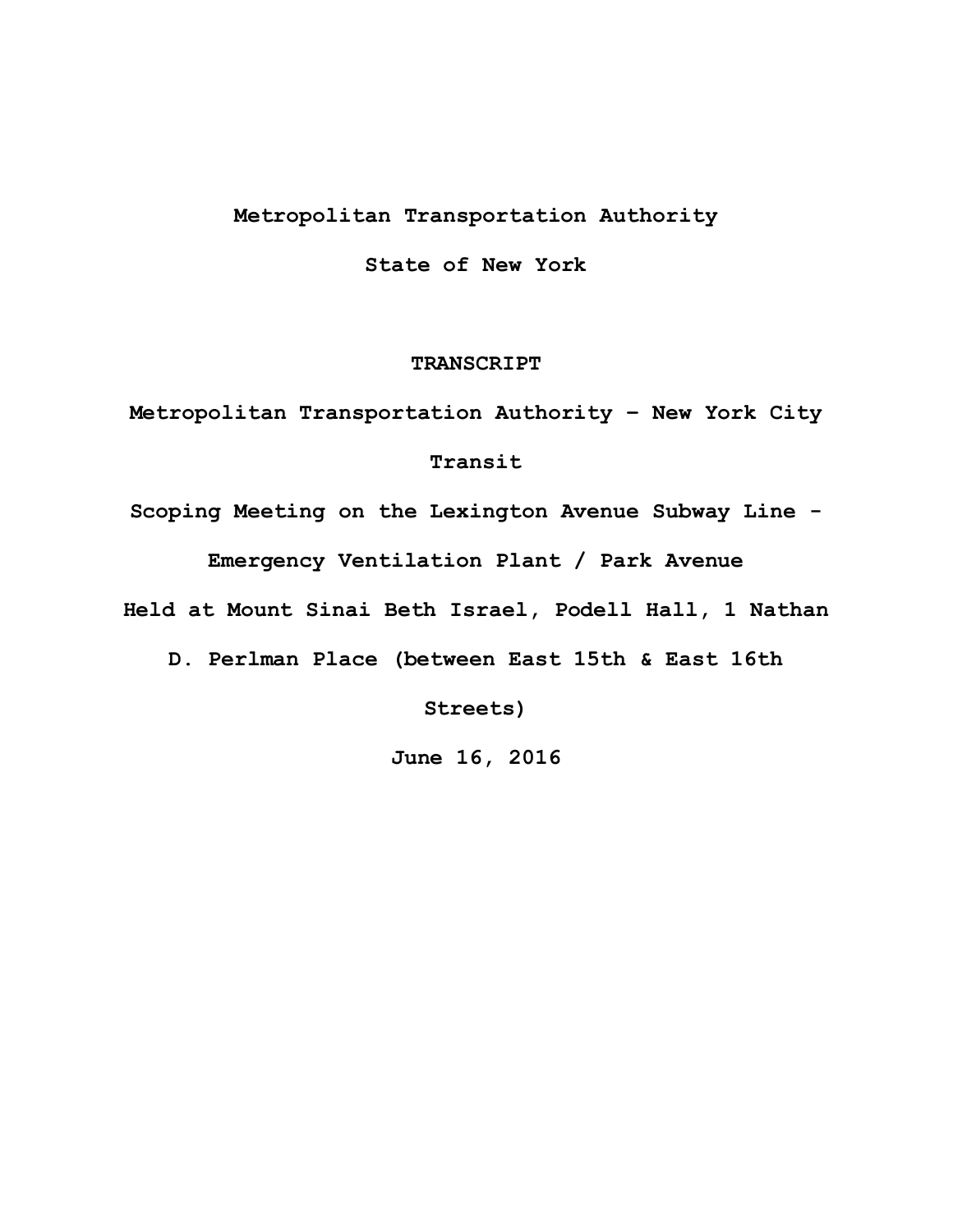*Metropolitan+Transportation+Authority State+of+New+York*

#### *TRANSCRIPT*

*Metropolitan+Transportation+Authority+± New+York+City+Transit+ Scoping+Meeting+on+the Lexington+Avenue+Subway+Line+B Emergency+ Ventilation+Plant+/+Park+Avenue Held+at+Mount+Sinai+Beth+Israel,+Podell+Hall,+1+Nathan+D.+ Perlman+Place+(between+East+15th+&+East+16th+Streets) June+16,+2016*

*Dais+Appearance*

Marcus Book Assistant Director Government & Community Relations NYCT Scoping Meeting Officer

Carlo Bergonzo, P.E. Design!Manager!NYCT

Greg Sanchez, P. E. Principal Mechanical Engineer

Herbert Chong, P.E. Principal Civil Engineer

Emil Dul, P.E. Principal Environmental Engineer Presenter!

Niek Veraart, AICP, ASLA, ASCE VP Louis Berger (Consultant) Presenter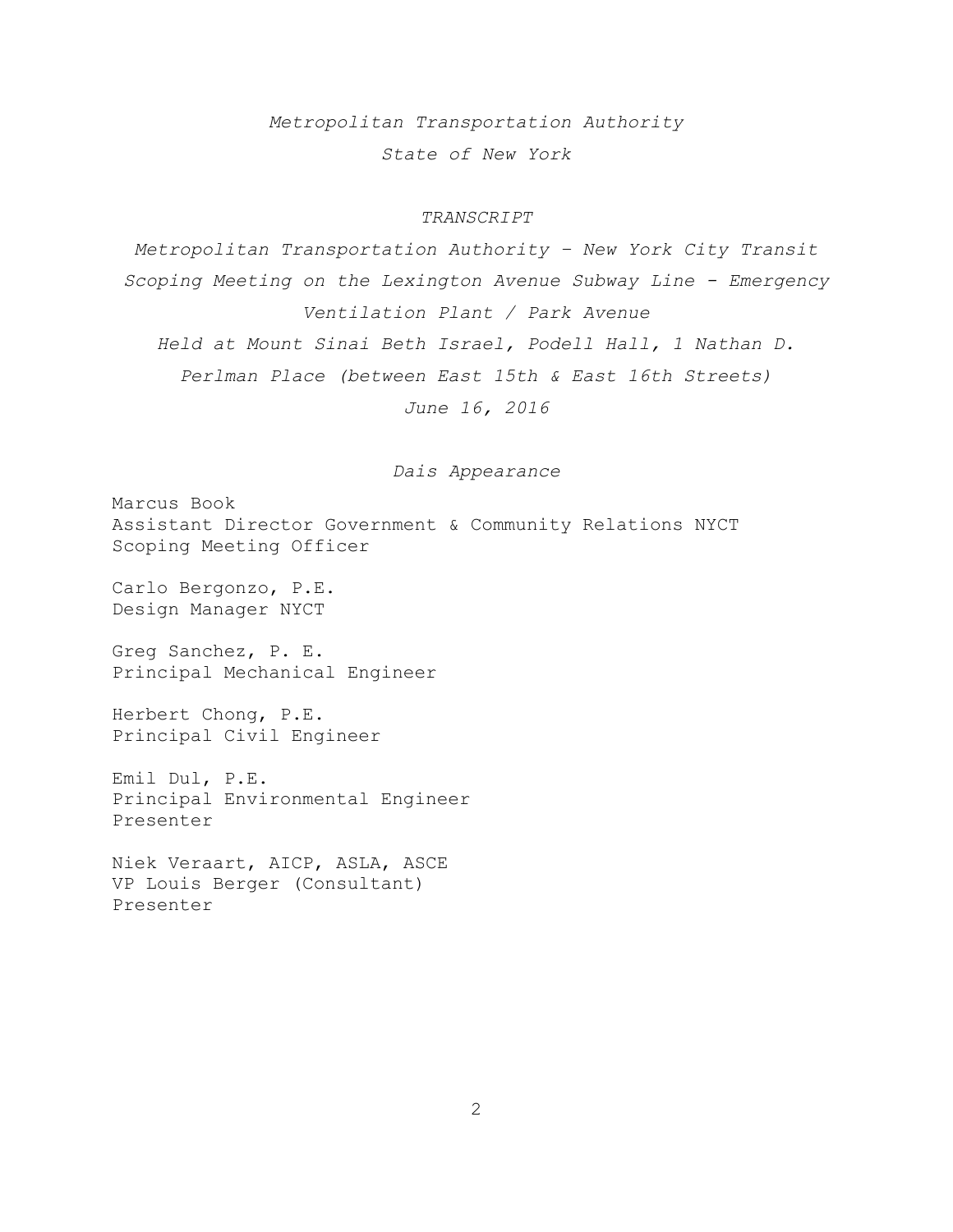*Metropolitan+Transportation+Authority State+of+New+York*

## *TRANSCRIPT*

*Metropolitan+Transportation+Authority+± New+York+City+Transit+ Scoping+Meeting+on+the+Lexington+Avenue+Subway+Line+B Emergency+ Ventilation+Plant+/+Park+Avenue Held+at+Mount+Sinai+Beth+Israel,+Podell+Hall,+1+Nathan+D.+ Perlman+Place+(between+East+15th+&+East+16th+Streets) June+16,+2016*

#### *Name*  $Affiliation$

Registered!Speakers

| 1. Ellen Imbimbo   | Murray Hill Neighborhood<br>Assoc.                                           |
|--------------------|------------------------------------------------------------------------------|
| 2. Bruce Podwal    | Murray Hill Neighborhood<br>Assoc.                                           |
| 3. Ricard Berliner | Murray Hill Neighborhood<br>Assoc.                                           |
| 4. Parce Ainsworth | Board of 55 Park Avenue                                                      |
| 5. Fred Arcaro     | Murray Hill Neighborhood<br>Assoc. & Manhattan East<br>Community Association |
| 6. Steven Toneatto | Union League Club                                                            |
| 7. Margaret D'Arcy | Murray Hill Neighborhood<br>Assoc.                                           |
| 8. Joanne Vanek    | Murray Hill Neighborhood<br>Assoc.                                           |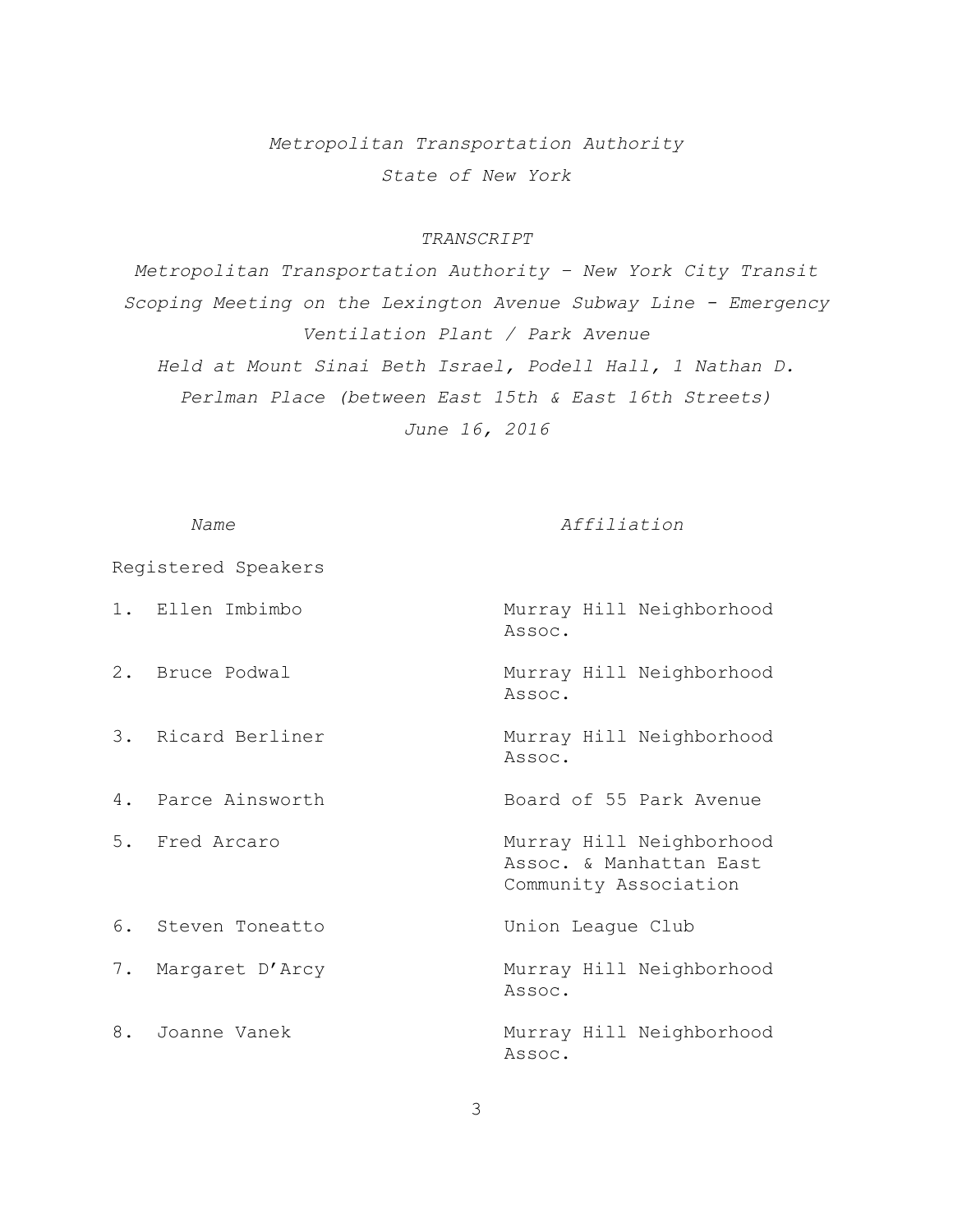| 9. Boblyn Austin     | 55 Park Avenue Resident |
|----------------------|-------------------------|
| 10. Gerard Schriffen | Union League Club       |
| 11. Aimee Ball       | 67 Park Resident        |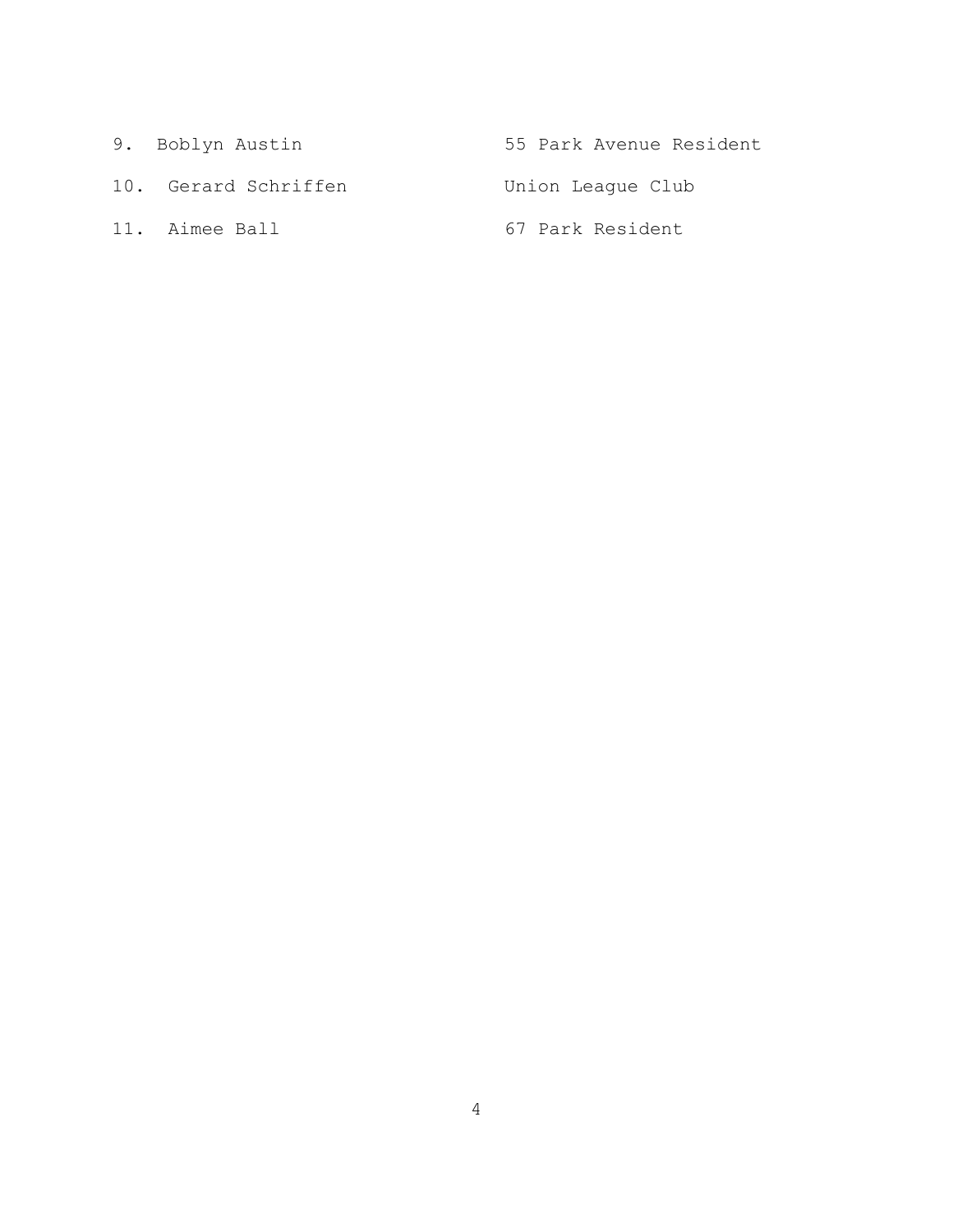# *Metropolitan+Transportation+Authority State+of+New+York*

### *TRANSCRIPT*

*Metropolitan+Transportation+Authority+± New+York+City+Transit+ Scoping+Meeting+on+the+Lexington+Avenue+Subway+Line+B Emergency+ Ventilation+Plant+/+Park+Avenue Held+at+Mount+Sinai+Beth+Israel,+Podell+Hall,+1+Nathan+D.+ Perlman+Place+(between+East+15th+&+East+16th+Streets) June+16,+2016*

*Name*  $Affiliation$ 

Attendees 1. Bruce Podwal **Murray Hill Neighborhood** Association 2. Janet Storm Murray Hill Neighborhood Association 3. Ellen Imbimbo Murray Hill 4. Ned Putnam Board of Directors 67 Owners 5. Ricard Berliner Murray Hill 6. Stacy Kaplan 55th Park Avenue 7. G. Barrq 55th Park Avenue 8. Fred Arcaro The MHNA & Manhattan East Comm. Assoc. 9. Parce Ainsworth 55th Park Avenue 10. Steven Toneattoq Mondon League Club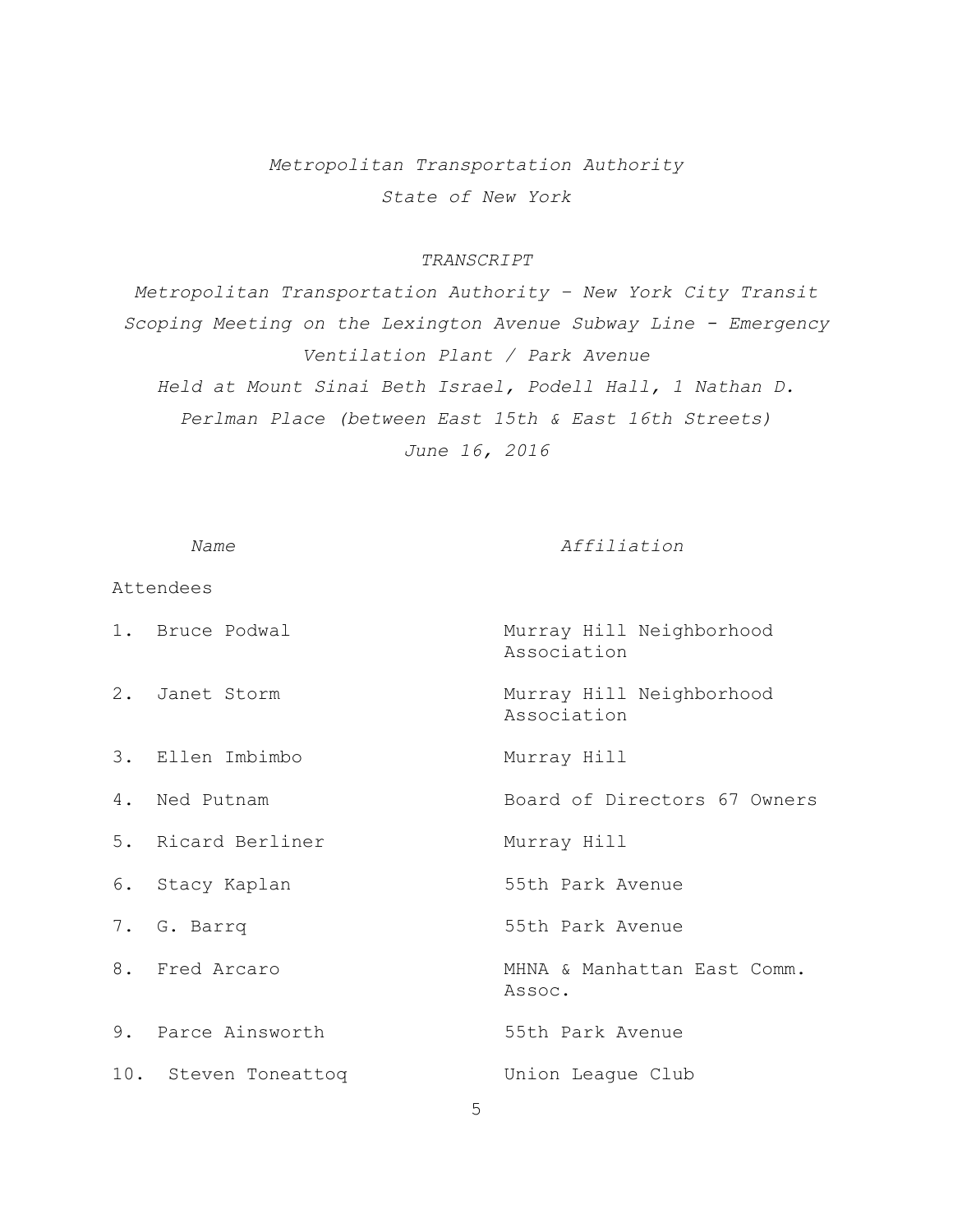|     | 11. Christopher Consalvo | State Senator Office                            |
|-----|--------------------------|-------------------------------------------------|
| 12. | Marion Weingarten        | MHNA                                            |
|     | 13. Linda Vitelli        | MHNA                                            |
|     | 14. Noah Hurowitz        | DNA Info                                        |
|     | 15. Howie Levine         | Rep. Council Member Dan<br>Garodnick            |
|     | 16. Brian Regan          | Morgan Library                                  |
|     | 17. Margaret D'Arcy      | MHNA                                            |
|     | 18. Joanne Vanek         | MHNA                                            |
|     | 19. Aimee Ball           | Resident of 67th Park Avenue                    |
|     | 20. Michael Kenney       | Manhattan Community Board #5                    |
|     | 21. Boblyn Bustin        | Resident of 55th Park Avenue                    |
|     | 22. Gerad Schriffen      | Union League Club                               |
|     | 23. Omar Castaneda       | MHNA                                            |
|     | 24. Antione Arouin       | MHNA                                            |
|     | 25. Keith Maltzie        | 45 Park Avenue Condo Resident                   |
|     | 26. Elis Bennett         | 67th Park Avenue Resident                       |
|     | 27. Brice Peyre          | Rep. NYS Assembly Member -<br>Richard Gottfried |
| 28. | Masaya Ruiz              | 57th Park Avenue                                |
| 29. | Fatima Calderon          | 46th Park Avenue                                |
|     | 30. Sandra McKee         | Member of Community Board #6                    |
|     | 31. Victoria McGann      | American Scandinavian<br>Foundation             |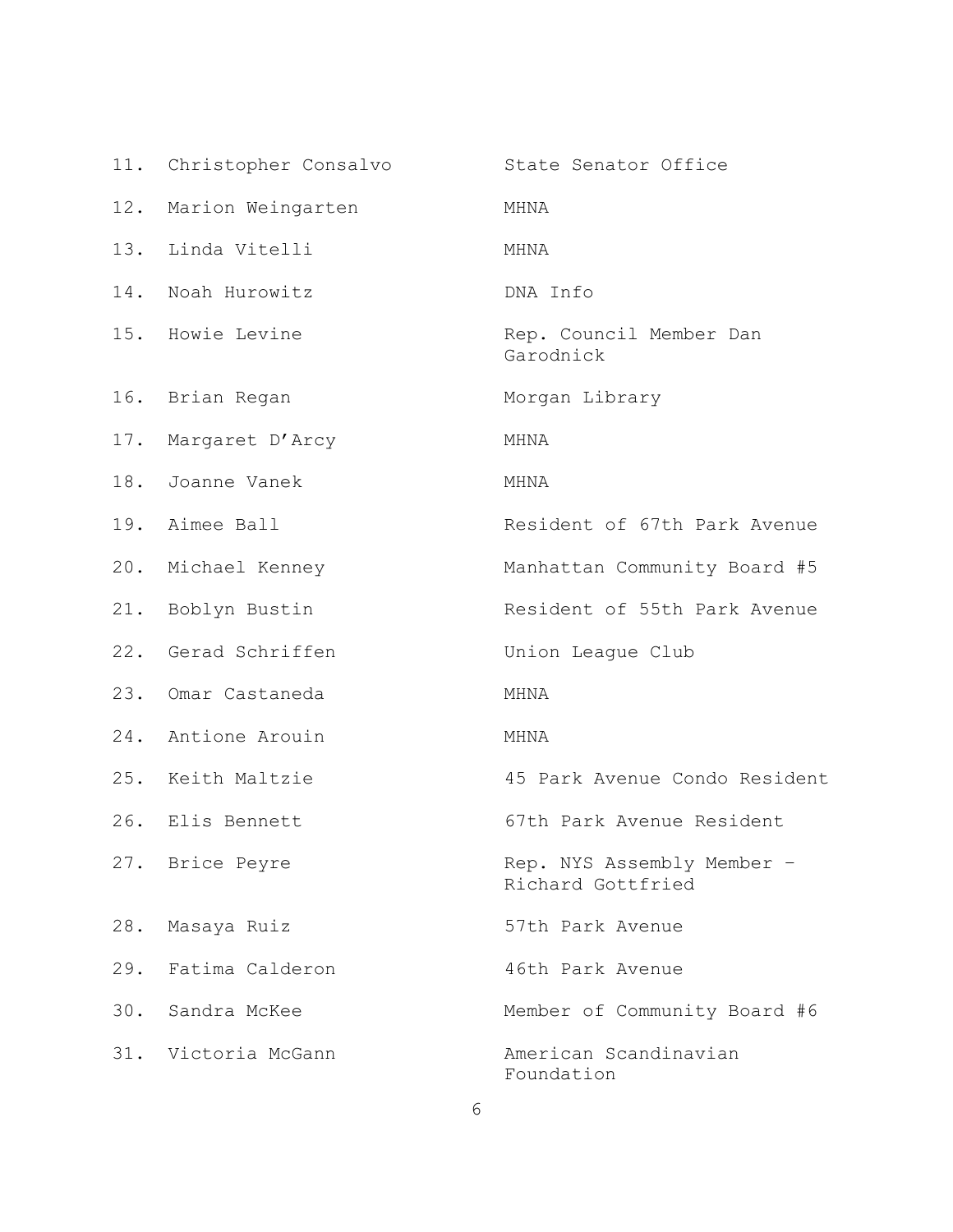[Hearing Convened, June 16, 2016 at 6:37:00 PM]

MR. MARCUS BOOK: Prior to this meeting hard copies of the draft scoping document were sent to Community Boards 5 and 6, the Pikipsany [phonetic] Library, the Pinckney [phonetic] Library, the New Manhattan Library, the Bronx Central Branch Library. Additional notices announcing this meeting were posted on the MTA's website, www.mta.info, and mailed to local elected officials and other interested parties.

The draft scoping document is available on the MTA website and a limited number of hard copies are available at the information table outside of this auditorium at the registration desk. You will also find the scoping fact sheet for tonight's event. This fact sheet provides a broad overview of this project and restates how you may obtain a copy of the draft scoping document and submit your comments.

If you haven't already done so, you may fill out a comment card at the registration table outside of the auditorium. Community stakeholders are encouraged to submit your comments via our website or by mail to Mr. Emil Dul, Principal Environmental Engineer at 2 Broadway, 5th Floor, New York, New York 10004.

If you have any written comments that you would like to submit this evening please drop them off at the information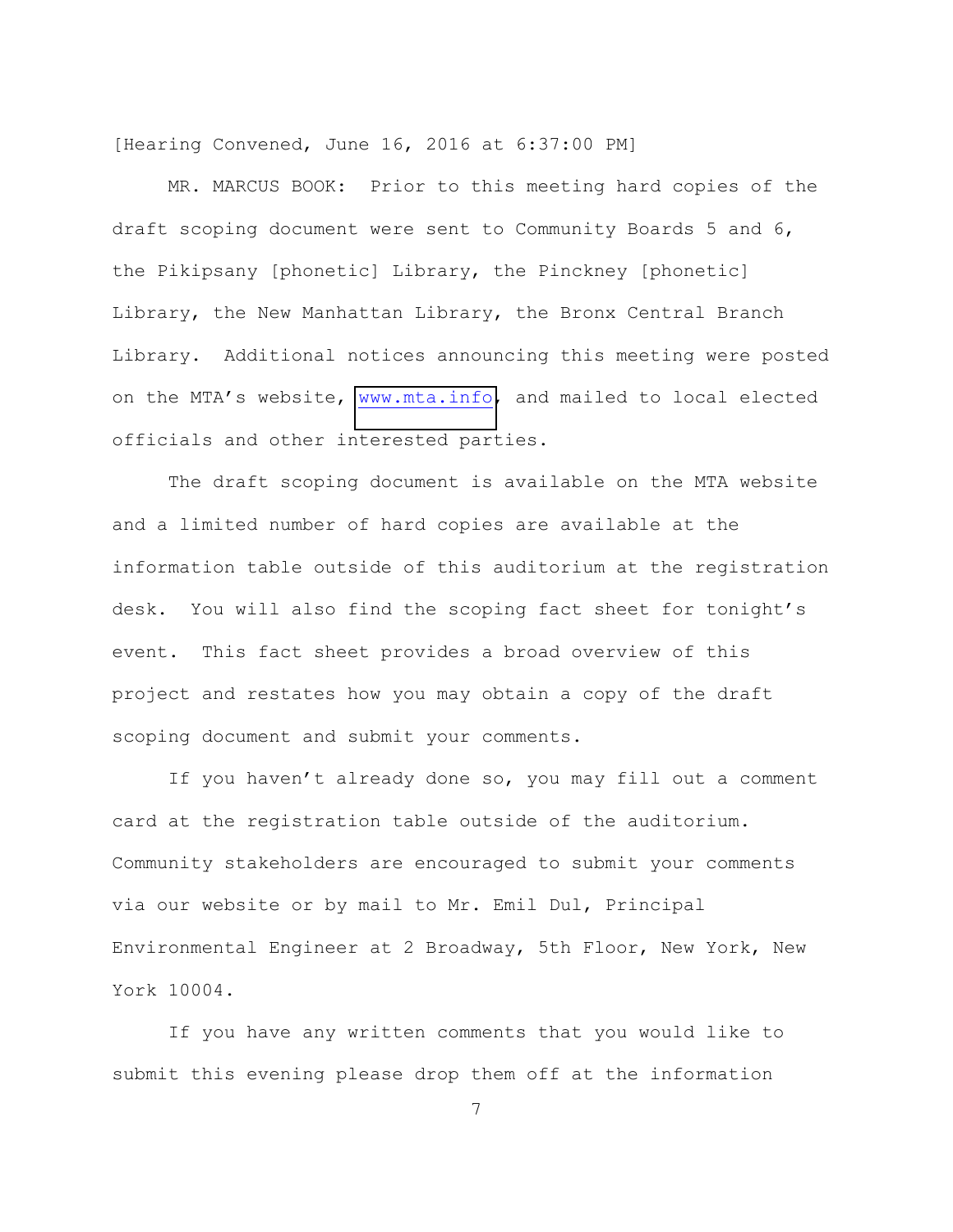table right outside of the auditorium. This proceeding will consider all comments, but tonight our response is being limited to information that has already been provided in the draft scoping document. All comments, i.e. spoken statements presented tonight, all correspondence, all emails received, and all comment cards will be considered in preparing the final scoping document.

Before we begin, I'd like to briefly explain the proceedings for tonight's meeting. First, we will make a presentation on all key elements of the draft scoping document. Second, I will call the names of people who are registered to speak in the order in which they signed up. If you wish to speak tonight please fill out a registration form at the registration table outside the auditorium.

I will be calling out names one speaker at a time. When I call your name please come to the microphone on the side, the microphone at the front of the auditorium. When you begin your comments please state your name and your affiliation please. So that we may hear all interested parties tonight, your remarks should not exceed three minutes. If you need additional time you may submit written comments online to supplement your oral testimony. This public scope meeting is accessible to people who are mobility impaired.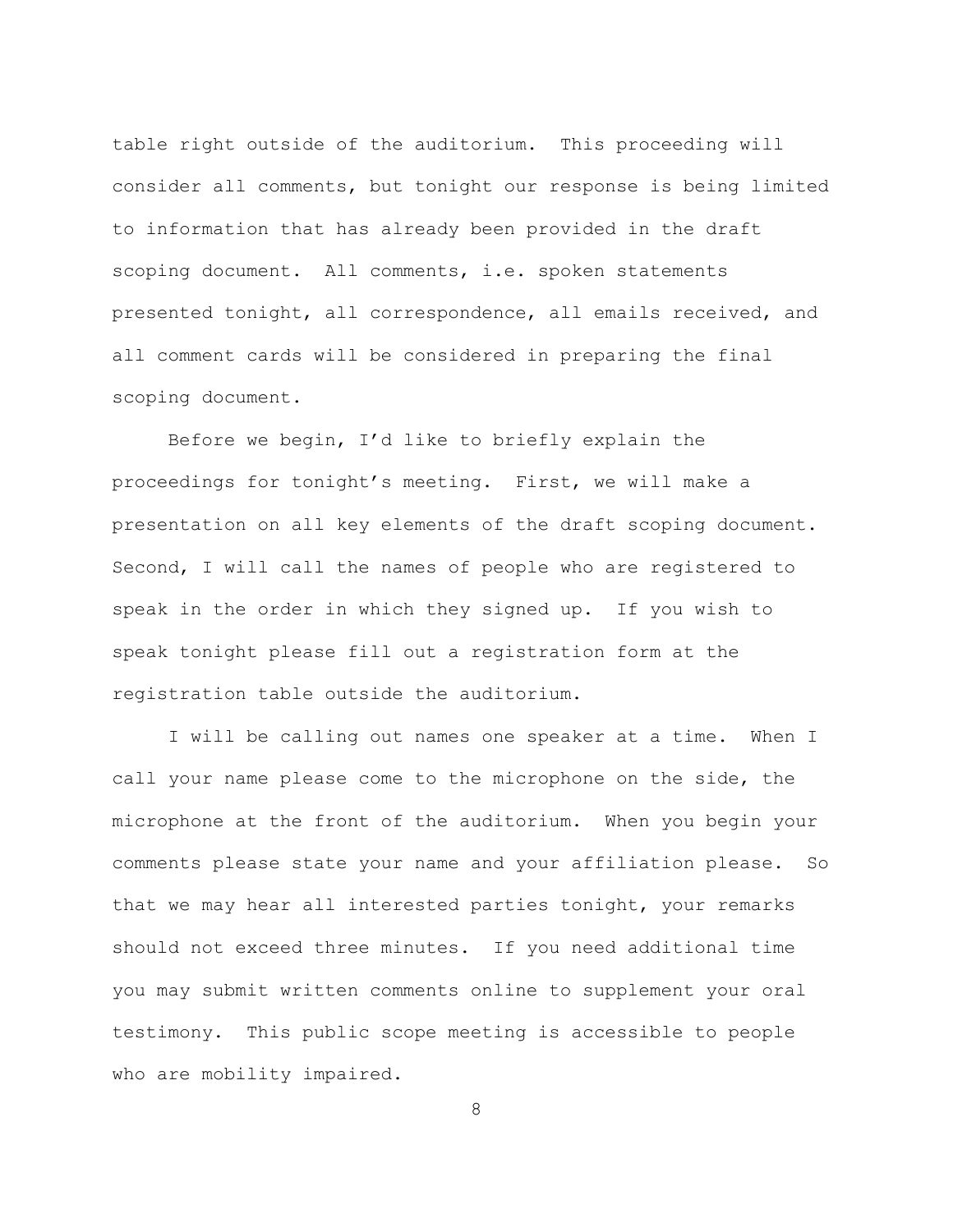Seated next to me are staff members and the project consulting team. We have Mr. Emil Dul who is the environmental engineer. We have our project consultant, Mr. Niek --

MR. NIEK VERAART: Veraart.

MR. BOOK: -- Veraart. We have Gregory Sanchez who is our  $\equiv$   $\equiv$ 

MR. GREGORY SANCHEZ: Principle mechanical engineer.

MR. BOOK: Principle mechanical engineer. Carol Bergonzo who is are design manager.

MR. CARLO BERGONAO: Yes.

MR. BOOK: And we have Herbert --

MR. HERBERT CHONG: Chong.

MR. BOOK: -- Chong. He is our --

MR. CHONG: Principle structural engineer.

MR. BOOK: Principle structural engineer. Vikas Vitas [phonetic] is also here and he is our?

MR. VIKAS VITAS: Works with the design manager.

MR. BOOK: He works as a design manager also. For the record, the date is Thursday, June 16. The time is  $6:37$ , and the public scoping meeting is at the Beth Israel Medical Center Podell Hall located at 10 Nathan D. Perlman Place, New York, 10003.

We will now begin with New York City Transit's presentation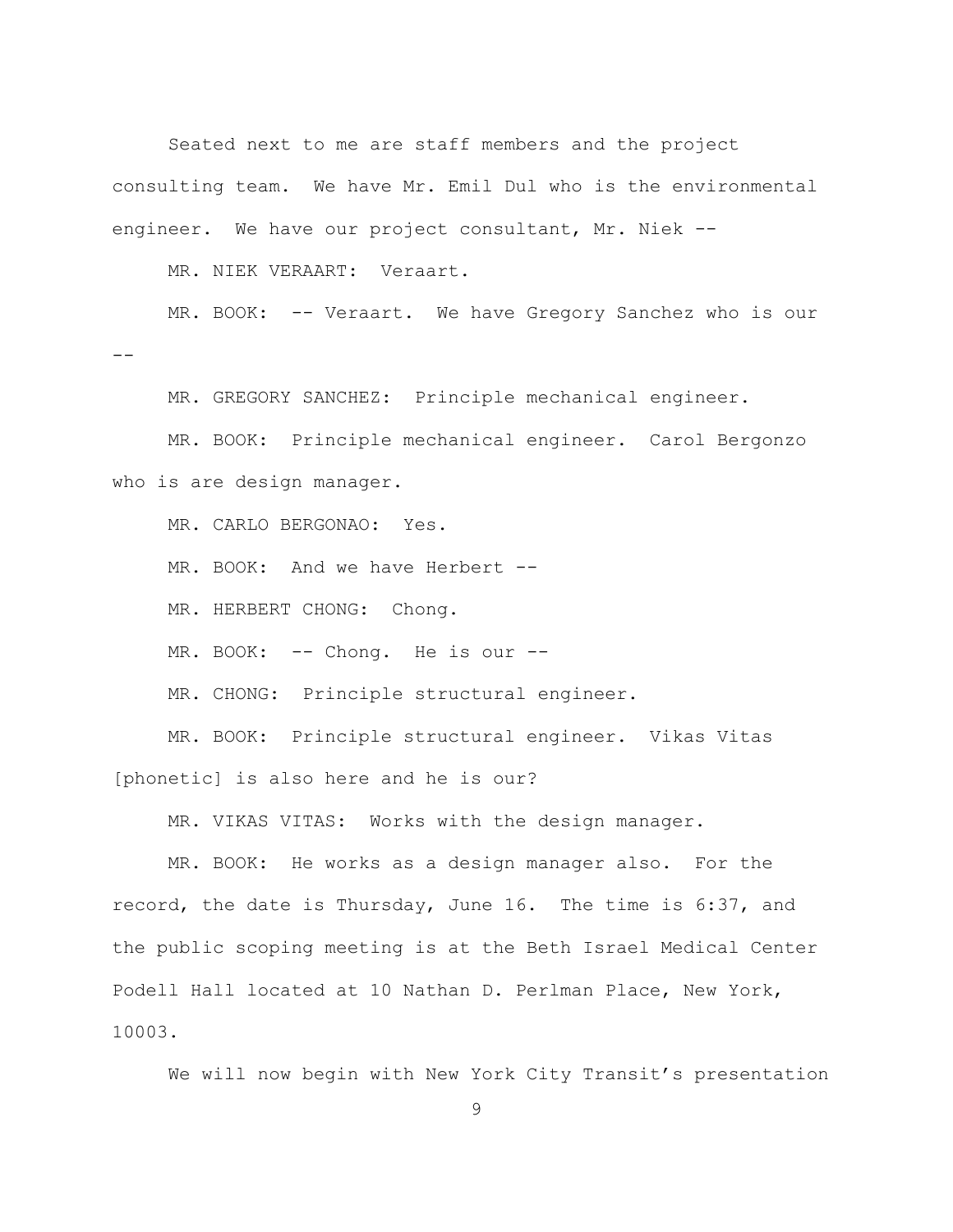and following the presentation we will hear from the members of the public who have registered to speak. I'll introduce Mr. Emil Dul now who will give the presentation.

MR. DUL: My name is Emil Dul. I'm an engineer with the  $-$ -UNIDENTIFIED MALE  $1:$  Can't hear anything.

MR. DUL: Okay. My name is Emil Dul. We have a bunch of names up there on the next slide, so you can see who we are. Matter of fact, why don't we go to that.

UNIDENTIFIED FEMALE 1: We still can't here you.

UNIDENTIFIED MALE 2: Can't hear anything.

MR. DUL: What we're here to do is give you the highlights of what's in that document, and we recognize that that document is pretty hefty in size, but that's not the measure. What we are trying to do is make sure that we fulfill what the legal requirements are in this environmental impact statement process.

The key point there is to document relevant data and information. That's why -- at least, what we believe we've done, but we're waiting for your comments on that matter as well.

So let me just go on and say that, yes, we're doing an environmental impact statement for an emergency ventilation plan to be located  $-$  to serve  $-$ - to be located in that area in the vicinity of that tunnel segment between the end of the 33rd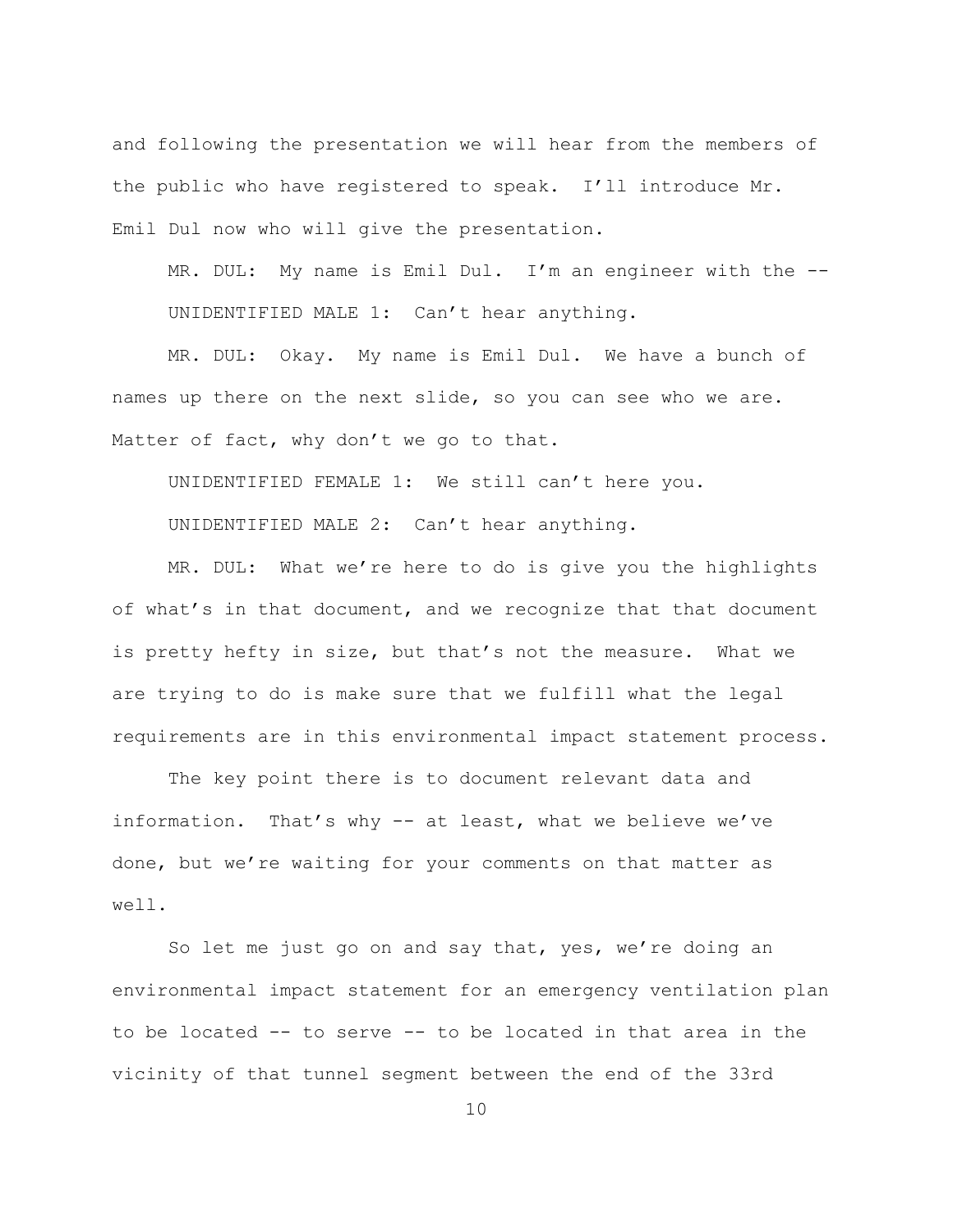Street station on the Lexington Avenue line and the 42nd Street station. So that's an approximate  $--$  what is that, 2,600 feet. Half a mile distance.

Let's go to the next slide. Let's move on. The problem is not that we have a tunnel segment there. That was built -started in 1904, but the nature of how the construction was done. Now, physically it's fine, but with respect to a matter of ventilation of those tunnels it was designed in that period for whatever the standards were in that period. In this period, we're now -- and we're tak-, we're not required to meet the NFPA, National Fire Protection Administration requirements, but we've chosen to use those as a quideline in how to improve the life safety conditions in our different tunnel segments.

Now, the problem we have is that this tunnel segment that we're talking about, that 33rd/42nd Street, that there is no mechanical system. In fact, you walk from there to there, that's it. It's walking like in any other tunnel.

The issue is if there is a smoke condition, fire/smoke condition there's a process that the operator has to go through. You stop, you make a  $-$  pick up the phone, you make a call, and you announce to the receptor on the other side, in our system, there's a smoke condition or whatever that person -- that operator believes they're experiencing that's abnormal. That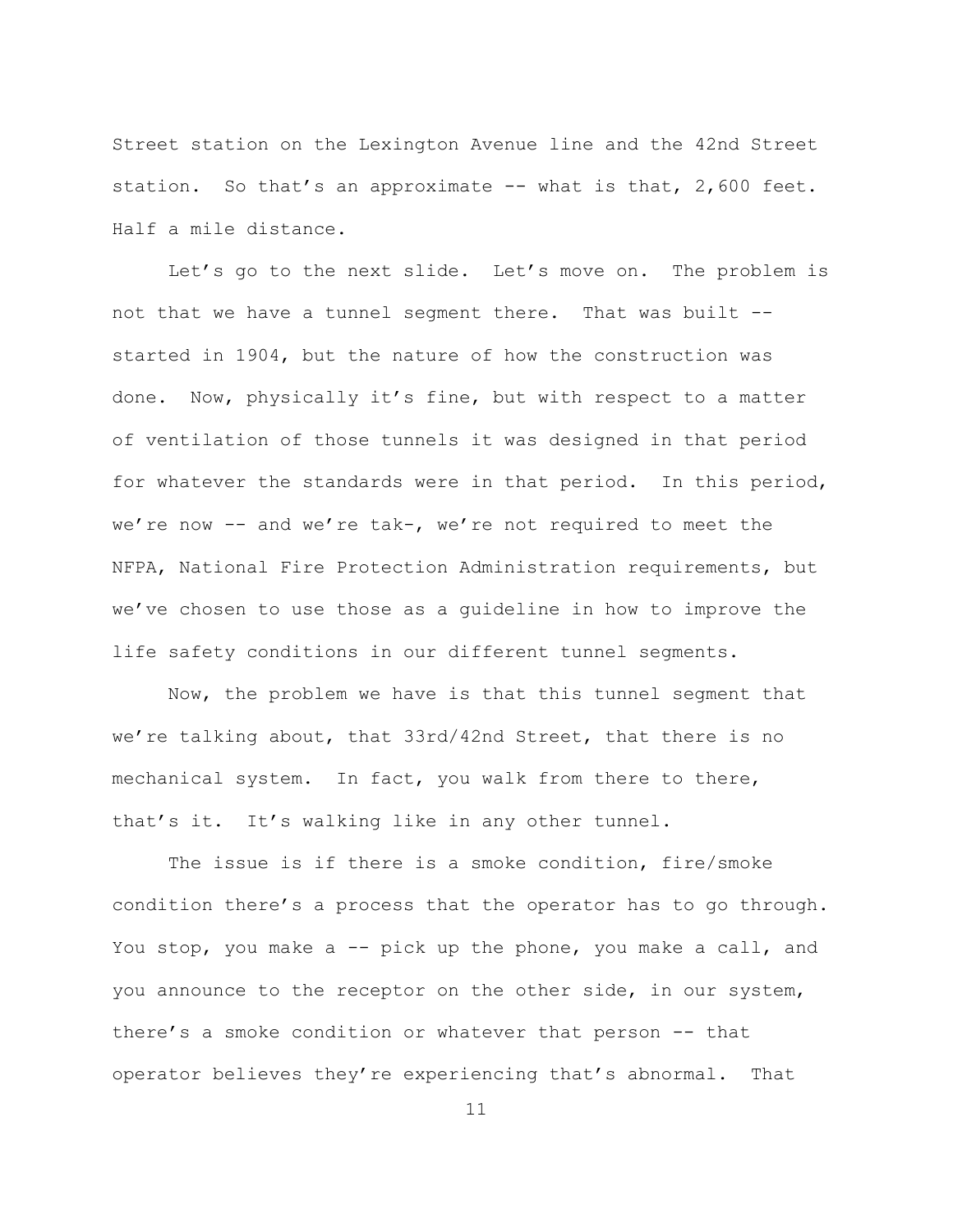then sets off a whole certain process.

Electronically, people talking so there is a response. One of the things we cannot respond to is ventilating that tunnel segment. Now, we have people, you know, the [unintelligible]  $[0:08:02.6]$ , so the train stops midway between two stations. We're in the tunnel. We're there in the car. They're saying stop the train and move the people. Well, if there's a smoke condition, yes, you have to walk through a smoke condition to get out to fresh air. That way -- uptown or downtown, you know, 33rd or 42nd.

What we want to do is the same thing we all have probably done in our kitchens, put that fan over the stove, you know, if it's unacc-, you press the button. Get it the heck out of here, and let's get on with our lives. We don't have that kind of button to press for something because there's nothing there. It's a tunnel. We want to create something that we've done in a number of places around the different boroughs. In fact, over on Sixth Avenue and 30th Street, over at Mallory Square, up Park Avenue in the 50s. We can talk more about it if you want.

So what we're doing is trying to do something that was not done as part of the original 100 year old design and construction, and that takes time. So how do you prioritize what you're going to  $do?$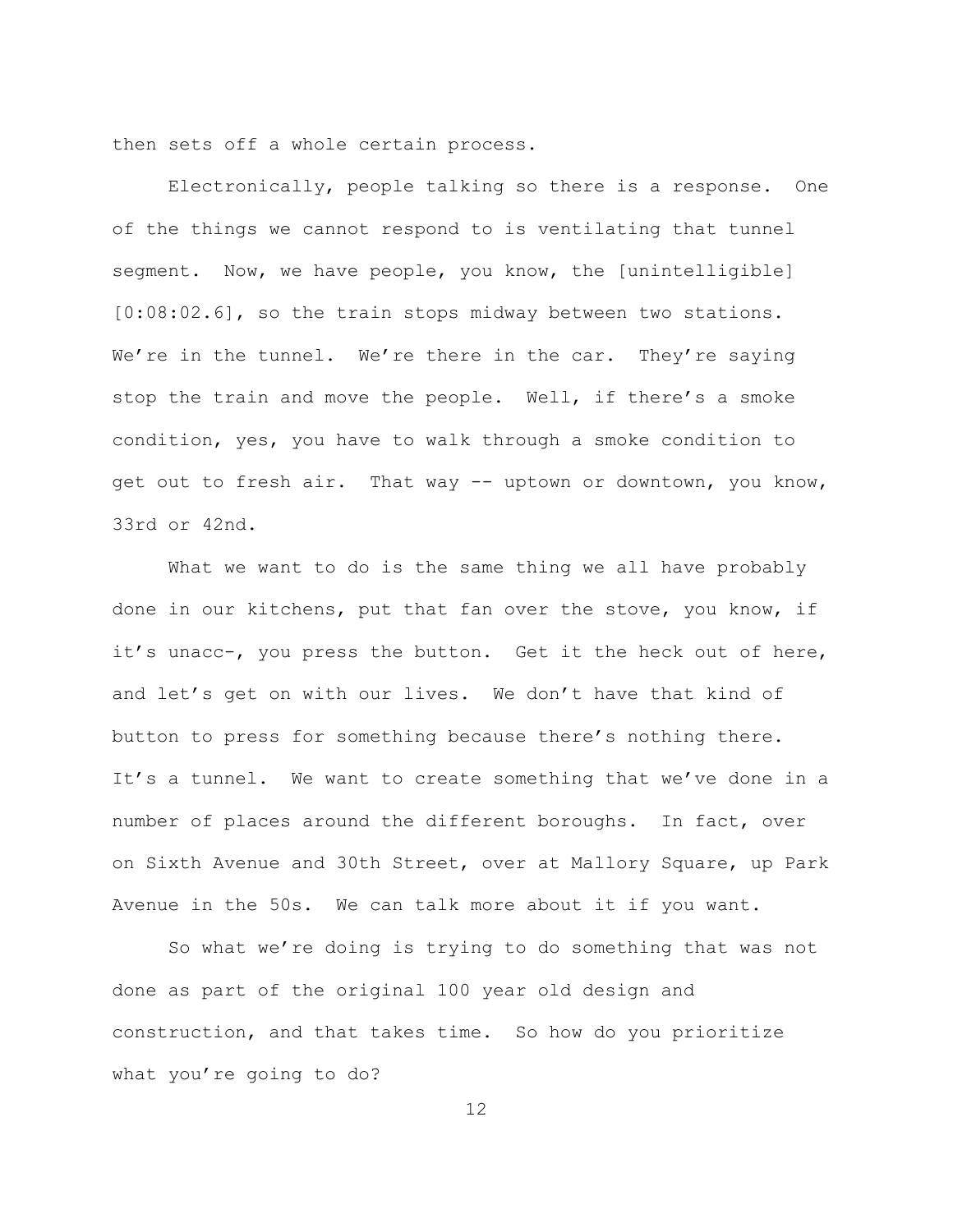Well, we did a study at New York City Transit. The appropriate consultants and our own people doing stuff. I wasn't there then, but we have other people who were. We can talk about that whenever you want to go there. But what was done we looked at the  $--$  what was it, 252 tunnel segments? Right, 252 tunnel segments in the system that require ventilation.

We then did a prioritization which takes into account the populations in the boroughs, the ridership on the trains, the actual [unintelligible]  $[0:09:44.4]$ , and the conditions in the system, and there was a rank ordering of them. That document we have, okay? It's the [unintelligible]  $[0:09:51.4]$  Report of 1994, okay?

We're quided by that priority. Now, you can't do all of those in the same timeframe. If you look at our annual or our five year capital program you'll see how a certain amount of money is distributed across all aspects of MTA and all segments in New York City Transit.

This tunnel segment in that priority ranking came out to be number five. So one of the natural questions that comes is, well, if you did another one over there that was number 10, and that one was number 14, and that one was  $-$  why didn't you get to number five sooner? Well, again, as I just said, not only is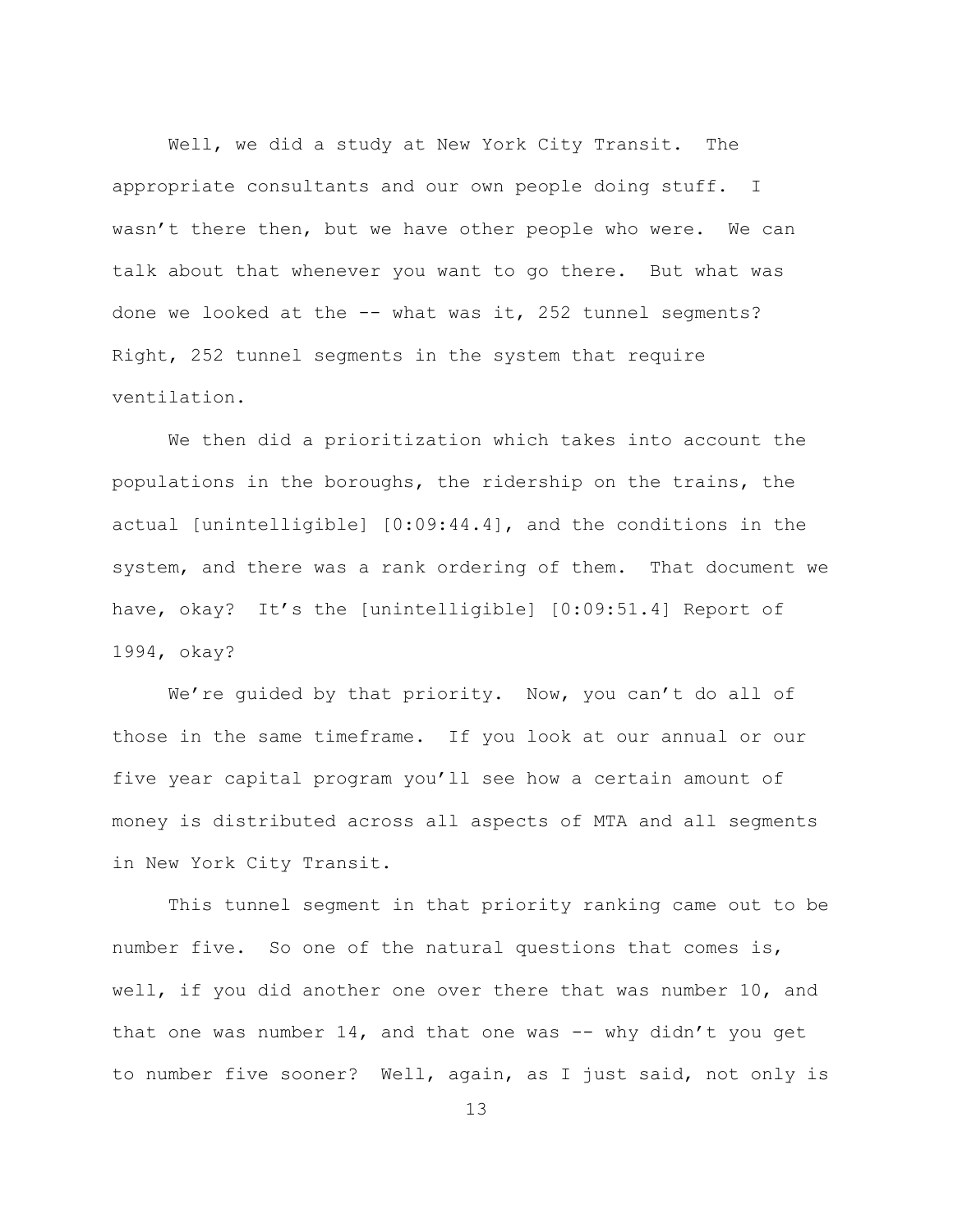there a priority ranking, but the priority ranking takes into account the different boroughs, the different riderships. So there has to be a distribution.

I don't make that distribution and I'm not apologizing that, but our organization makes up distributions and then they make a statement. As we see on the next slide, in the fall of 2015 our chairman, and the board was aware of this, he produced and sent to them the five year capital program. If you look through that document, typically, you know, it's a bundle of  $-$ if you think that, you know, it's like this document that you have, the scoping. There's a lot of pages in it, but it's broken into segments. Long Island Railroad, bridges and tunnel, etcetera.

Then you get into New York City Tr-, it goes by different segments. Busses, subways and different components of subways, right? Like telecommunications the electrification, sensors, station repair, and then there's a seqment on ventilation, emergency ventilation.

What's important to us is to make  $-$ - hopefully, you'll agree with that. When they say in the capital program and then the governor and the others approve that program this has to be met. The commitment made in that document, in that five year capital, is that this  $-$  we're going to make investments of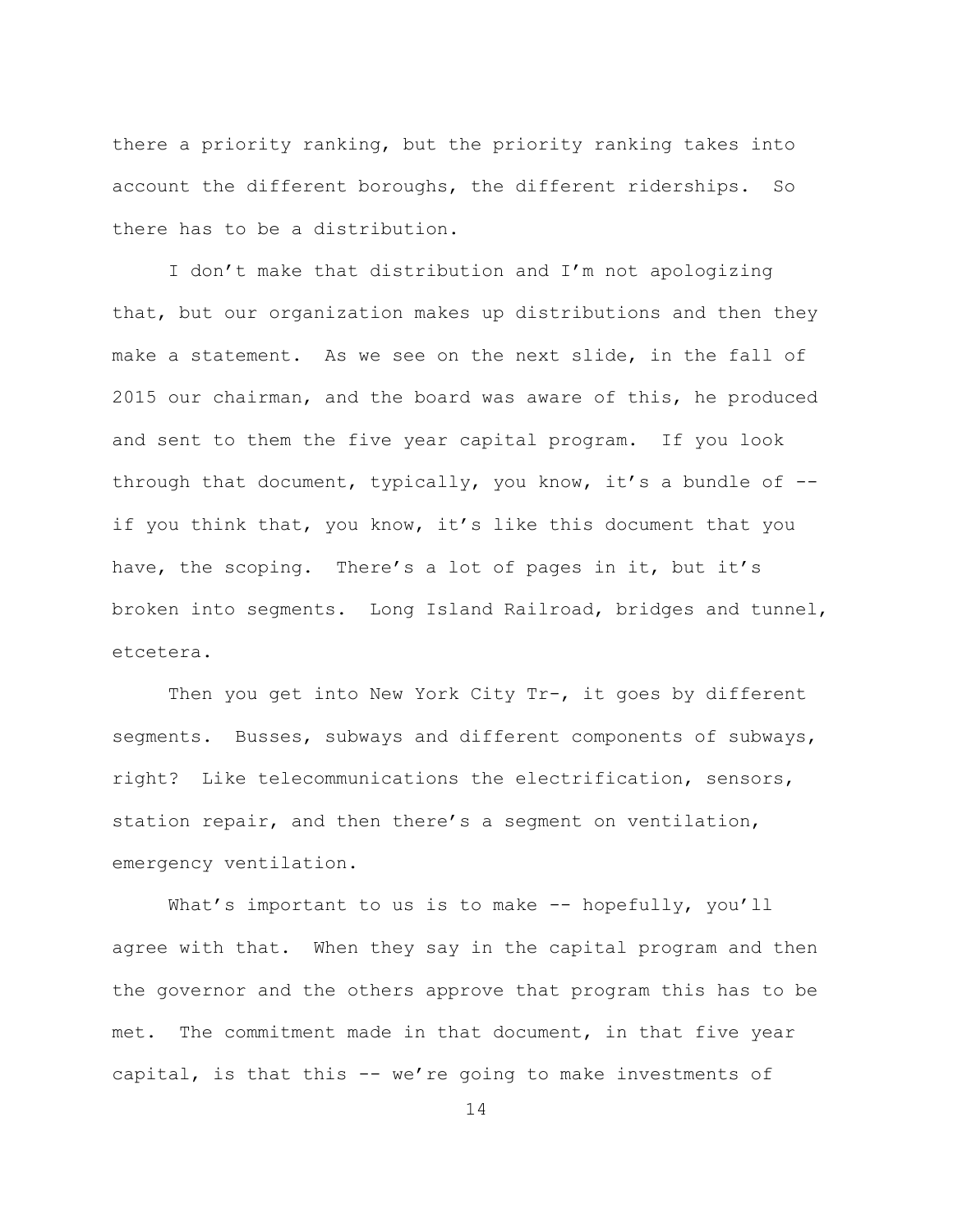equipment, including fan plans on the Lexington Avenue Line. One of which is new, to protect an area that currently has no such protection. That's the seqment we're talking about.

So the problem is we're number five and we want to do something. The opportunity is now they've said, do it, okay? And the money is there to get it done, so get on with it. Well, to get on with it we have to  $-$  just by the way, if I could, you know, the whole routine with the kitchen, right? Here's the subway tunnel, right? If a smoke event occurs that idea is to build something with about 500,000 cubic feet of passage to suck that smoke out and get it out to the street. Get it out to fresh air.

Yeah, it's hot. It's smoky. Fortunately, if it's hotter than the natural air it's going to rise quickly once it hits the street. And -- but we're dispersed. What we've done is protected the people in that subway car, that series of cars, and we provide what we call a tenable atmosphere. Tenable just means, in the legal call ons, safe enough to get out of that car, get to a free air area, and get out to the street. That's the objective. Get those people out of there, and then allow emergency respondents to come in and do what they have to do to abate the fire  $--$  whatever that smoke condition is. Okay?

So given that, let's go to  $-$  why don't we get on with this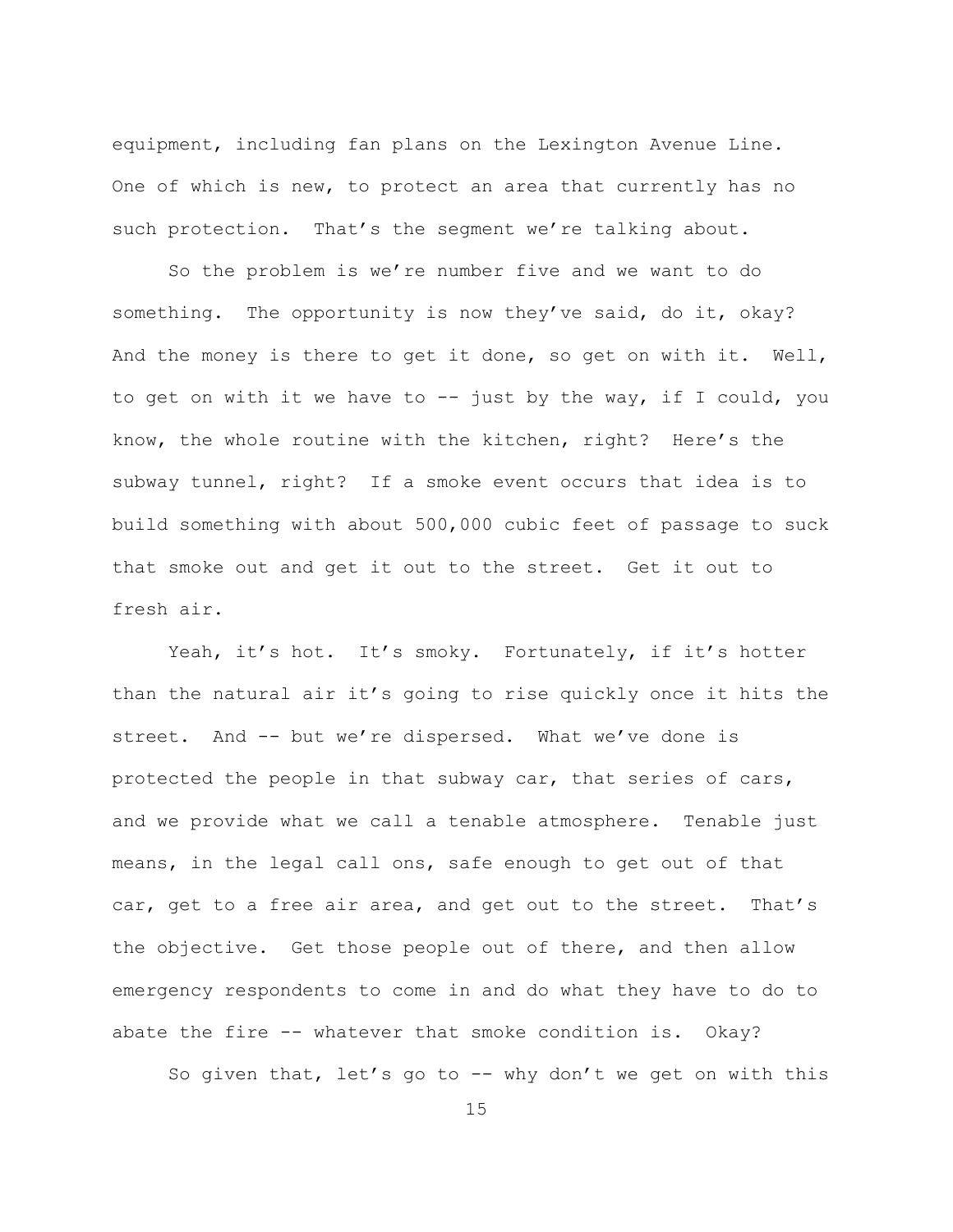thing? Well, there's a regulatory requirement. You know, if this was before 1970 and in the state 1970, at the federal level we passed the National Environmental Policy Act that says if you have federal money on the project you have to do certain things. You have to do environmental impact statement, period.

Well, we don't have to comply with the NEPA, but we do have to comply with the State Environmental Quality Review Act which is, in essence, similar to NEPA except for one exception and that is  $-$  we talk at the state level, you either do an EIS or you don't have to do anything. You know, you can Google that law. At the federal level you have -- there are three things.

You either do an EIS or you do nothing because you made a determination that there's no potential or significant adverse -- or if you're not sure, you have nothing, they call it an environmental assessment. So we're state funded on this project. We will, because we have to comply with that law, and what we are entering with the issue of this document, the scoping of it, the first of three steps in the process, in the, you know, state required EIS process.

The  $-$  we'll get to that in a moment, but let me just, some of the key words in that law, it's interesting because, well, so how do you think about meeting this law? What do you have to do? Well, it tells you some of these things. You had to take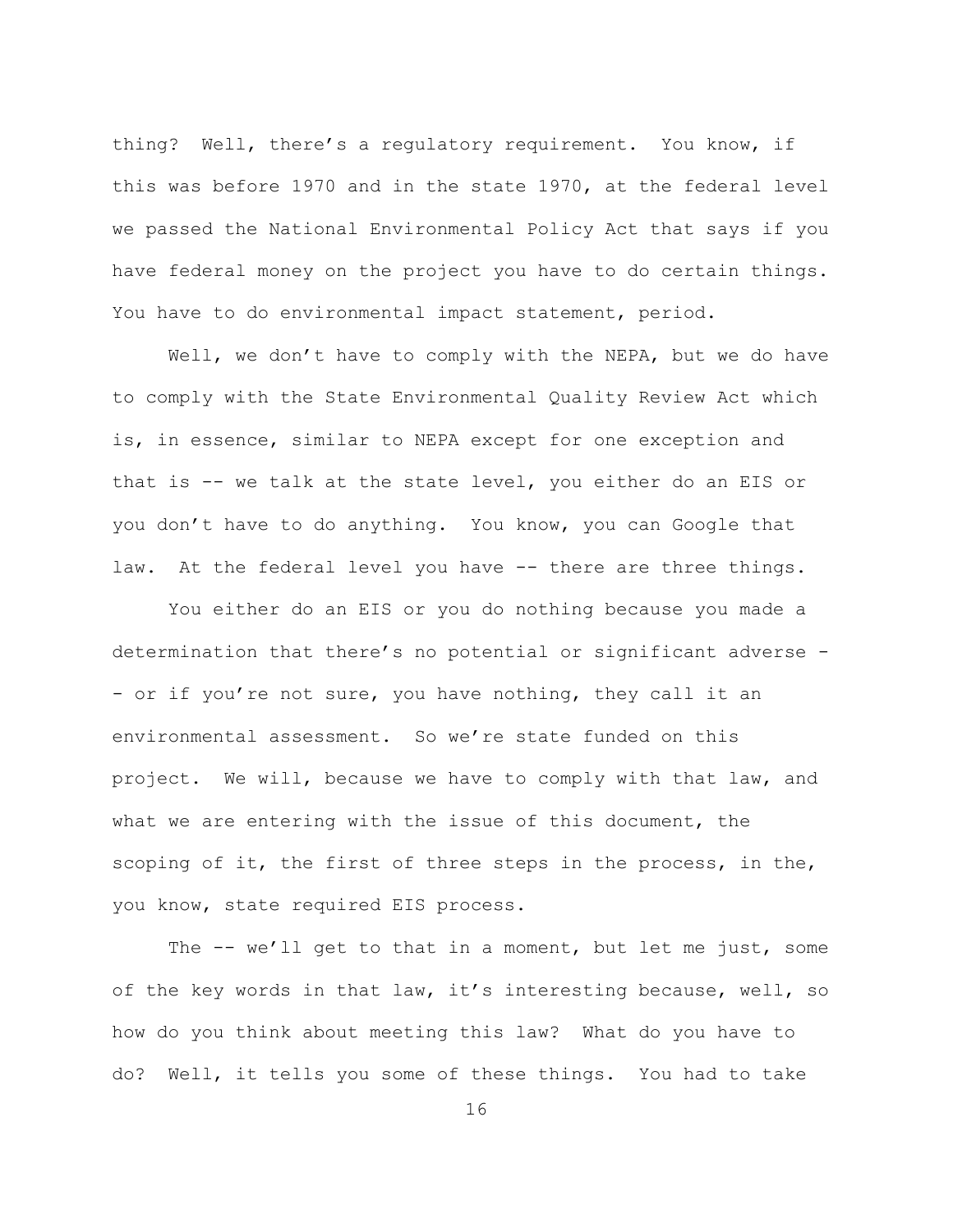into account, in addition to what you traditionally did. What did we do before 1970? We went out to wherever you were, you want to build it. If you have the money you could buy it. You could build it, and get the permit and go in to it. You go do it.

So it was basically engineering, architecture, construction, and money. If you had the money to get it then if you had the money, but you don't know what to do, so forget it. What this law is saying is you do that. You can do that. But you also have to give equal consideration to environmental factors that before that time were not given any consideration.

Okay. Well, just by the way, it's a little awkward standing here. It's a little tight, but anyhow. Mind if I stand here? Okay, thank you.

What the law says is if there's a potential significant adverse impact make that judgment, MTA. If there is then follow the law. If you don't believe that, right it down, prove it, and then you don't have to worry about this law.

We looked at it. We're thinking about it, and we said, well, there is potential for adverse impact [unintelligible]  $[0:16:39.5]$  constructing this emergency ventilation plan. Well, obviously, we're going to be in the street, subway. We're going to be on the property somewhere, and things will ha-, and then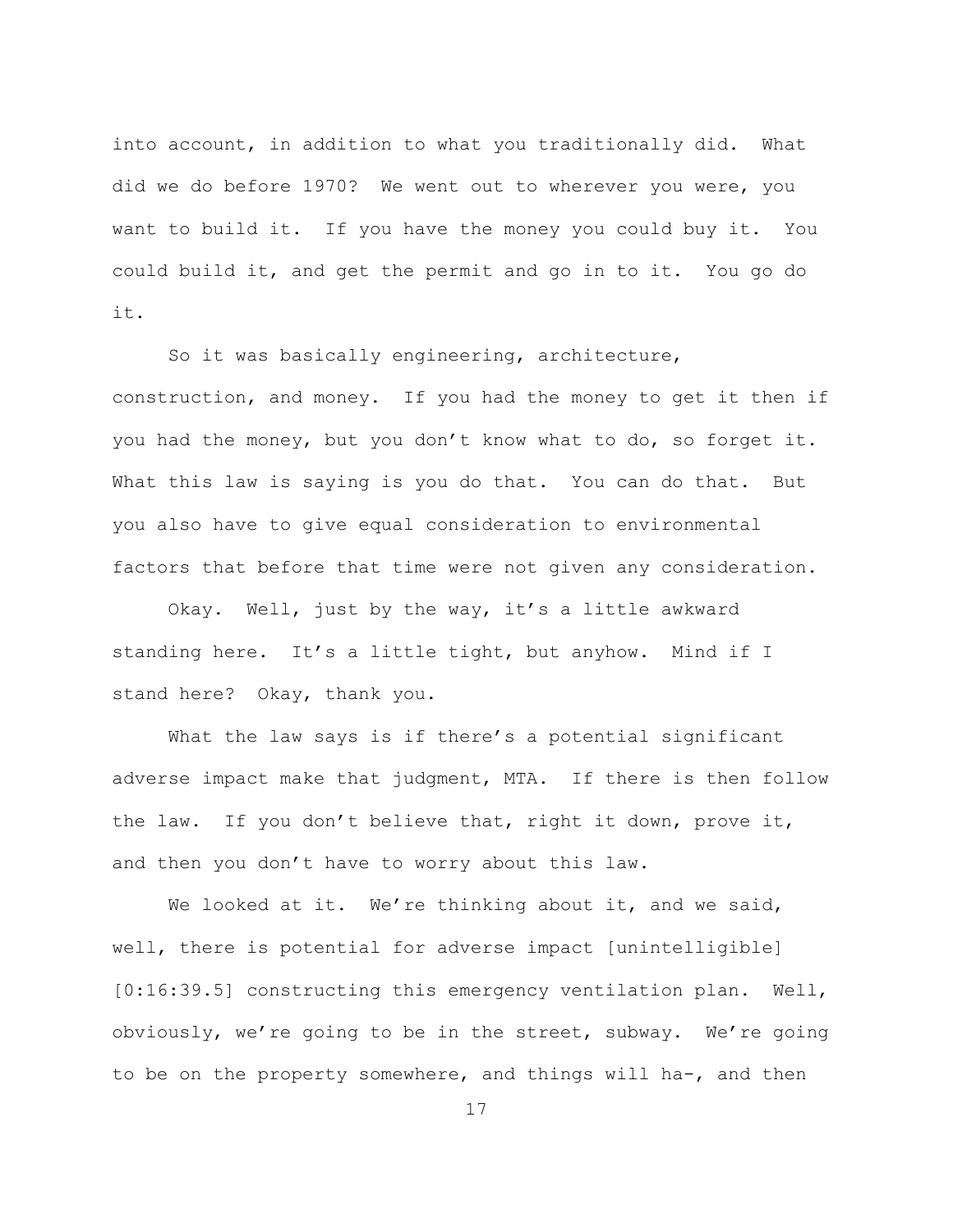we will, you know, we'll use the words, aggravate, provoke tons of peoples' reactions to those actions.

So just at that level we say since, you know, the public is there, you know, they pay our salaries and fund us and all. Well, we have an obligation to tell them what we think. And we think that, in other words, traffic will be affected around the historic district. Issues arise. So rather than trying to deal with them when they arise we're going to say, we have potential adverse effects, and we're going to tell you what we think, and then you'll tell us what you think by commenting on our document.

The kinds of things we take into account when we're thinking about the potential significant adverse impacts are things like human and community resources. We don't want the -we've got the usual, right? All the schools, houses of worship, residences, commercial properties, a myriad. So we have to take -- it's not only the air quality, noise and vibr-, which are included, but also community and, and human resources. If we're including our peoples' ability to use the street, use their properties and so on that's a potential adverse impact.

The law requires that it produce a suitable balance amongst engineering, economic, and environmental considerations. That's where this law sometimes gets to be a bit confusing to some of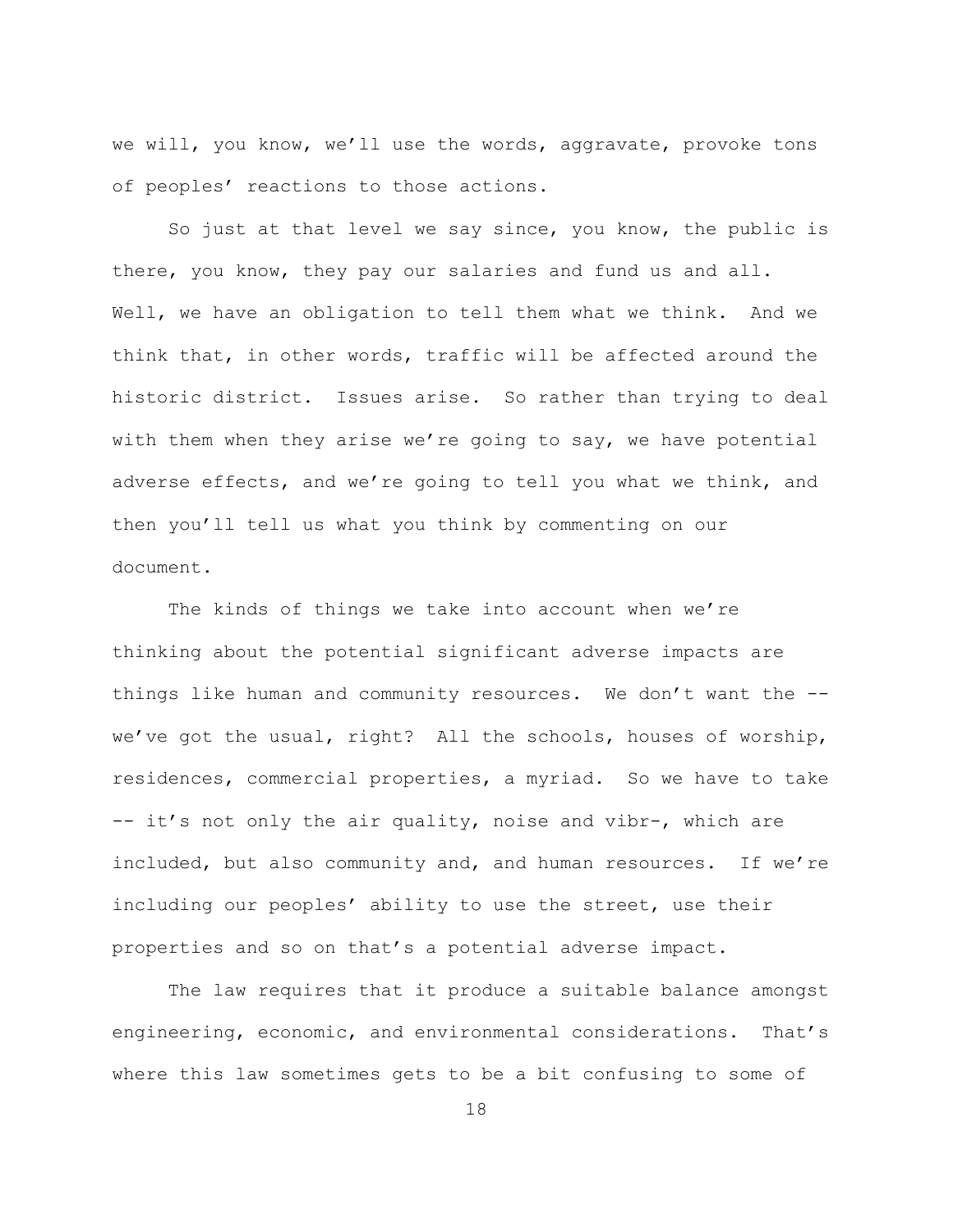us because  $-$  so what I'm going to do is make an analogy. You say, you know, if you have that -- you know, going to get you to the house, you have the old table there with a flower on it, some [unintelligible] [0:18:28.6] over there. But that has three legs. Engineer-, you know, with the economic environment. You have that flower vase on top, well, if none of the legs is  $-$ - you know, if they're all the right thing then that's great, but if one's out of kilter with the others that's not a good thing. You know? If two are that's less.

So how does that apply, that kind of nonsense, what I just said, to this? Well, if you think about three domains, the idea on the secret is to minimize the potential adversely from an economic standpoint, from an engineering construction standpoint, from an environmental standpoint. Keep working it down until you get to that minimum point where you have the best, reasonable and aggregate balance amongst these things.

The next thing we always say in this regard is there's never the best place to put anything. So it's -- where is the place that provides the least opportunity for potential significant adverse effects when taking into account all three of these domains: engineering, economics, environmental. That's the EE&E that we'll be talking about. We just use that as  $--$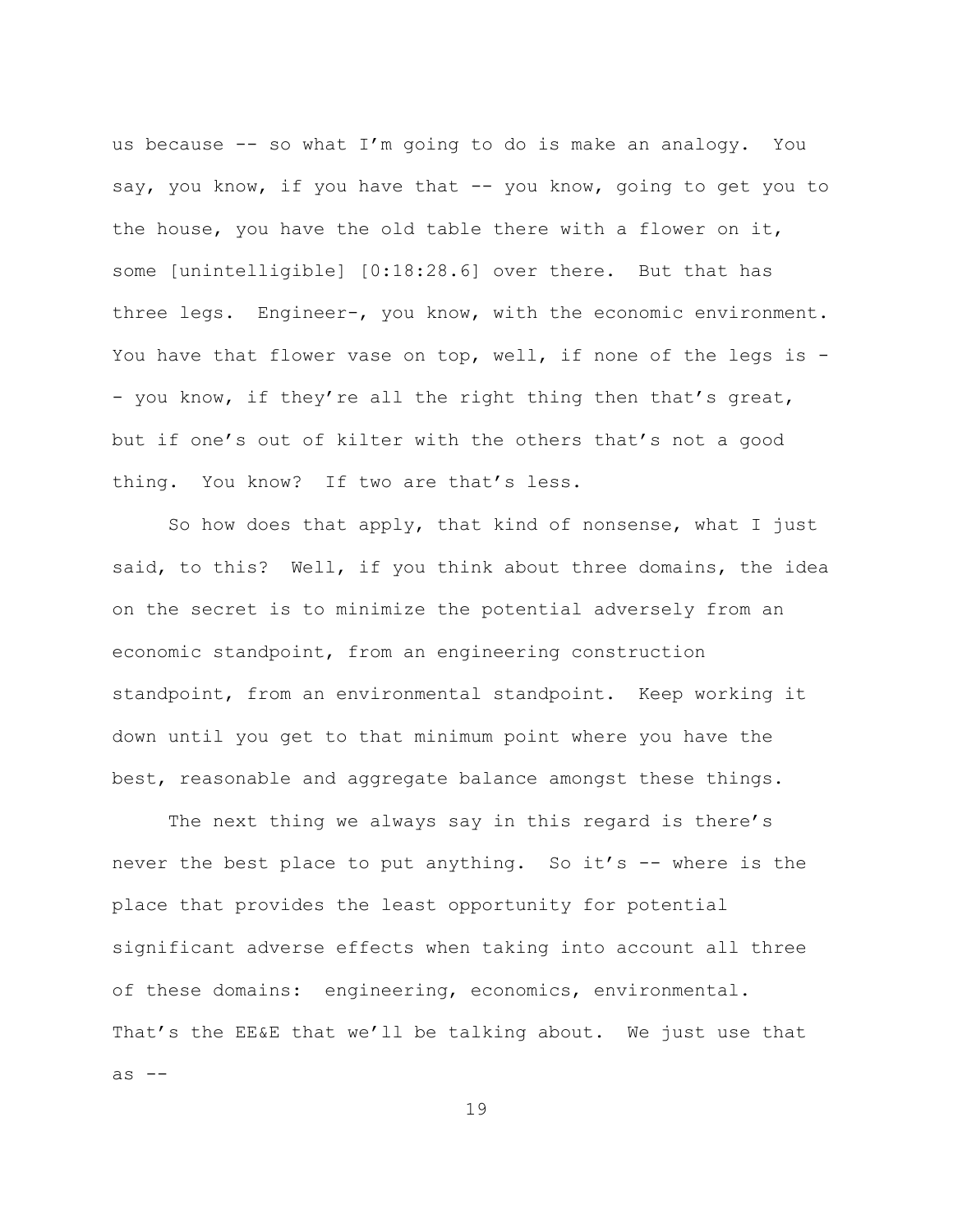UNIDENTIFIED MALE 3: Mr. Dul, excuse me? MR. DUL: Sure. UNIDENTIFIED MALE 3: Point of information, sir? MR. DUL: Yes, sir. UNIDENTIFIED MALE 3: This is on the record, correct? MR. DUL: Yes. UNIDENTIFIED MALE 3: This is a public hearing. A public  $-$ MR. DUL: Actually it's a --

UNIDENTIFIED MALE 3: -- zoning session.  $MR. DUL: -- public meeting specifying.$ UNIDENTIFIED MALE 3: Yeah.

f

MR. DUL: Typically, I believe it's -- yes, sir?

UNIDENTIFIED MALE 3: When does the public get its change to address issues? We haven't reached any issues yet. You're using all of the time to go through some rather basic stuff. I'm looking around --

MR. BOOK: I think you might have missed the opening. I gave an introduction and I explain we're going to do a presentation. At the end of the presentation those who would like to make testimony, make a comment, ask questions, you can register at the desk outside.

UNIDENTIFIED MALE 3: Done.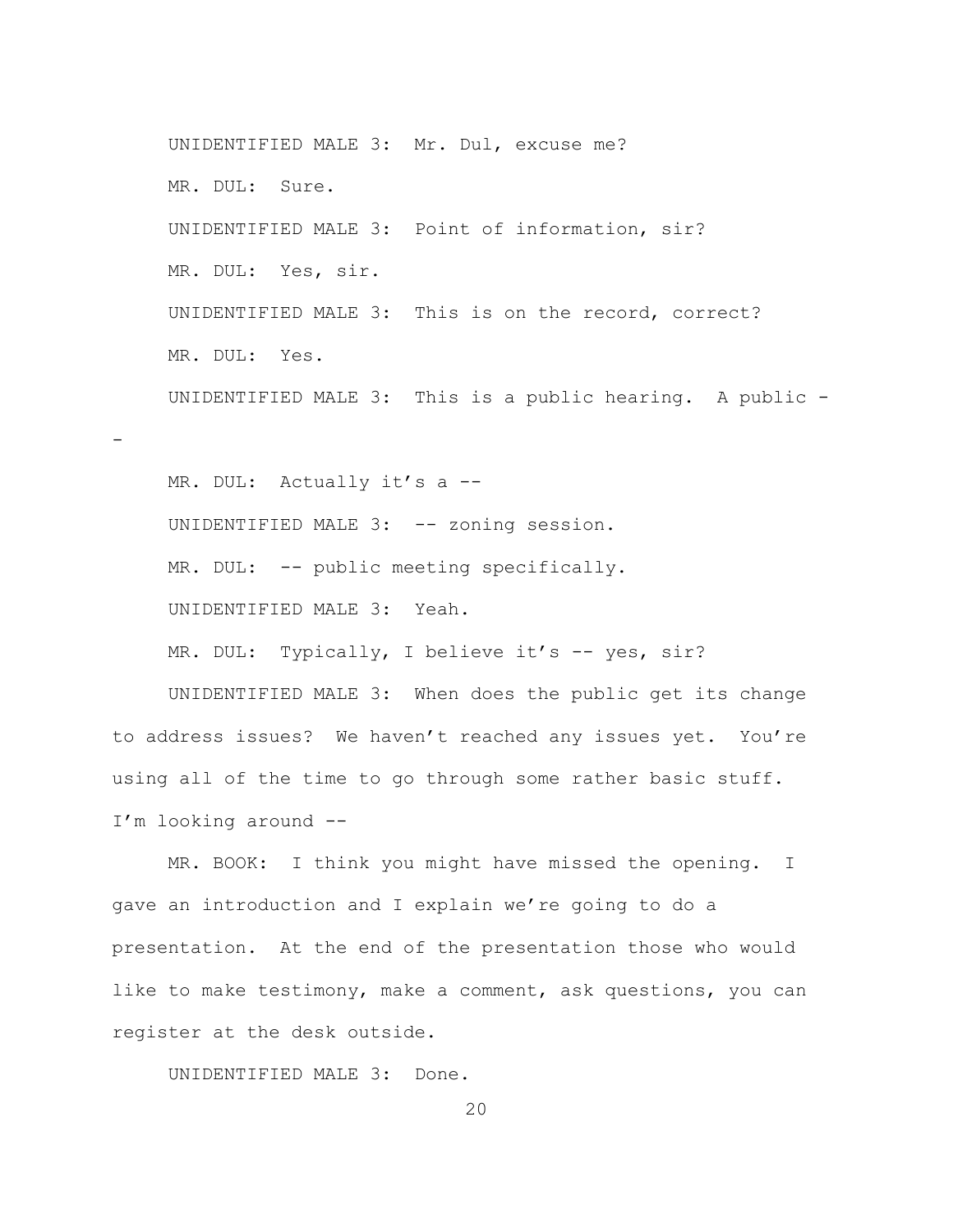MR. BOOK: Okay. And then we will have questions and answers and testimony after  $-$  once the presentation's completed.

UNIDENTIFIED MALE 3: For the record, I will address is. This is not  $-$  I'll address it when that's my time.

MR. BOOK: Sure.

UNIDENTIFIED MALE 3: Thank you.

MR. DUL: Thank you.

UNIDENTIFIED MALE 4: Sorry. My question is what is EIS? MR. DUL: I'm sorry?

MR. BOOK: What's EIS?

MR. DUL: Oh. Environmental impact statement. This is shorthanded for that. Then you'll see DEIS, draft environmental impact statement, and then FEIS, final environmental impact statement. We don't make up those words or those thoughts or the process. That's the state. Okay?

Okay. So what we're going to try to do now is we move on. Mary, if we could, and mention that there are three stages of the SECRA [phonetic] process. The first is scoping. But please note, the state law says it's an option on behalf of the proposal to implement. We choose that option because we wanted to get your involvement early, not when we're into some DEIS phase where we've already gone to another stage of analysis of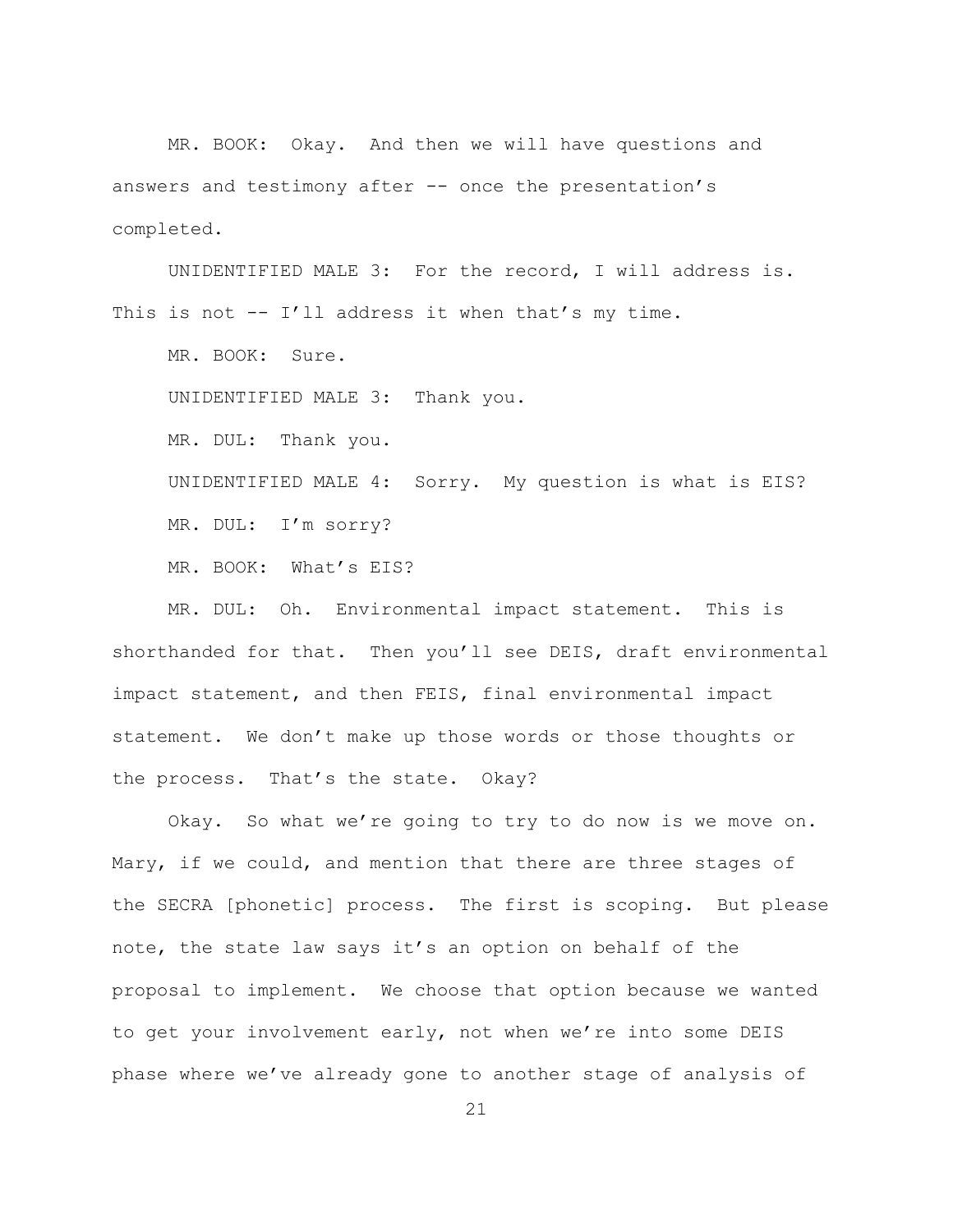engineering it, but right from the beginning.

And what we believe we've done in this document, draft here, is tell you how we started, and how we've gotten to this point. Not any point beyond this meeting and this process. Okay? So that's right in the beginning when Marcus said we're here to talk about what's in that book, not about what it could lead to, but what it is and get your comments on that before we go off to the next stage in the process.

 $[unintelligible]$   $[0:21:54.9]$  asked us to include a reasonable range of alternatives. So, again, we can't say  $$ there's the right place to do -- there's a good -- note, you have to proffer a reasonable array of alternatives which we will and have, and you can comment on that. Yes, you may. So if you think you have other ideas or this is on -- tell us that.

The document -- any document produced has to meet that second test. Whatever the government believes is reasonable, relevant material. Facts. That's why that document is what it is with lots of data and information because it's on the record.

The other thing is, whenever we come across, in any stage of this process, where we find a significant adversity, and that principally starts out with something we are planning that we may be doing or planning to do does not meet a regulation. Whether it's air regulation, historic preservation regulation,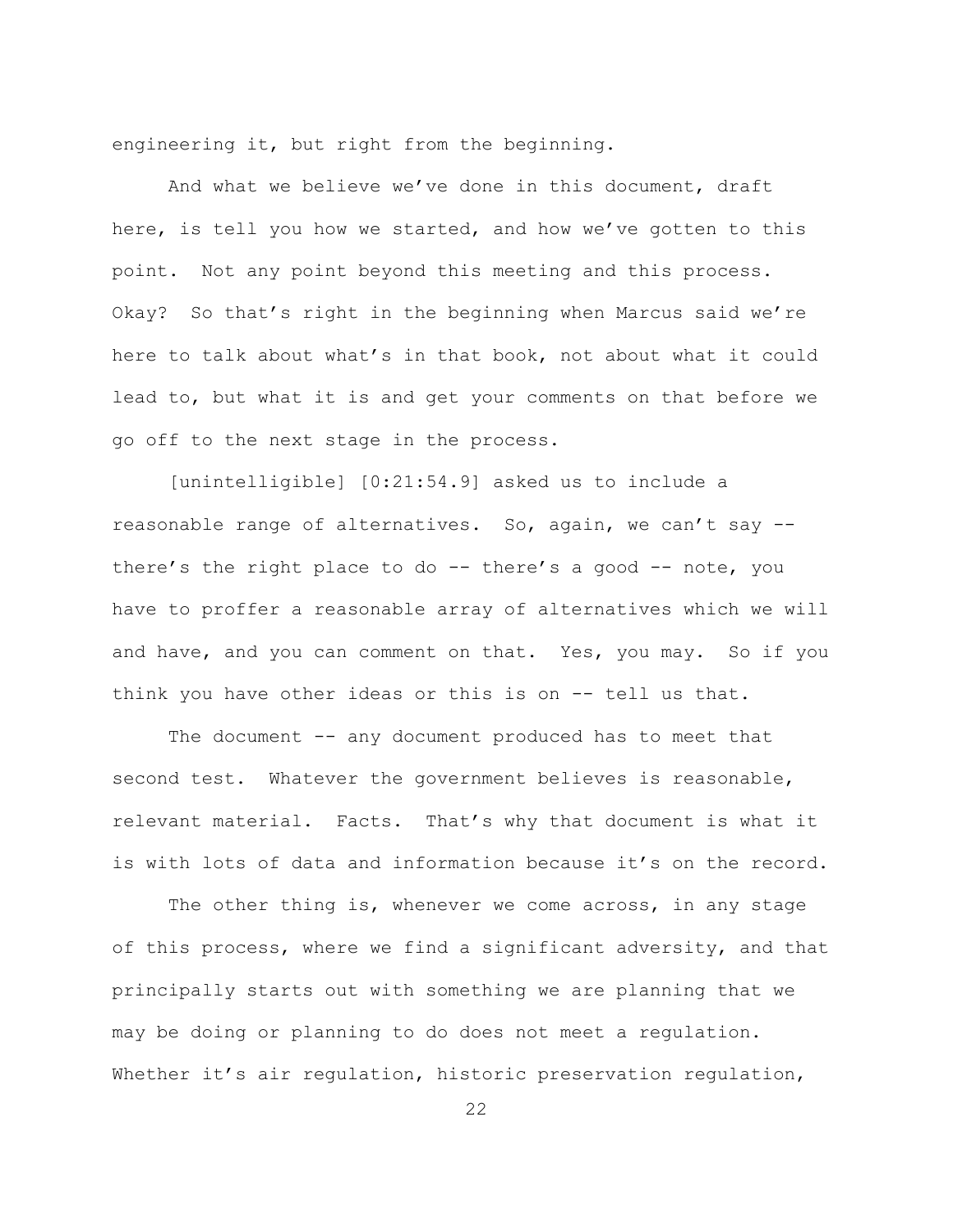DOT requirement, a noise and vibration requirement of the City of New York. We're required to tell you in that document how we plan to mitigate. To get it, at least, to that acceptable threshold that's established by federal, state, or local, and/or local requlations. Okay?

So this is not like finding the least, and the least is causing a lot of problems that would ex-, cause a violation. No, no, no. You have to be above that threshold. And theoretically, minimally right at that threshold. Okay?

So anyhow, we'll move on now to -- okay, so, so with all that said, how do you start figuring out -- where, where do you start thinking about putting this ventilation thing? Well, what we do is we use some of what's called computational fluid dynamics. We have a mechanical engineer. That's his job to figure out where's the optimum place. The optimum place to put a ventilation plant, so that we could put the smallest ventilation facility that does the maximum potential to remove that smoke equally along the segment.

Not preferring this or preferring that and/or, so there's a mechanical engineering study that's done on that matter. In this case, we -- well, we know what area we're talking about, and once we have that centroid then what we do is look at potential sites. We look above ground. Are there places we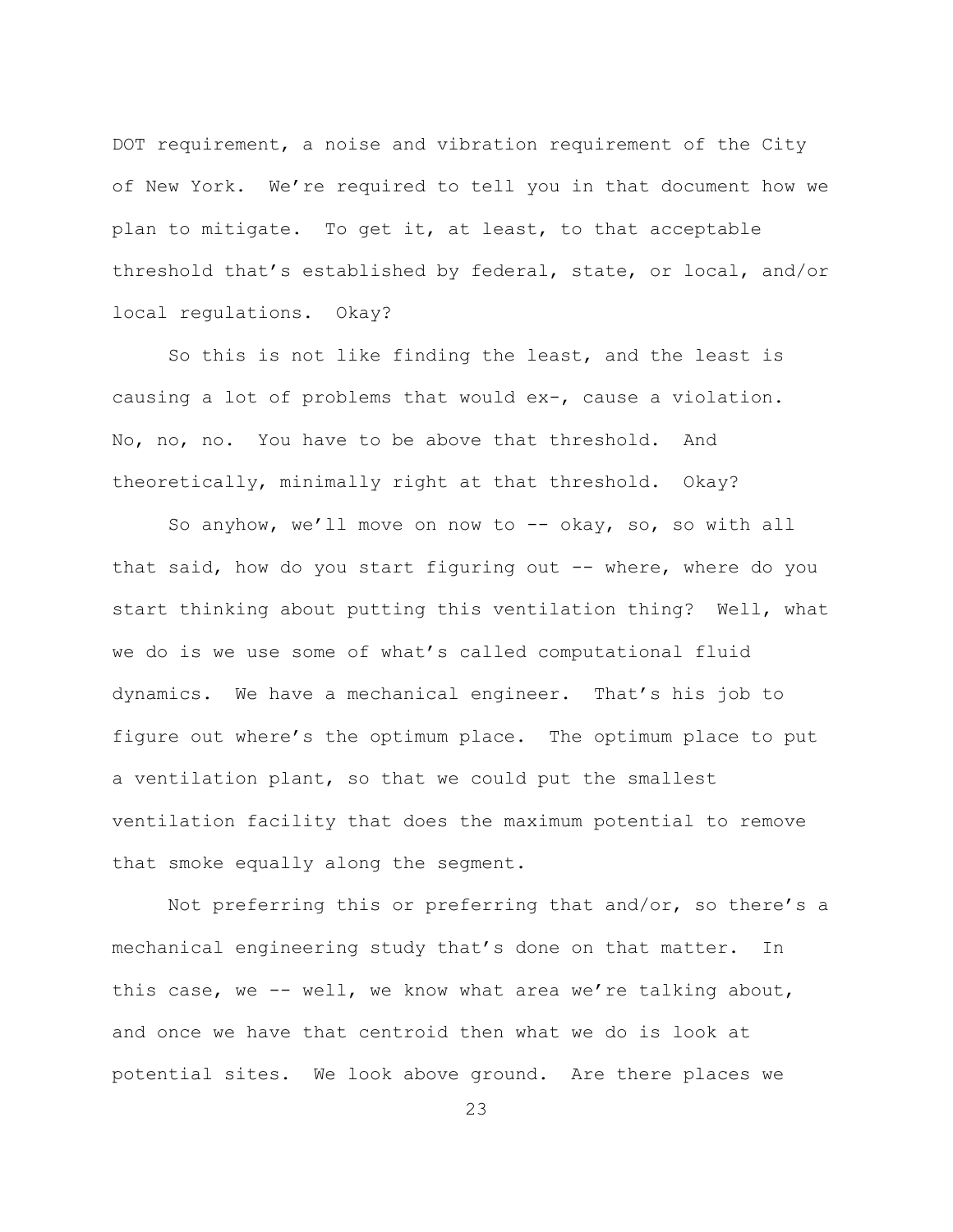could build this vent in or around that centroid area?

Just by the way, the typical ventilation vent, because of technical reasons, has [unintelligible] [0:24:29.5] about  $500,000$  cubic feet per minute capability that we use. If you start moving a block away that thing is going to go probably about 10 percent in size. If you go about two blocks away from the centroid, and cannot  $-$  you have some kind of rules that has the projection that it's not [unintelligible]  $[0:24:49.0]$ , it's just increasing.

And what we want to do is find that optimum location because that provides the smallest configuration. Therefore, the smallest area of impact. The smallest cost, etcetera.

We have  $-$ - okay, we'll move on to the next slide. The centroid, well, if you look at that area, the centroid is about 38th Street. Why about? Why not -- well, it's not that exact, but there's another thing going on. When we do that, that thermodynamic  $-$  the studies, those technical studies it takes into account the shape, the configuration features of the tunnel segment.

What's interesting about, to me, this tunnel segment is if you're going north on it, do you notice that between 33rd it's  $-$ - it feels like it's going straight, but if you watch the cars you start seeing that it starts turning to the west, and then it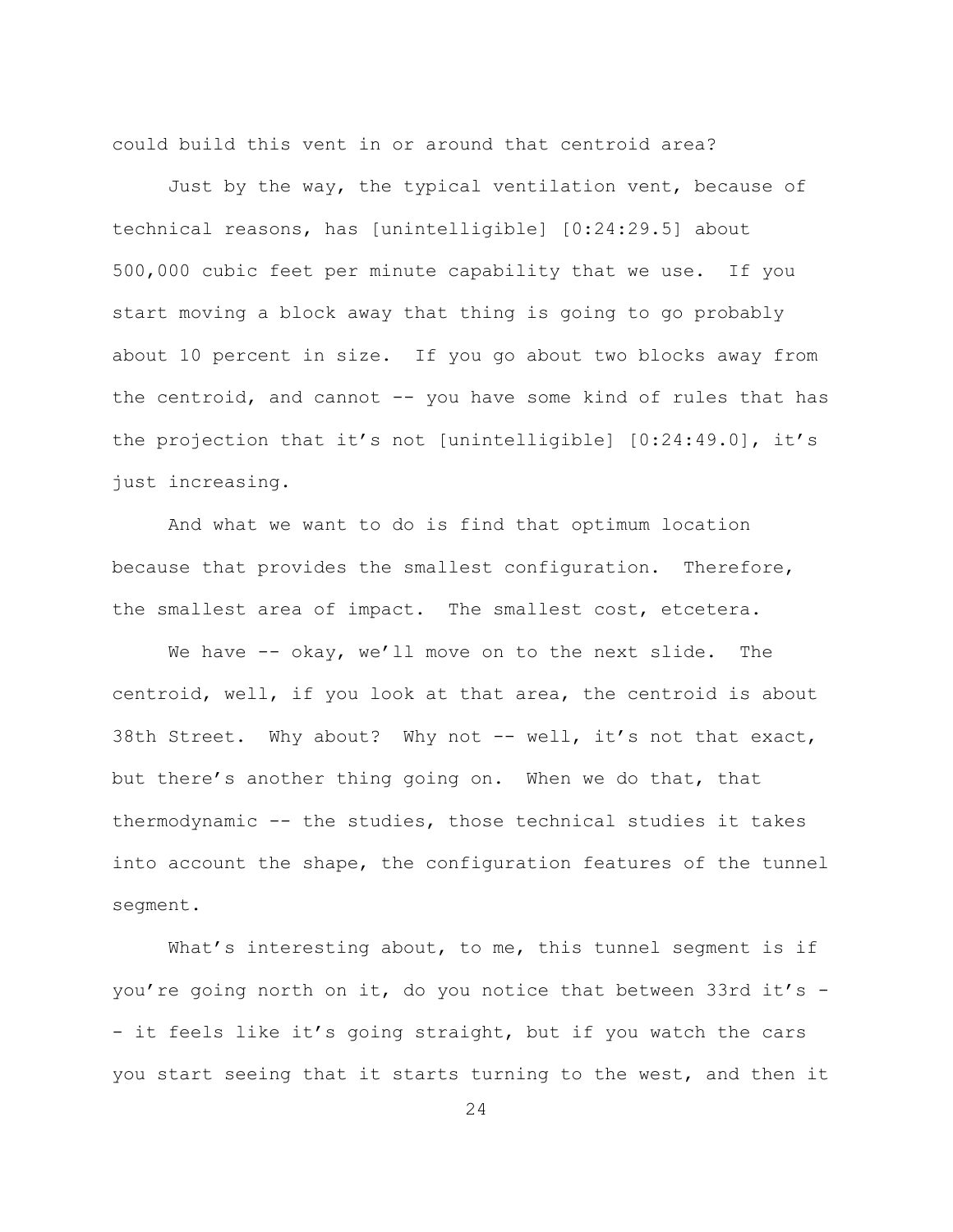starts turning back to the east. And if you plot that you find out that there's a bow. It's not a straight line on that line. It's a bow to the west. We took note of that because we said, well, maybe there are opportunities there. It could work right in Park Avenue if we could find the space there.

But typically what we do is we look at side streets because we want to avoid main ones with traffic and other commercial reason. Well, anyhow, okay, we can go past that. We know what that looks like. Our findings, to date, as recorded in that document is we, we see no properties that are available for us to work on, so we're going to do something, as we characterize it, in the street there. Not on property, not above ground. By the way, go look at Mallory Square if you, you know, over in the West Village. They only have one that's above ground. Okay? If you go over to Sixth Avenue and 30th Street it's underground. If you up Park Avenue you get to the 50s, right parallel there are two plants there?

MR. BOOK: Two.

MR. DUL: Okay. So we look, and you've brought me -- they have seen this multiple times. About three years ago we started this looking, looking, looking, and then all of the sudden, okay, they have a program that involves, etcetera, and now we get into earnest and we find what we believe are 13 potential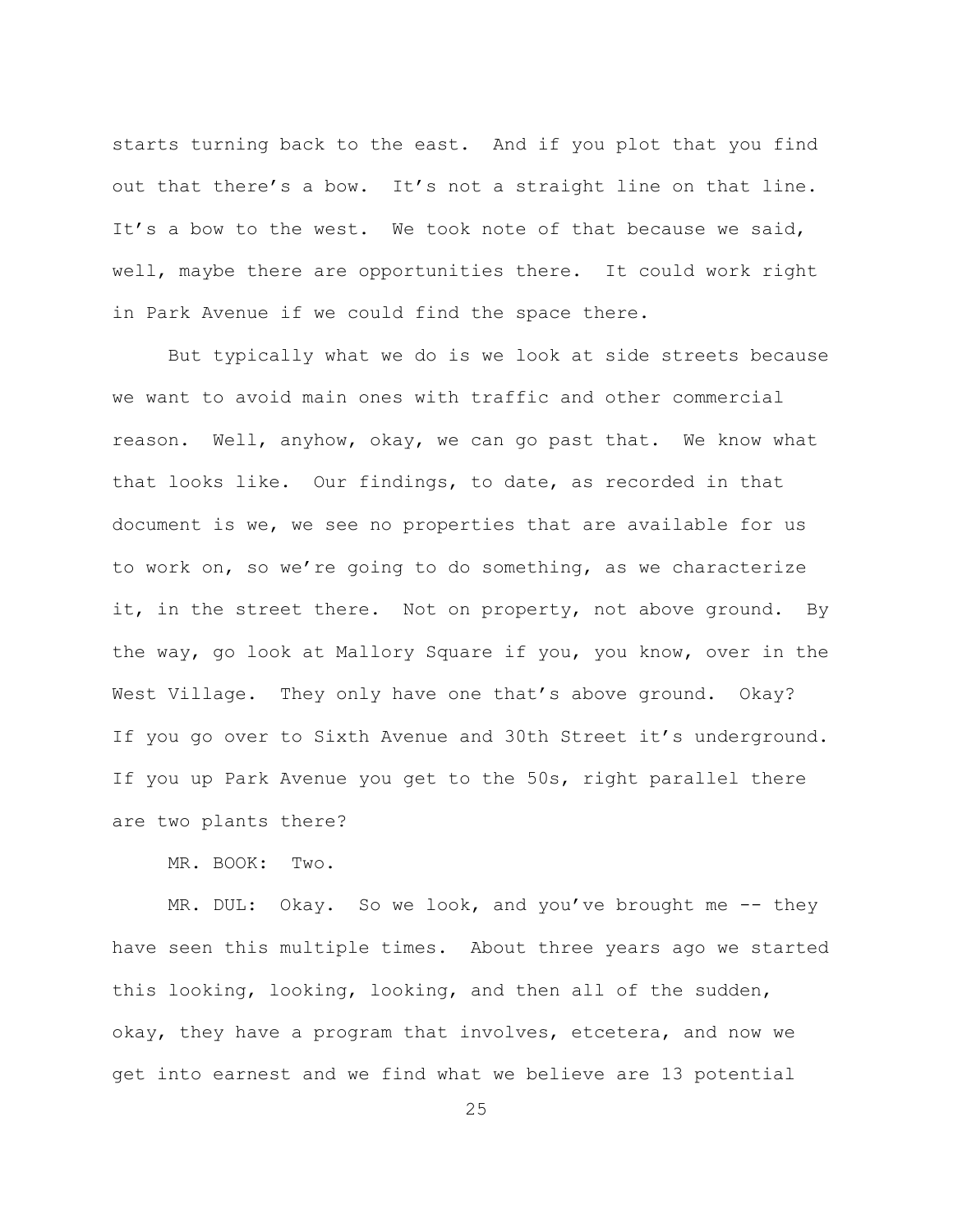alternatives. You want to go to that, Mary?

We just name them. You know, here we are. West and east. West and east. One, two, three, four, five, six, seven, eight. And then we actually thought about doing something in the tunnel, the DOT tunnel, knowing it's a DOT tunnel, but who knows? Maybe we can talk to them about that. See what they're thinking is. We thought about the head of the tunnel at the other end where we could construct there, possibly. Again, we'd have to talk to the DOT. Fine.

And so we had those, eight, nine, ten, and then we start looking here on, on the avenue. Again, because of that bow condition. Oh, by the -- here's another little thing. If you, if you follow this out, do you know at the north end there, there are tunnels that go right off to the  $-$ - you know, that crosstown shuttle? You know, there are tunnels there. So at one end of this tunnel segment it's 33rd Street Station. Up there you've got things going that way, and you've got a couple of things going in the other direction. So, again, the centroid winds up a little north of 38th Street. There's an exact location. It's actually north, perhaps 38 and a half.

Anyhow, once we came to that point, Mary, do you want to go on? We, we said, well, what would these things look at  $-$  look like there? Well, if you have a side street laid out, Sixth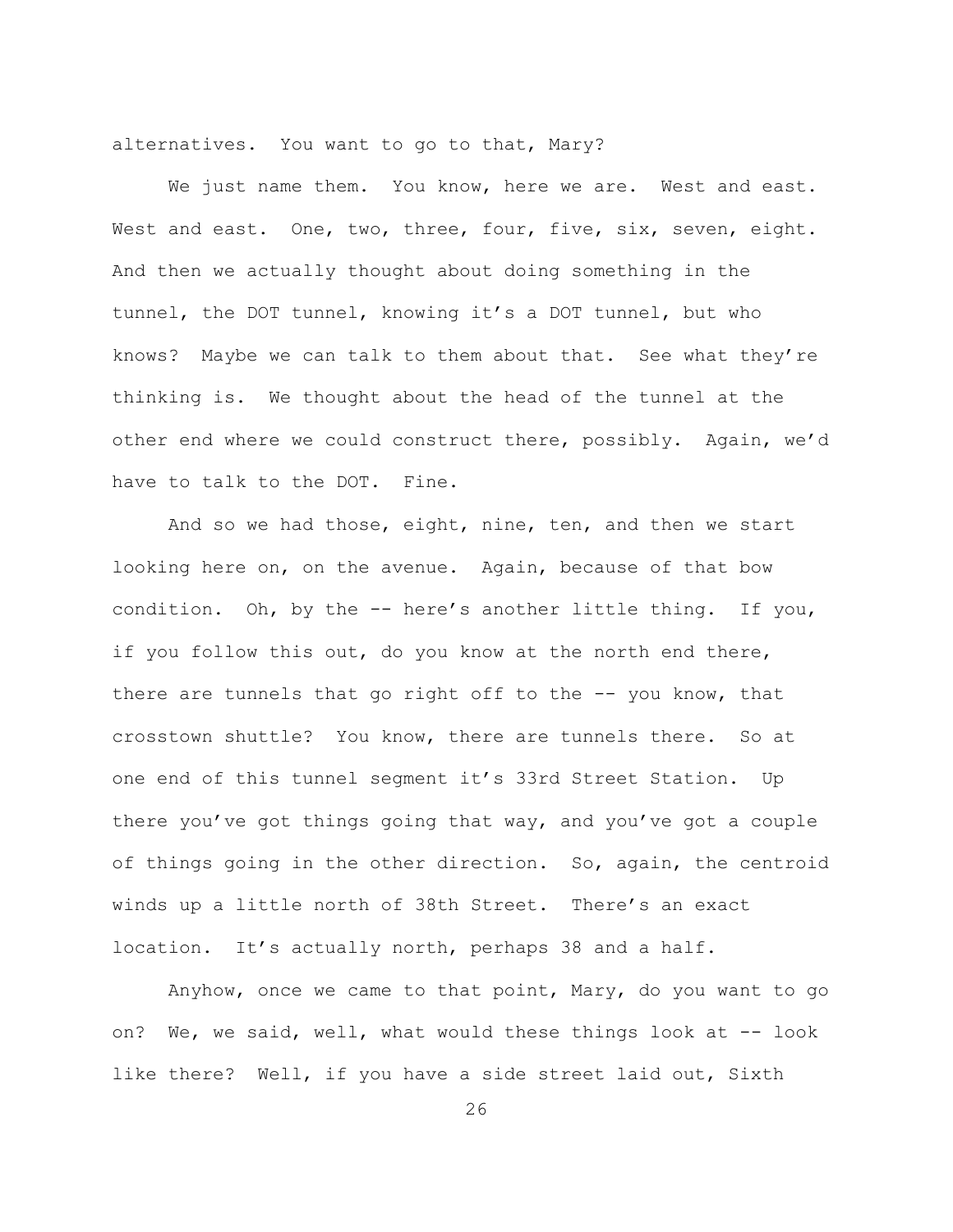Avenue and 30th Street, for example, it's operating. It would take about 50 feet wide because here we -- you have these fans. In this configuration we put the fans abreast, three abreast. That would take a minimum of 50 feet outside, outside of the concrete.

But to pour concrete 50 to 50 feet we need more than that. We usually say 2 feet plus on both sides. If you look at plus 2 feet, plus 2 feet, and then look at the property lines you see that we wind up on the drawings. We wind up under peoples' stoops into their property line. In one case we wind up under a building, and that means all kinds of other implications that we don't want to get involved in. But we study. We lay them out and we don't make a decision like, well, we don't think that's a -- no. We go -- and, in fact, you could look in this document and you can see that we lay out, for each of the streets, where the property lines are. So we know where the stoops are and we worry about that for all the obvious reasons.

We know where the drop down there for areas where you step down into them. And so when I say worry about, we're thinking, how do we accommodate, how do we accommodate the community while we're doing our thing? Well, our thing, you know?

Well, on the side street that would be a typical arrangement and then cross section what happens is you build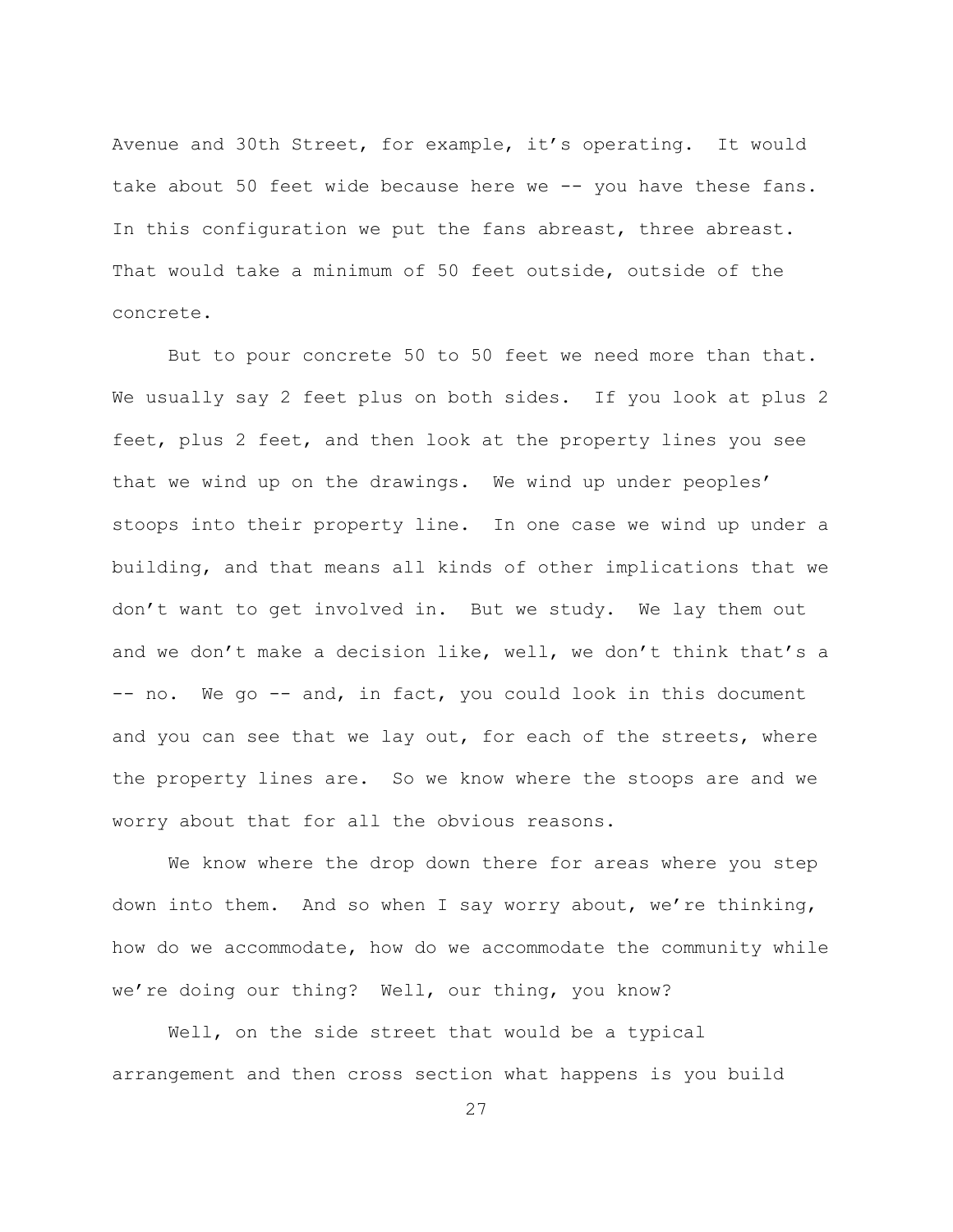this thing, 50 foot wide down the lane, about 300 feet long --250 - 300 feet long, okay? And about 50 feet down. So all of a sudden you have a lot of soil or rock to have to remove before you can start pouring concrete.

And then we have to make a plenum, you know, the duct work, concrete structures to get to both of the tunnels. Here we come over. That's a typical arrangement. We have the sketches in the document for each of these eight alternatives on the side streets.

If we're along Park Avenue here, well, what we do, we slim down because we want to take advantage of that little bow, so we put four -- not three abreast, but two and two. And the other thing this winds up doing just because of the space needs, to get access inside for operational maintenance and whatnot. It, it winds up that this is more, like, about 30 feet. The good news is we stay away from the mall. That was a major consid-, for all of those real reasons. Park reasons, you know, and whatnot.

So we could fit two in there. We actually came up with a third which is towards the back end, but in that case, as you'll see in the later slide, we would have to take prop-, we'd have to get under the building, and we're -- we don't want to do that if we can avoid doing that.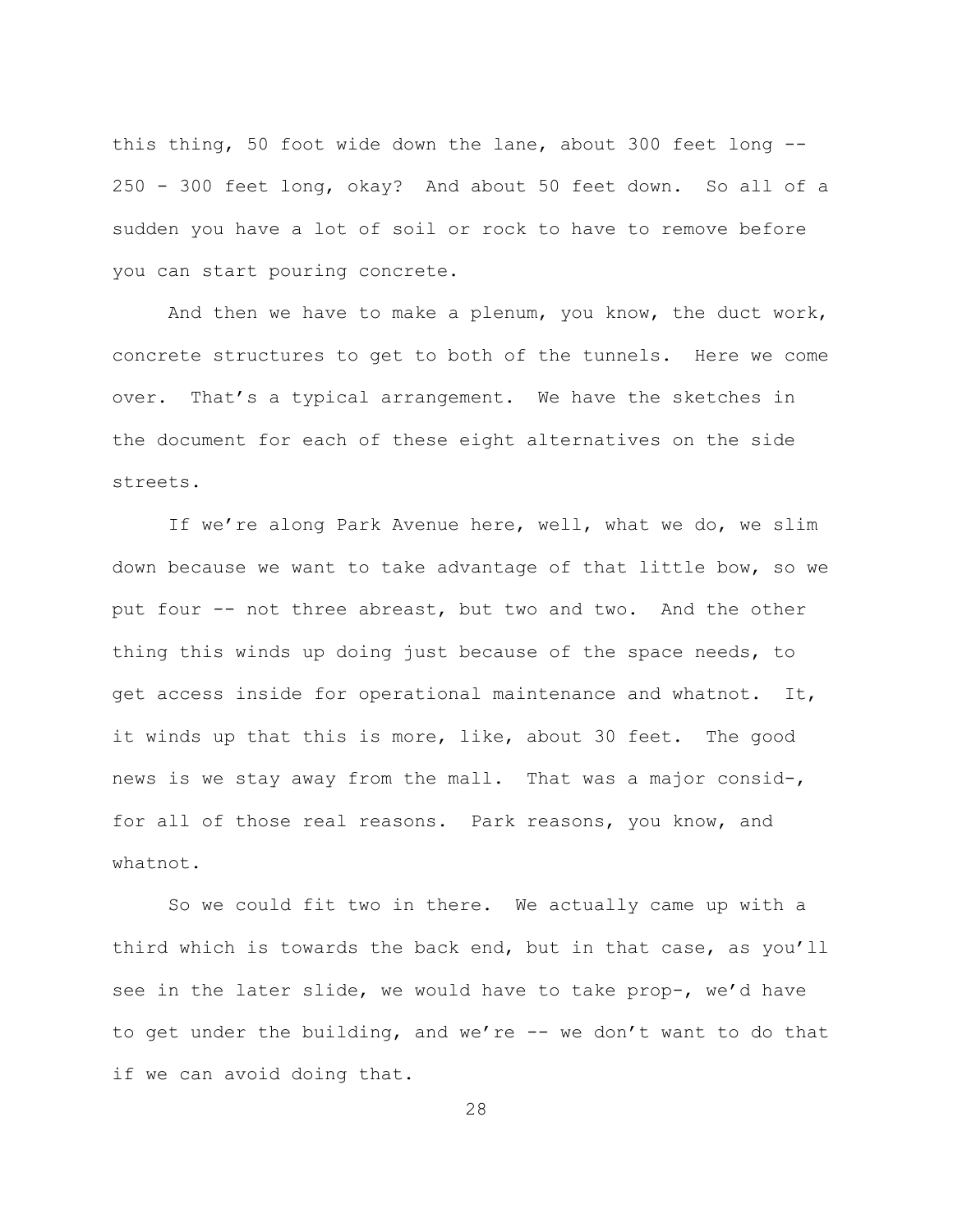So anyhow, we move on. If we work in Park Avenue, and there's, you know, the house of worship this is what it would look like. It would have a component on this side, a component on that side, and then both  $--$  you know, the plenums start in the tunnels, come this way. Smoke  $--$  you know, smoke product come in and out through the side with bricks, okay?

What this does is allows construction through this, through that, and then do the plunge here. You know, a plunge it's called. Because you can do certain things that you, you split up the proj-, if you sequence the project you could get in there, do this in a shorter time period while the others, if you tried to do the whole thing, you know, one big thing you have a different timeline for the construction. If you have a longer timeline that's more implications to all the residents and commerce.

So with these 13 alternatives, and knowing that under the law we have to account for each economic environment and document it and make it clear in terms of data, how do you do that? Well, Mary, you want to just move ahead here?

What we did, it was just typical, but the  $--$  if you read the document we have all the narratives in there, all the tables, all the data. But how do you make it in a, in a form that we can talk to people in a brief period and say something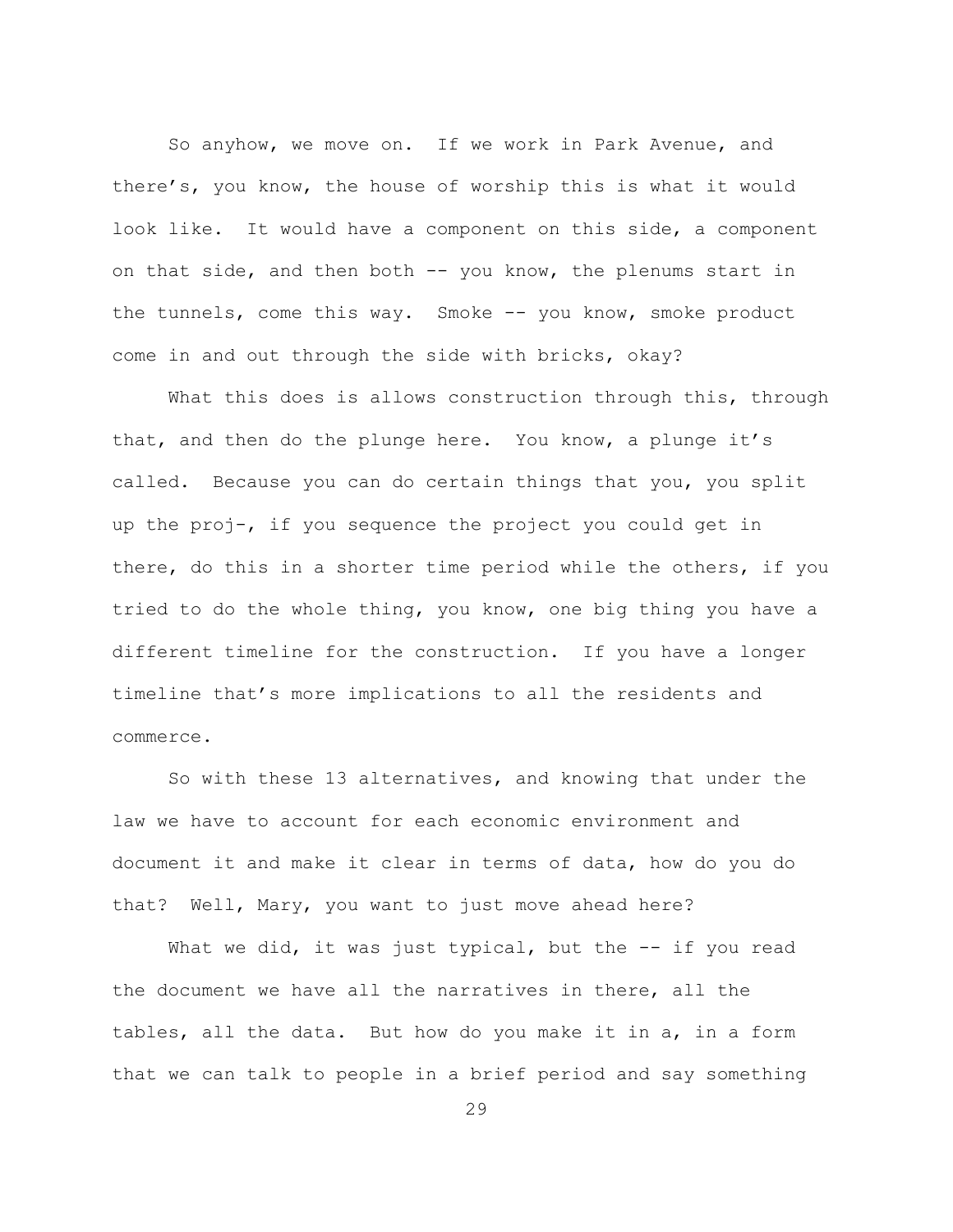and then get reactions?

Well, we break it, for engineering, the things we worry about, principally, are utilities, hundreds down there. With the gas companies, the sewers are down there. And if you take a look in the street you see some of those ConEds gathered around there, right? ConEd vaults. They're wonderful. They're great. So then we would  $--$  the issue we're thinking about is, well, wait a second. How are we going to build something on that street with that vault there when if I go over here I don't have a vault? Isn't that better? I could avoid it. It's always a matter of avoidance, right? At least in our way of thinking.

So we, we develop criteria in these different accounts for engineering for each of the alternatives, and then we do a comparative evaluation. We use -- yes, we use a lot of words, a lot of data. Read it in the book. But we could up with this way of trying to indicate the extent of adversity. And to get a minus on something that means our people, our people have made a decision and you comment on that, that this, compared to the others, is something we want to avoid.

Typical example is that vault over there, and whatever it's on, 30-, 39th Street I think it is, right? Am I right on that one? Right on the west side, right? Well, it's in the bow though.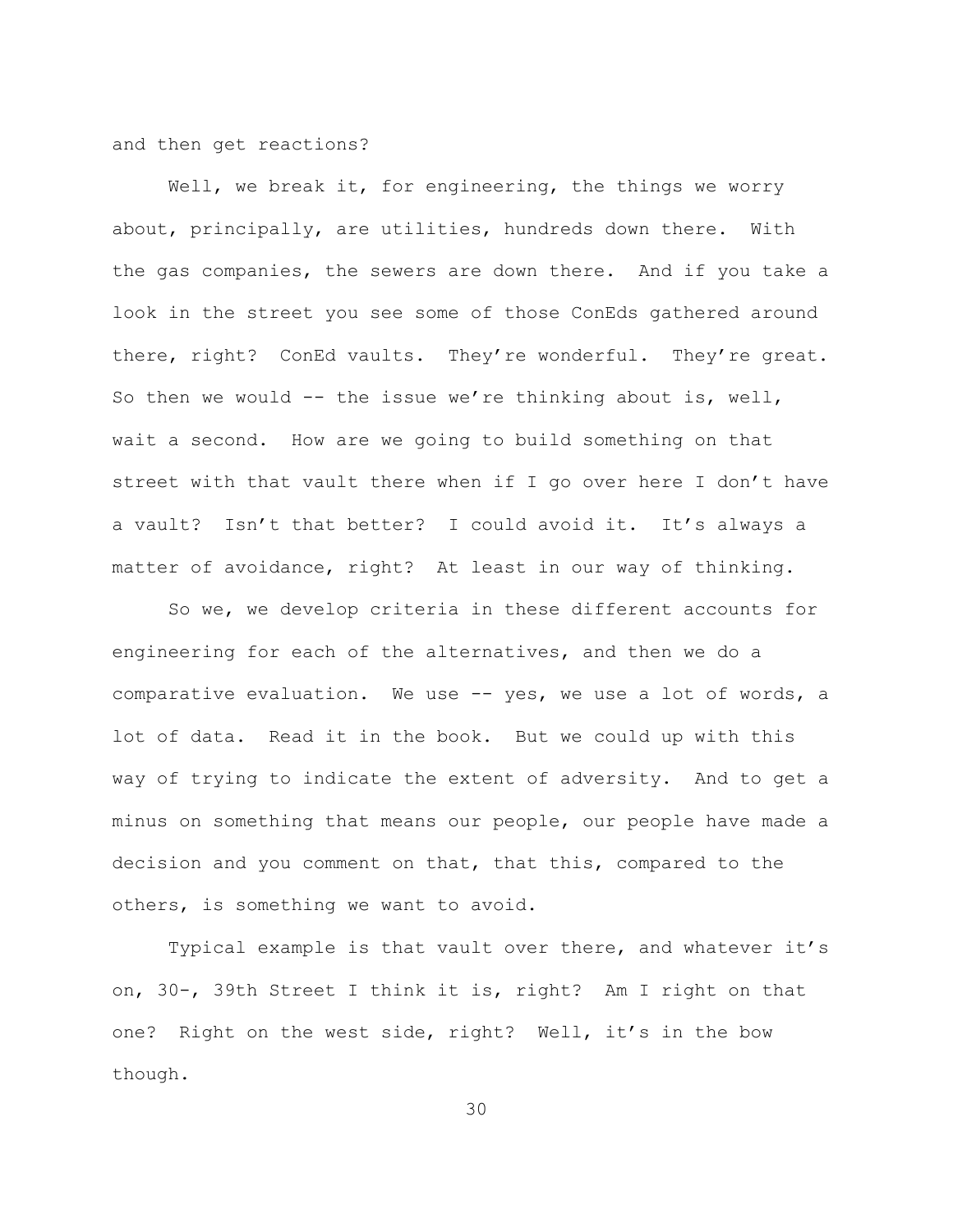Anyhow, we go through this process, Mary, you want to move on? The same from an economic standpoint. We want to fund the least potential cost. From an environmental standpoint it gets a little lofty in terms of the accounts that we have to account for. Why? Because there are laws, you know, under SECRA that's an umbrella law, but it says you have to account for all these other laws that exist, so you don't get off by saying one thing. You know, you have to take into account in certain -- yeah, we now where the Morgan Library is. We've got it. We've got the plots. We understand that.

We understand the through streets right on 36th, 37th Streets. Oh, wow, wouldn't that be great to avoid as opposed to the other ones. And I know I'm saying these kinds of things, but it's nice to -- look at the document and you'll see all of the -- you know, we've articulated what we believe from a data and inspection standpoint.

Noise and vibration. A common question, and what are you going to do to my foundation? Yeah, we understand that. And I think someone's mentioned earlier today, well, how do you worry about that? Well, we have specifications that whenever we're constructing we have to meet city -- and by the way, we have to meet federal and state regulations. We're not compelled to meet city regulations. However, we do honor them. We do consider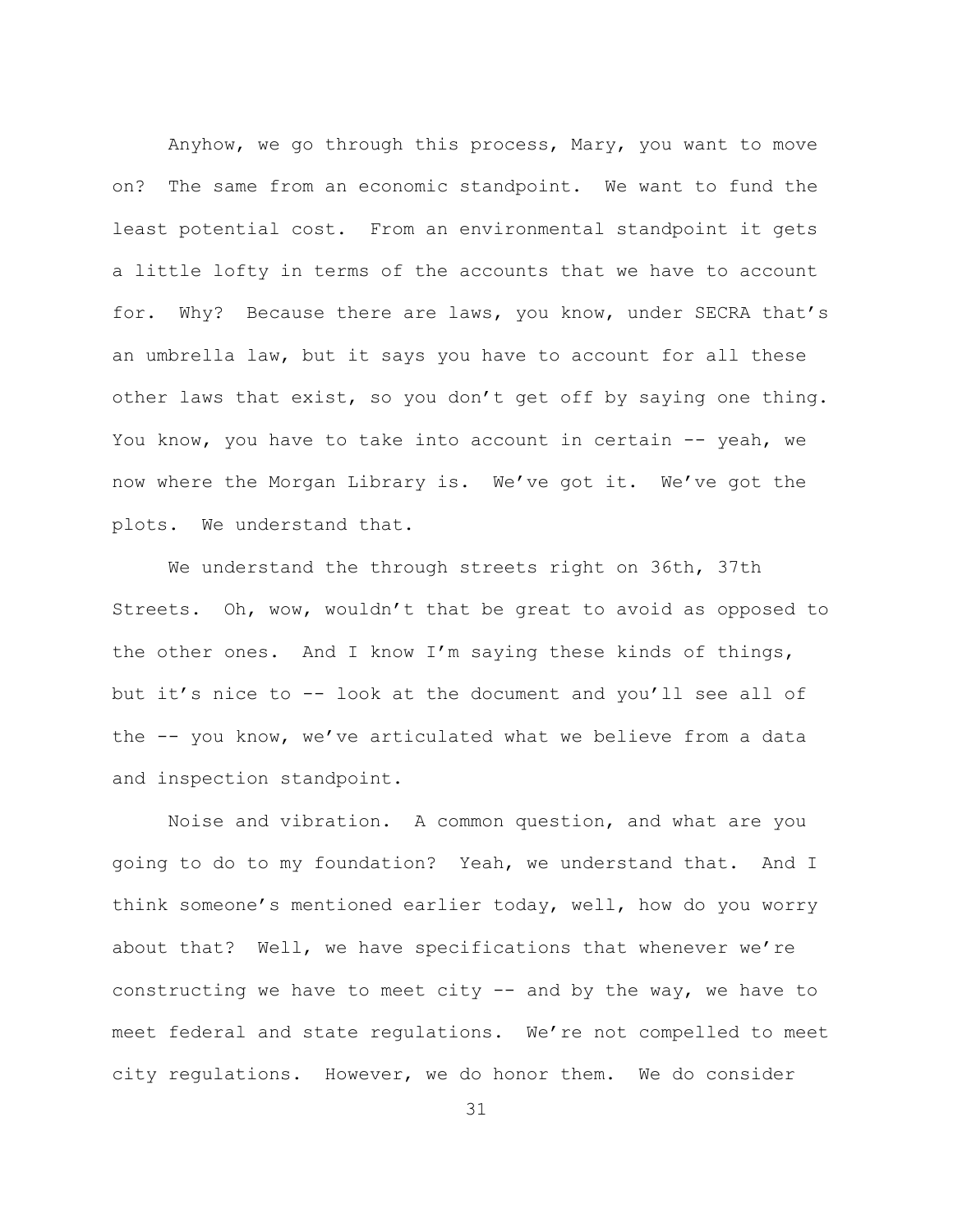them, so it's not as though we're blowing off what  $-$ - you know, it's not that we only deal with statements from our presentation office, but we deal with Landmarks Preservation. Okay? We get -- and we know what the noise code is.

And whether or not we want to adhere to it, the fact is any contractor has to, by law, adhere to the code. So we choose to and they have to. So therefore, we make them, and we monitor vibration. We monitor noise. And there's a real time accumulation of that information, especially in these days we can do that. Maybe Paula wants to talk about it later if we get to it.

We also worry about socioeconomics. We can only do something in front of that store, that operation, that medical facility if it's going adversely affect your economics. How do we know that? Well, all we say is that's there doing that, so wouldn't it be better if we avoided that situation. So it's at that level. And, again, it's documented in what we've written in the book. Community facilities, of course, those things, I think, are -- perhaps are self-evident.

And now what I'm going to do is, now that you see the provino [phonetic] card here, how do you fill this thing in? We filled it in the book, but now Niek, one of our consultants, and colleagues in doing this is going to speak to how we fill those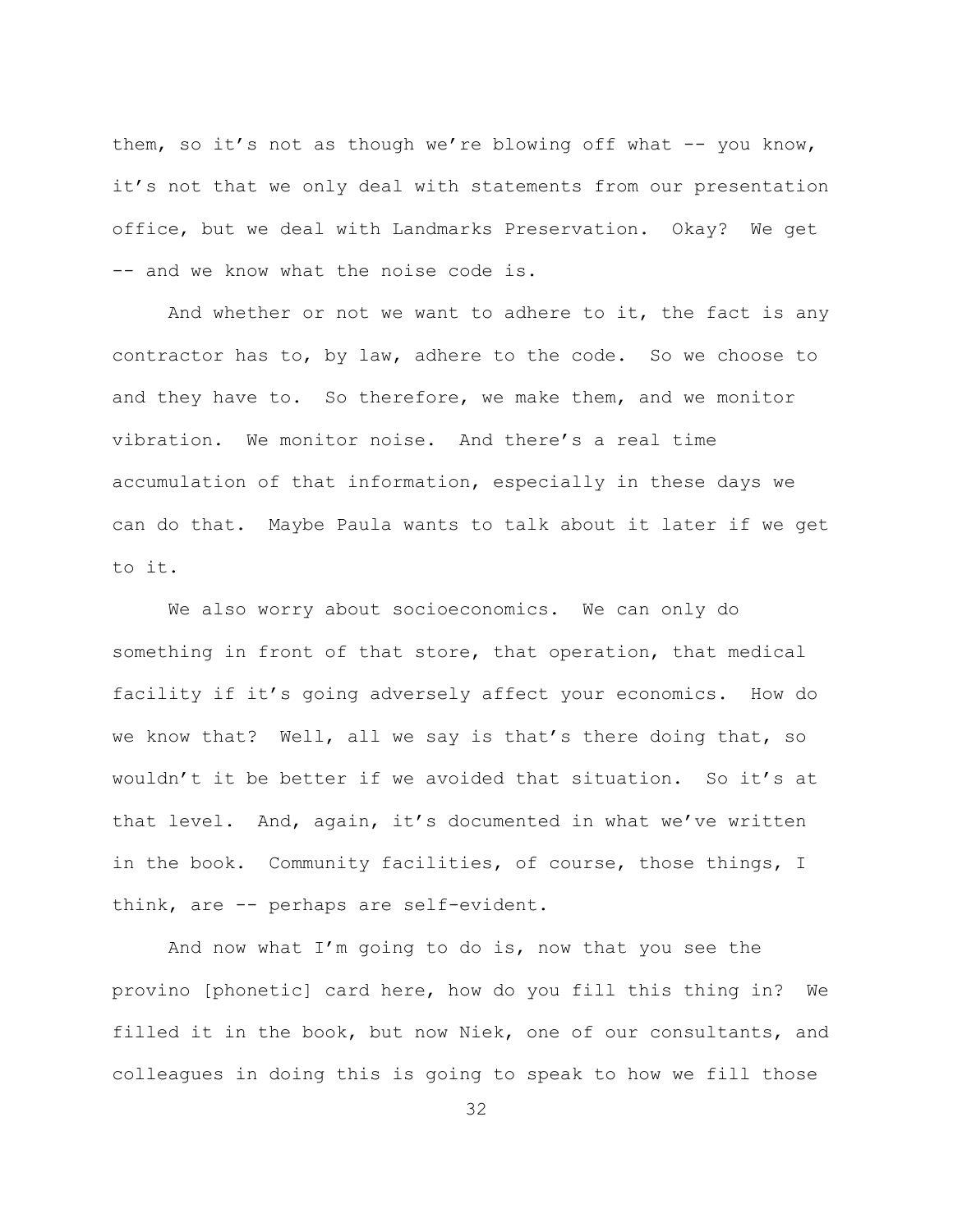out and where we go from here.

Niek, you want to take it?

MR. VERAART: Sure.

MR. DUL: Thank you.

MR. VERAART: Hello. My name is Niek Veraart. So as Emil explained, a number of different criteria that we're evaluating. We went through the engineering. We went through the economics. I'll talk briefly about the environmental criteria. We evaluated all the alternatives in this initial state which is exploratory, all the alternatives, 1 through 13 with regard to their performance. And then we -- want to go back to the previous one? Thanks.

So and this is actually very similar to what we do in an environmental impact statement. The same type of resources are being addressed here that you see in an environmental impact statement: traffic, air quality, community facilities, as well as [unintelligible] [0:37:47.2], in other words, what would this project have in terms of impacts, and if the alternatives in combination with other things that might be going on.

So we build this out. It's in the document for every single alternative and then we started to rank them and compare them. When we look at these three aspects in combination, and this is the first example where we're looking at the engineering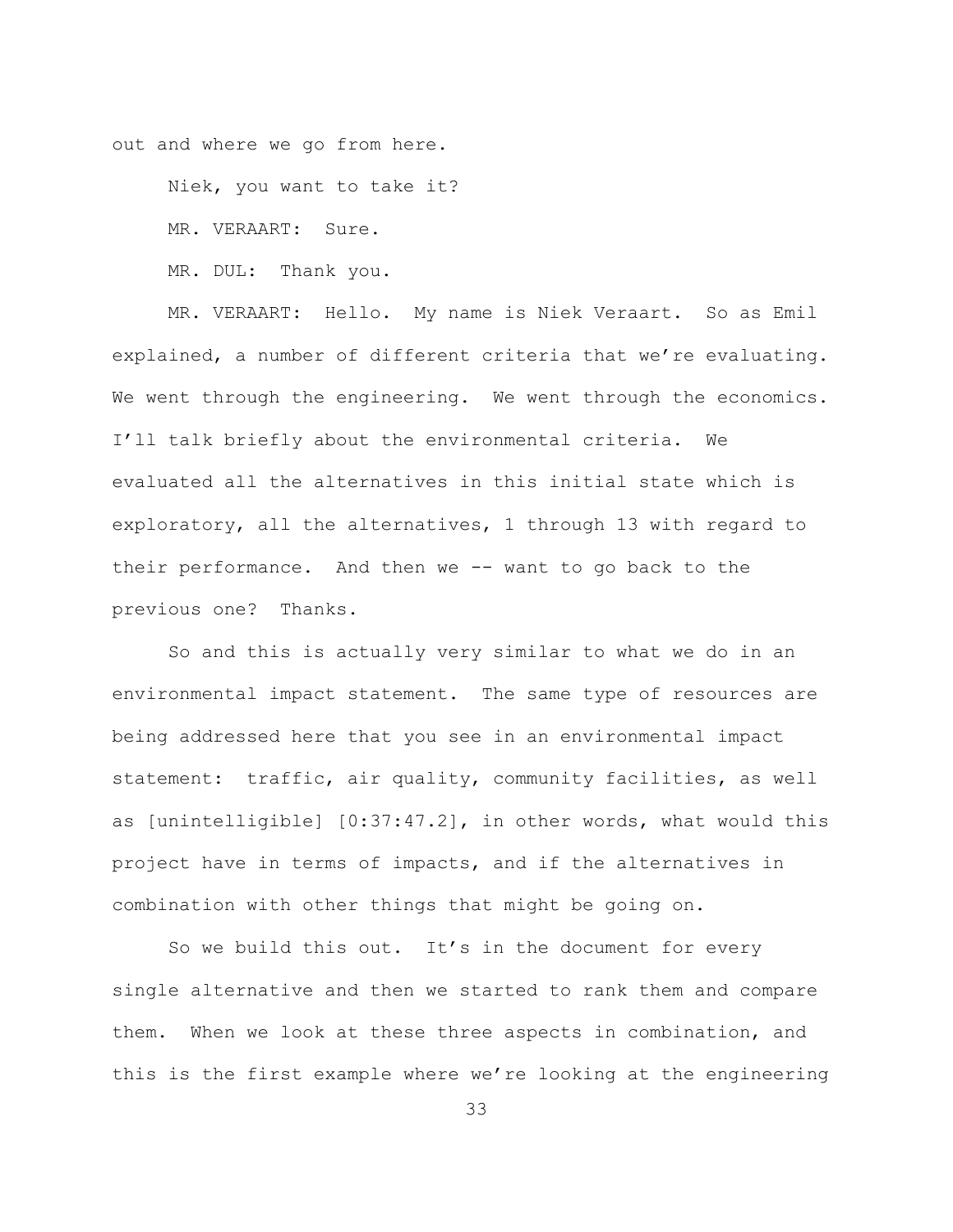analysis. So you see a number of different alternatives here. We ranked them with regard to a number of different categories, if you will, utilities, structural, institutional community, traffic type issues. And then we said, well, you know, based on the analysis are there going to be, you know, the less adverse issues. That's really what we're looking for.

We're not looking for, necessarily, the best location because no location is perfect if you're dealing with an existing urban environment. But where would we have the least adverse impact, if you will.

You'll also notice there, there are a number or orange shaded columns. So when we first went through this analysis we ran into a number of issues with regard to engineering to make a number of these alternatives, basically, engineering wise impractical. One of the reasons, and my colleague, Emil Dul, already explained some of that with regard to the centroid that he explained where it is located.

What happens is, if you pick the location for a ventilation facility that's further away from that it has to be sized much larger. Instead of 500,000 you're ending up with approximately 850,000, so that has a lot more impact or more consequences. So those locations, by definition, represent major obstacles that we found and the engineers analyzed would make them, basically,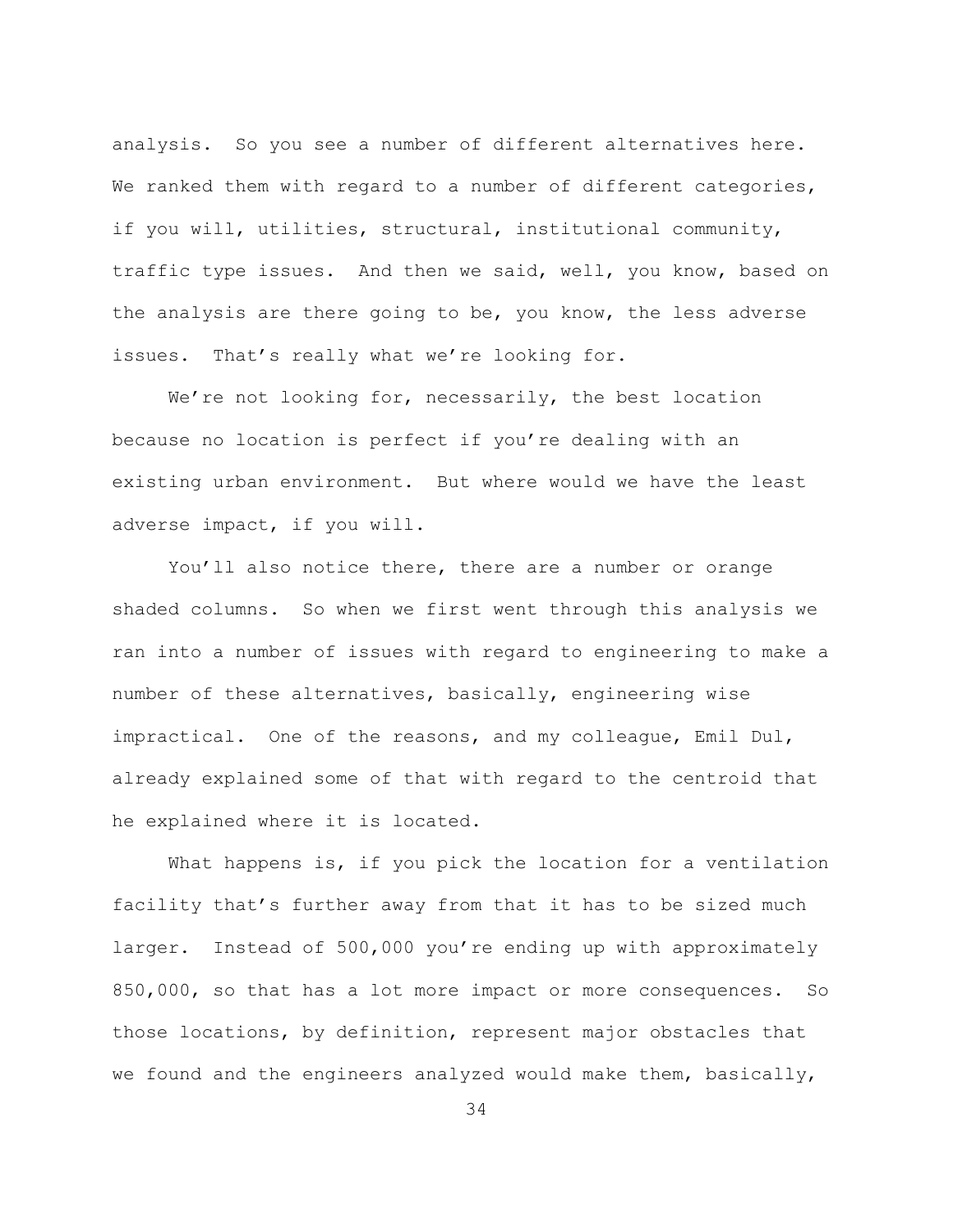impractical.

In other cases, there's an alternative where we're basically using the DOT tunnel. There may not be enough clearance below the tunnel to put the plan in which the shaft that quides the air in between. So those are the types of engineering considerations that we found, you know, fatal flaws, if you will. And therefore, those were, in the subsequent steps, eliminated from further consideration.

But if you look here, for example, number four, you've got -- you know, a four ranking on four items. This one got three. If you look here the yellow ones that we're looking for where we have the least adverse effects. So those are the ones that get a positive score when it comes to the engineering analysis. Next, Mary.

UNIDENTIFIED MALE 5: What do those scores mean? Those 0s, 1, 2, and 3s?

MR. VERAART: So in the document there is a detailed description of how the scores were arrived at. So in some cases it's a [unintelligible] [0:40:40.4] score, and it's basically, you know, describing, for example, if you have major utilities in a certain location or you have a sewer that's an adverse situation in terms of where you want to locate it. But that's articulated in detail in the actual document. This is for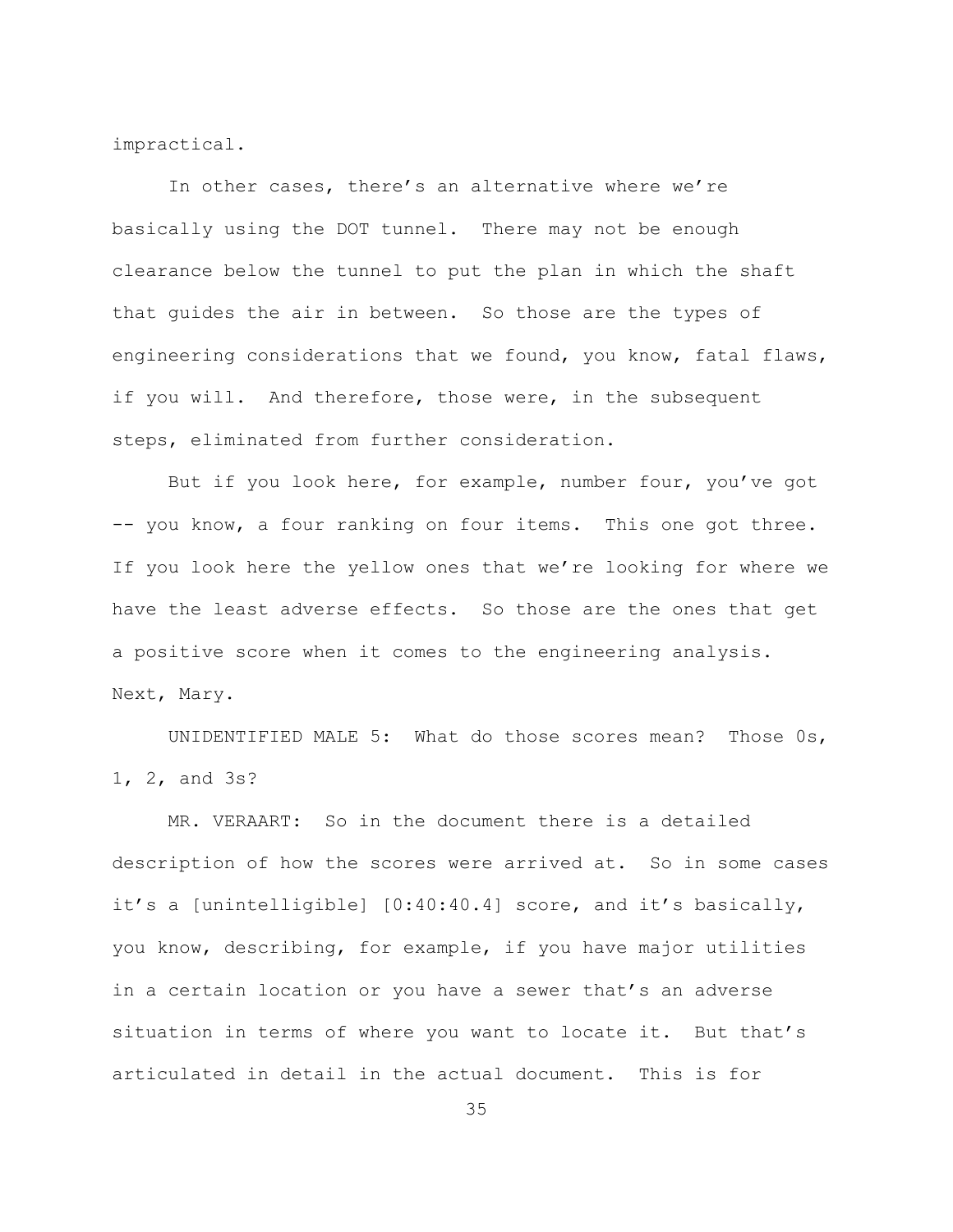purposes of giving, sort of, a concise overview. But you should always go back to the actual document itself to see what the background was, you know, behind the determination.

You may very well disagree. And if that's the case, please, all provide your comments. That's what Emil mentioned. That's all the [unintelligible]  $[0:41:15.2]$  of the document.

With regard to economics, there's really not a big difference whether you put it on the West Side or the East Side. Both are in the range of about \$95 million. If you go to Park Avenue, however, there is a significant different. It's about a \$10 million difference. So if you look at the bottom right corner, you have a moderate impact there, and the ones that are on the street from an economic perspective are less desirable.

The comparative environmental analysis, a more detailed analysis because as Emil indicated there are a lot of laws and actually guidance. This is also, in many cases, the core of the environmental analysis that later will come back in the environment impact statement where you see these same issues addressed in much greater detail for those alternatives that may be advanced for further analysis.

Here, too, we would seek for the least adverse effect. So you look at alternatives 10, 11, and 12 that have the lowest score of the potential major impacts. So those, basically, come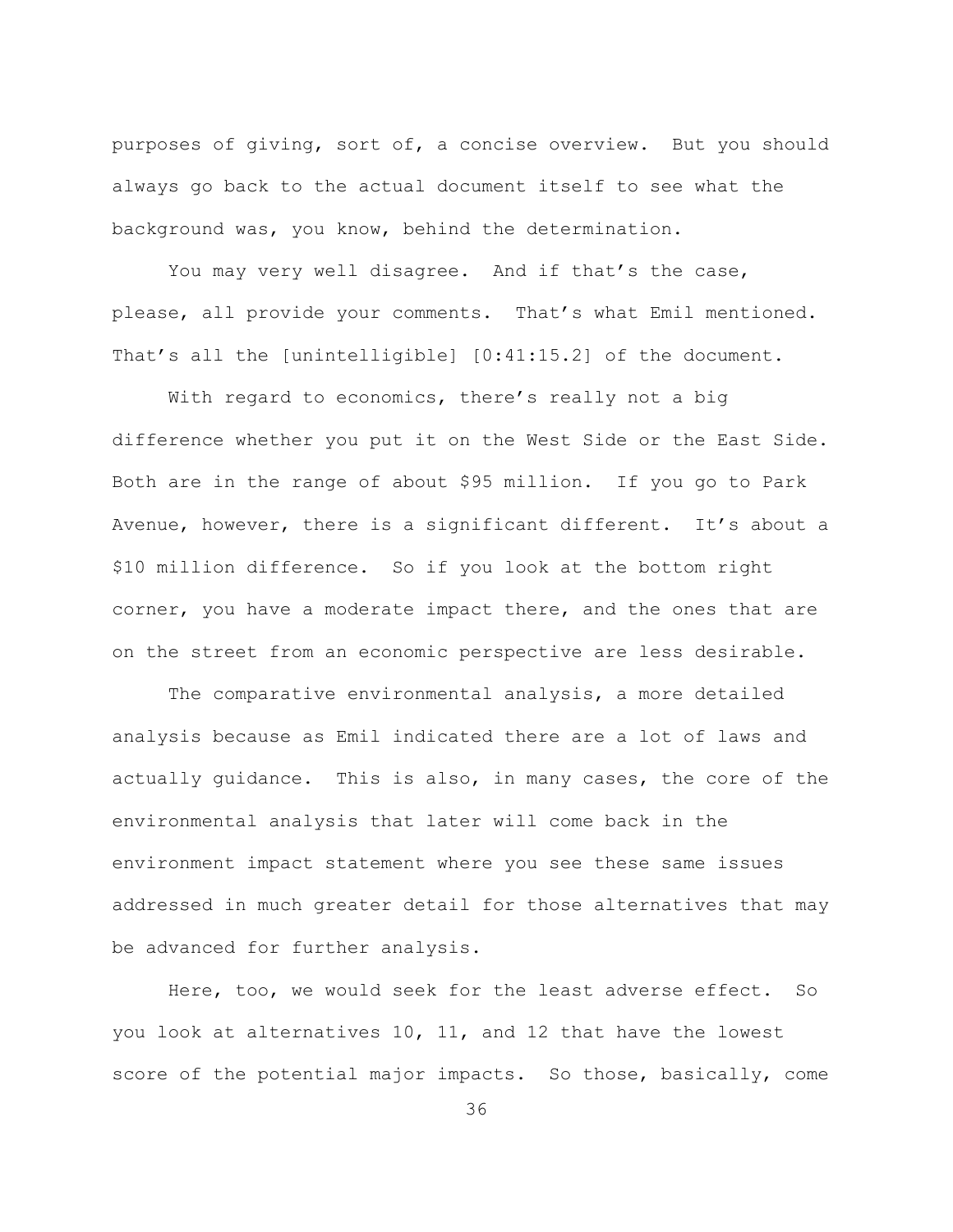out on top. If you look at moderate they're, you know, more or less, in the same range. So what we have here is a summary of the environmental analysis. And, again, you can go back into the document and look for more detail behind these numbers.

So when we roll this all together and we looked at the environmental, the economic, and the engineering aspects of the different alternatives. We looked at engineering. There are three alternatives that rise to the top, so to speak. Economic we also have three, and environmental as well. And the ones that actually, in our analysis, at the end of the evaluation come out on top are 11 and 12.

However, that doesn't mean that those are necessarily the ones that would be advanced in the environmental impact statement, and that's why we're having a meeting like this, to get your input on the overall analysis, as well as summary conclusions of the report.

And with that  $-$  go to the next slide, sorry. So this is alternative 11. This is facing south from East 39th Street. Just for clarification purposes, you know, the dash line is actually superimposed in aerial photograph, so the perspective makes it look like it's close above the street. That's actually not the case. But this is, essentially, the parameter of the ventilation facility.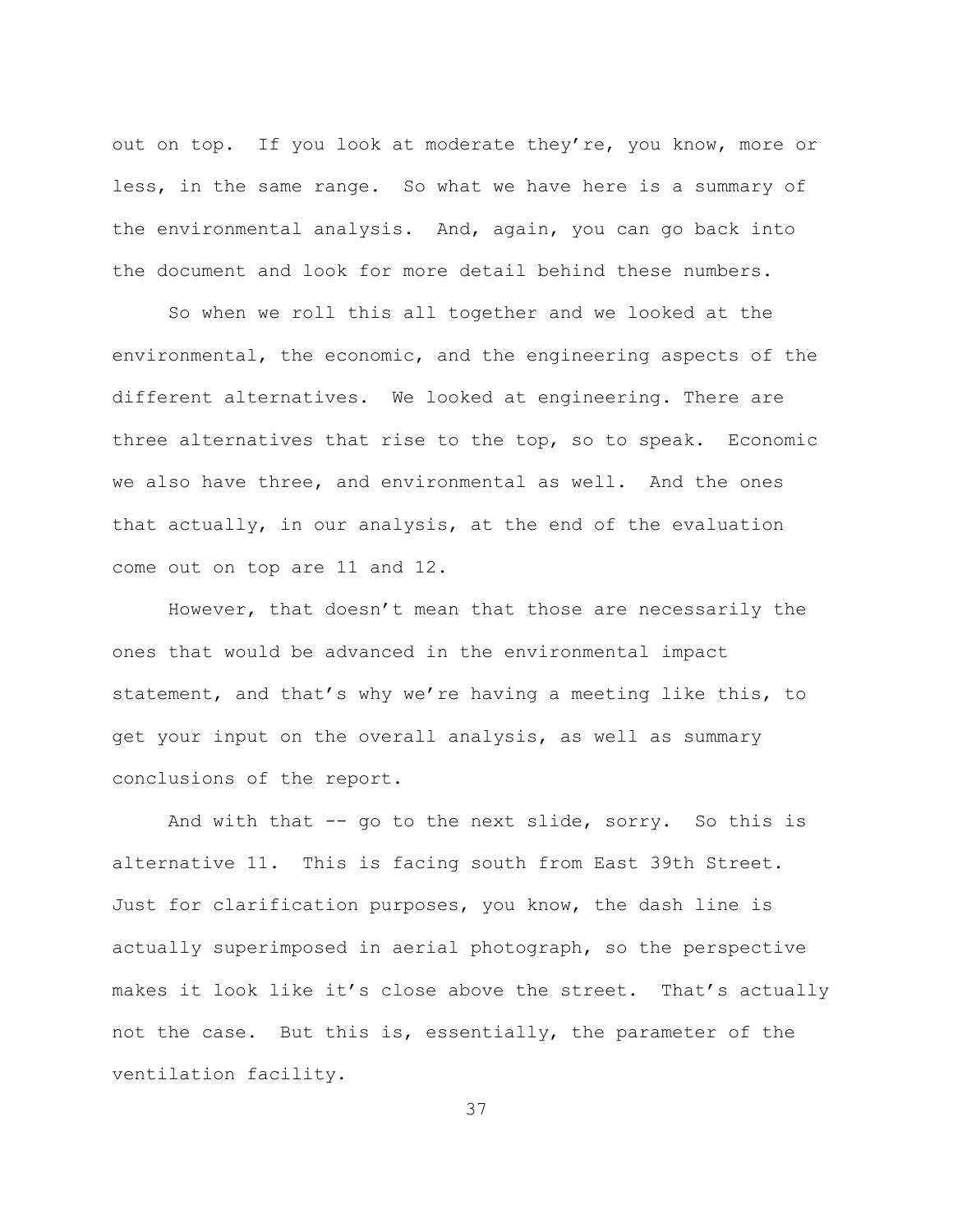The ventilation facility, once it's constructed, you won't really see anything of the ventilation facility. You'll see grates in the sidewalk, of course, on the edge of the curb. But the ventilation facility itself, once it's constructed, will be below the street, and you wouldn't even know it's there.

Alternative 12, that's also facing north here. For here we're facing the same kind of general location of the ventilation facility that would be below ground.

I think with that, I'll give it over to --

MR. DUL: You've got one more.

MR. VERAART: Was there one more? I'm sorry.

MR. DUL: We have --

MR. VERAART: No, I think, Mr. Book was going to run through that.

MR. BOOK: So just in summing this up we just wanted to give you an idea of what the time schedule would be for submission of the EIS. We're going to issue the draft scoping document somewhere near around May 18, 2016. We're having -- we issued the scoping document for us at this point. We're having the public scoping meeting tonight, which is June 16, 2016. We will have a comment period for this document that will close on July 1, 2016. We'll issue a final scoping document July or August 2016, and issue a completed draft environmental impact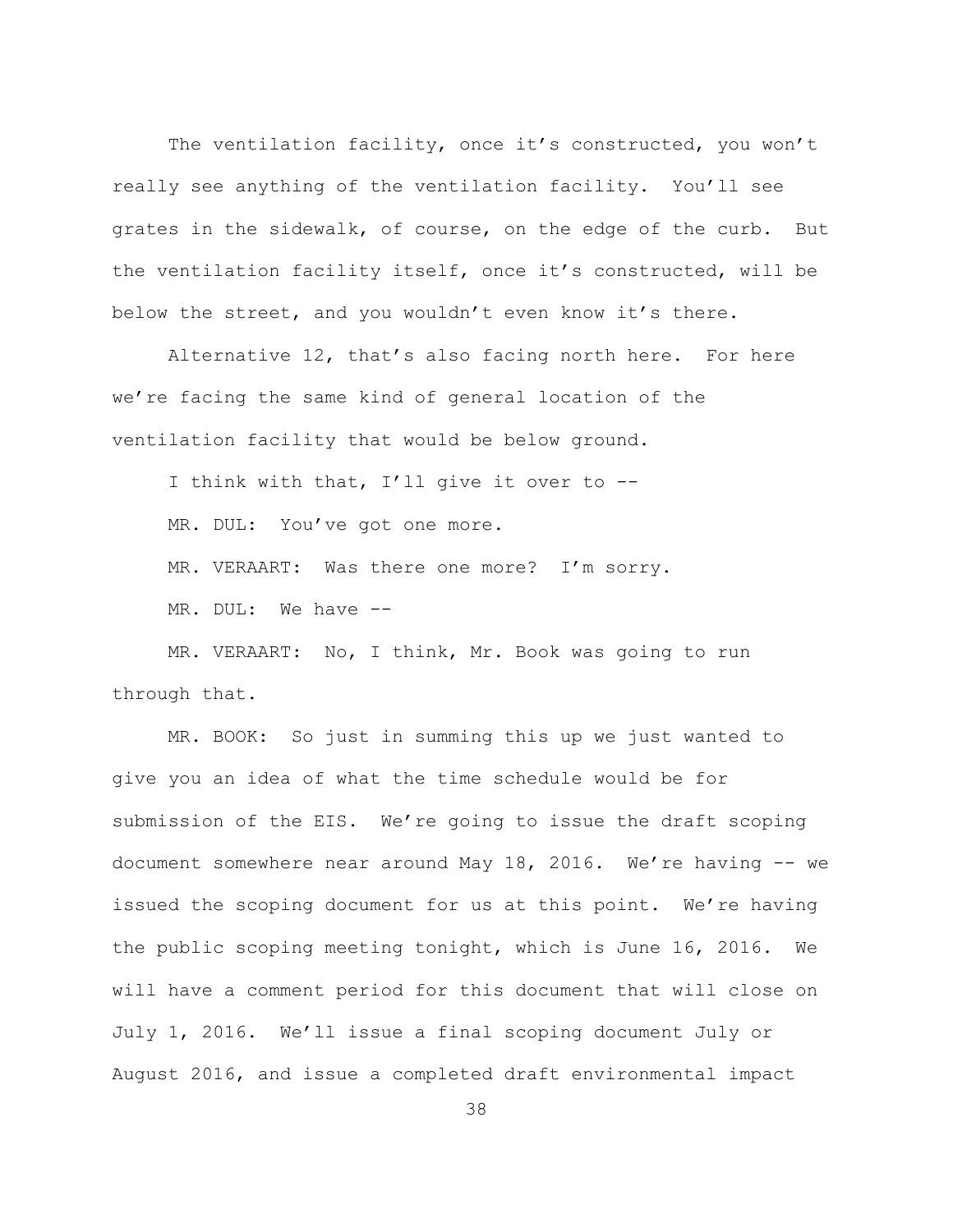statement somewhere in August/September 2016.

Following that, we'll have a public hearing. There will be another hearing on this scope, on EIS, and that will occur in the fall of 2016, and then there's a comment period following that hearing for 2016. It should be completed, final environmental impact statement in the fall of 2016. Finding statement, I'm really not sure what that means. Can you explain that to them?

MR. SANCHEZ: That's the closure. We have to produce a document that says, for all these reasons we've done these things.

MR. BOOK: Okay.

MR. SANCHEZ: And here is what we believe is the way to go, the preferred alternative.

MR. BOOK: Okay.

MR. SANCHEZ: That goes, ultimately, to the Board of Directors.

MR. BOOK: Following that final statement we'll commence with the detailed design process. That will be some time in June of 2017.

So just following up, this document that we've been talking about tonight is available. It was available as of May 18, 2016. It's available at our MTA website, mta.info. That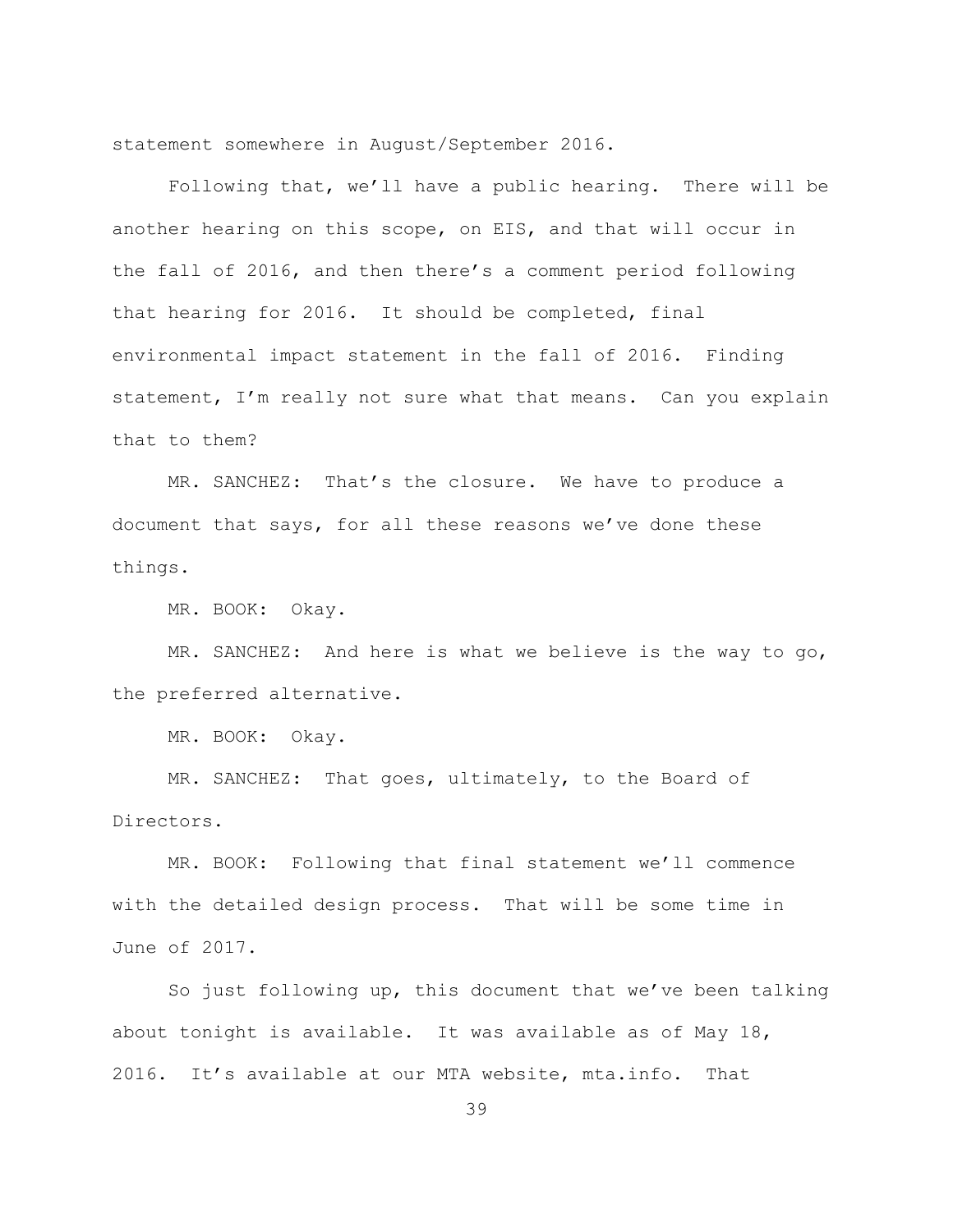forward slash is kind of important, as Emil brought to my attention this morning. That sort of gets you directly to the pages, so try to use that forward slash.

We also have another webpage, webmta.infomtanewscope. This information is available on the fact sheet that we provided at the beginning of the meeting. And the document is also available at the repositories which I mentioned in my opening statement.

So here's the public's opportunity to comment [unintelligible]  $[0:47:02.3]$ , issues, analysis, and topics, concepts, methods to assess the alternatives, special conditions and concerns for New York City Transit to consider. New York City Transit will collect all verbal and written comments and consider them in preparing the final scoping document.

Okay. So now, we're going to proceed with the testimony, comments, and  $Q\&A$ . So we'll set that mic up, so people can come up, and I will call your name in the order in which you signed in and registered. And I'll just say again, just please try to limit your comments to three minutes. After three minutes I will let you know that you need to wrap up.

Okay. Before we begin, I just want to recognize representation from our elected officials' offices who are here tonight. We have Chris Consalvo, and I'll ask that you'll stand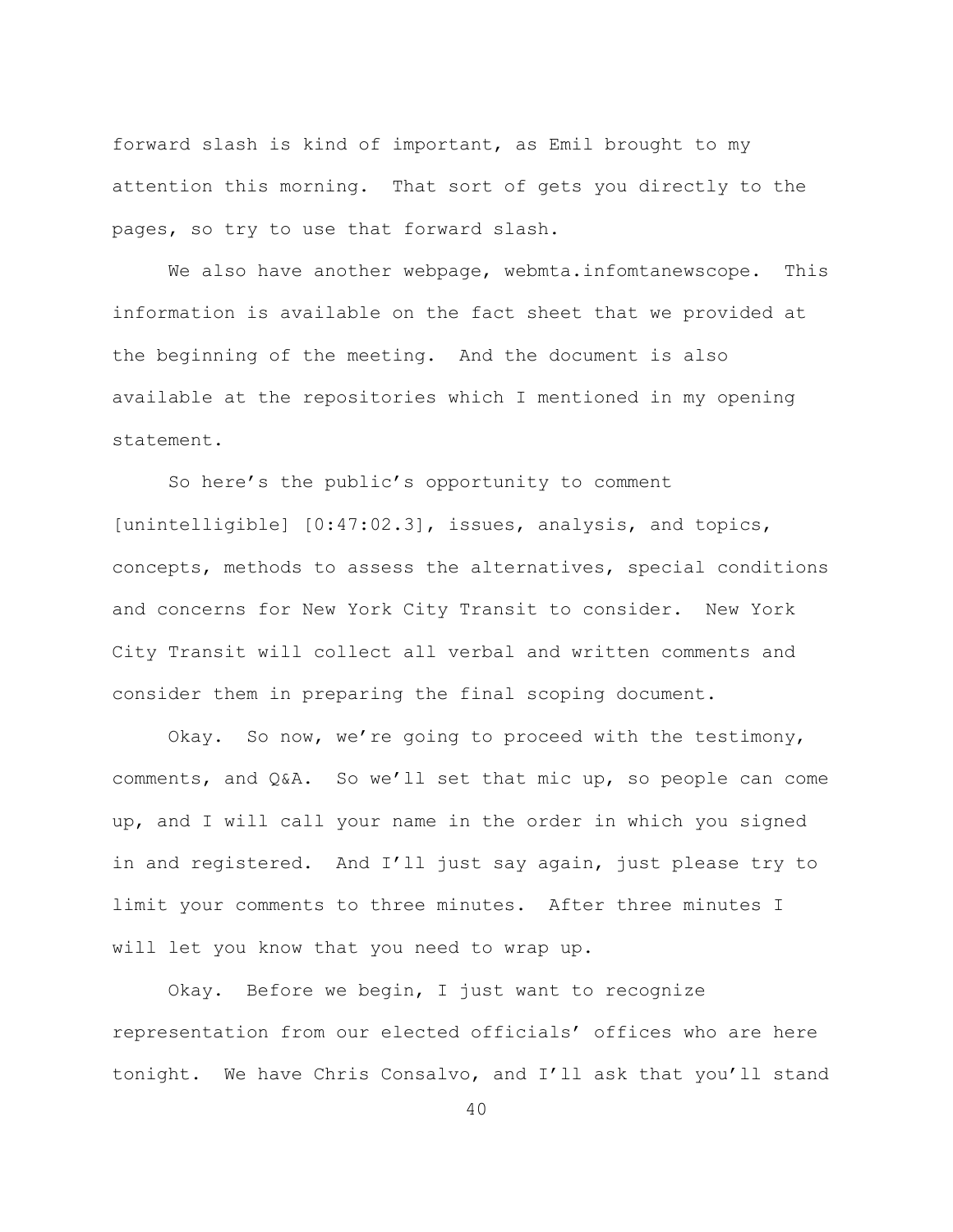up and just be recognized. Chris Consalvo from Senator Krueger's office. Howie Levine from Councilman Dan Garodnick's office. And Brice Peyre from Assembly Member Gottfried's office. Where's Brice? There's Brice to the left.

So we'll now begin. When you hear your name please come up to the mic and state your name and your affiliation. Ellen Imbimbo from the Murray Hill Neighborhood Association.

MS. ELLEN IMBIMBO: Thank you for the opportunity to speak to you hear today. My name is Ellen Imbimbo and I'm an honorary trustee of the Murray Hill Neighborhood Association on --

UNIDENTIFIED FEMALE 1: It's not working.

UNIDENTIFIED MALE 6: Can you turn her mic up?

MR. BOOK: Yes, I'm going to. Let me just check.

MS. IMBIMBO: Hello, hello? Does my three minutes begin again?

MR. BOOK: Yes, yes.

MS. IMBIMBO: Thank you for the opportunity to speak to you here today. My name is Ellen Imbimbo and I'm an honorary trustee of the Murray Hill Neighborhood Association on whose behalf I speak to you. Murray Hill must and New Yorkers must, at one time or another, suffer the consequences of being participants in that group. However, since this subject has been studies since 1994 we're surprised at the sudden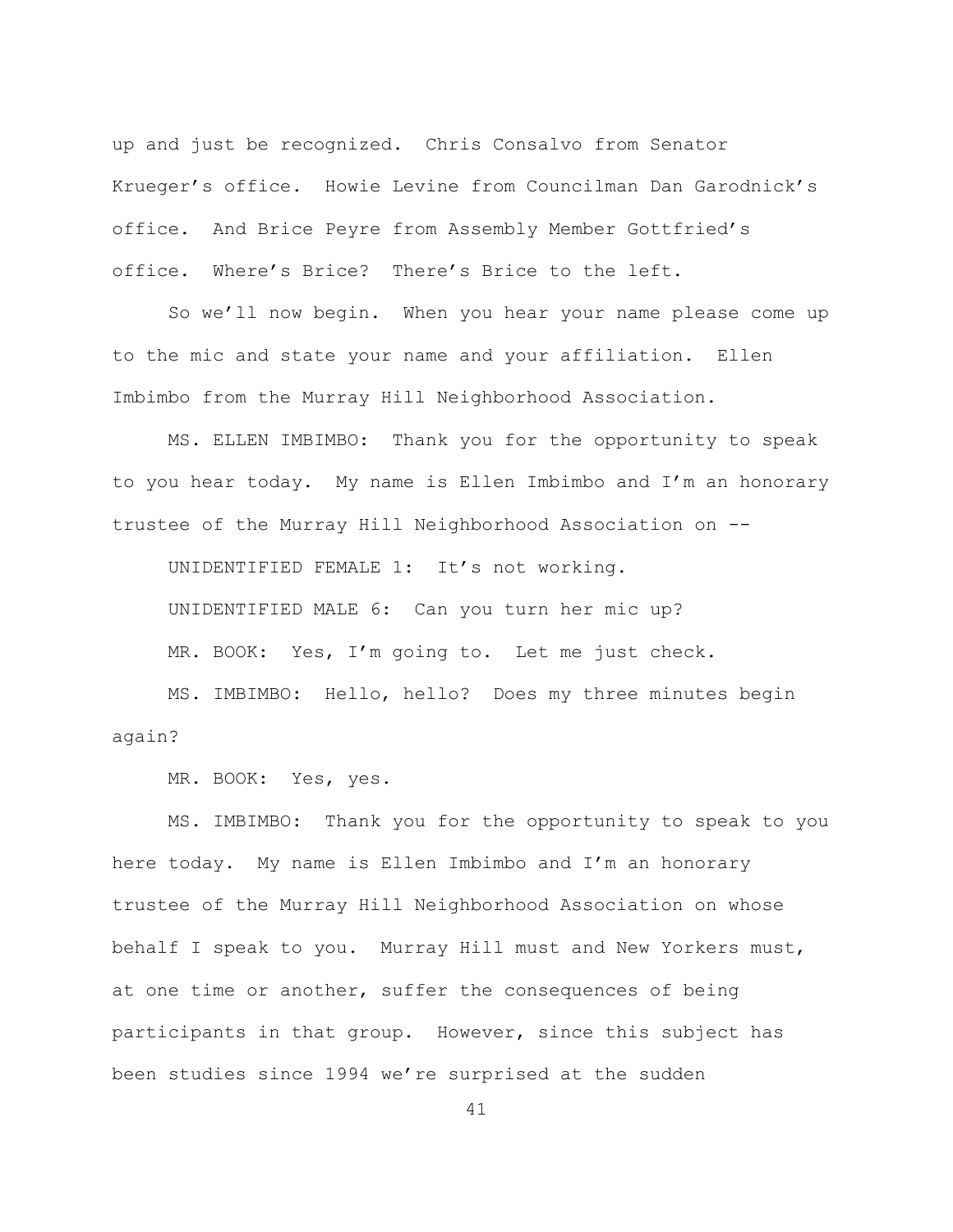notification received from you regarding this meeting and the deadline of July 1 for comments on the scoping, particularly, when you've already come to the conclusion that the impacts are sufficient to warrant a draft environmental impact statement, and may further require an environment impact statement.

We firmly believe that participation by local communities adds a dimension to planning that is irreplaceable. Having said that, we would very much appreciate your responses to the following questions.

Given the central location of Park Avenue in the 30s and its lead in to the Midtown Tunnel, a traffic study is essential to gauge the obstruction to traffic during the construction period. How will traffic be rerouted? It's important that you provide the details of your traffic mitigation methods, and how they might vary during the years of construction.

What's the nature of construction equipment? Cranes? Concrete? Deliver trucks? Material that is piled up on the sidewalk? We've long been witness to East Side access activity. Where will all of this be stored?

Diversion of smoky air into the neighborhood from the ventilation place, were there to be an emergency, could cause harmful air quality problems for residents. Please define the level of those air quality issues. What is the alarm system to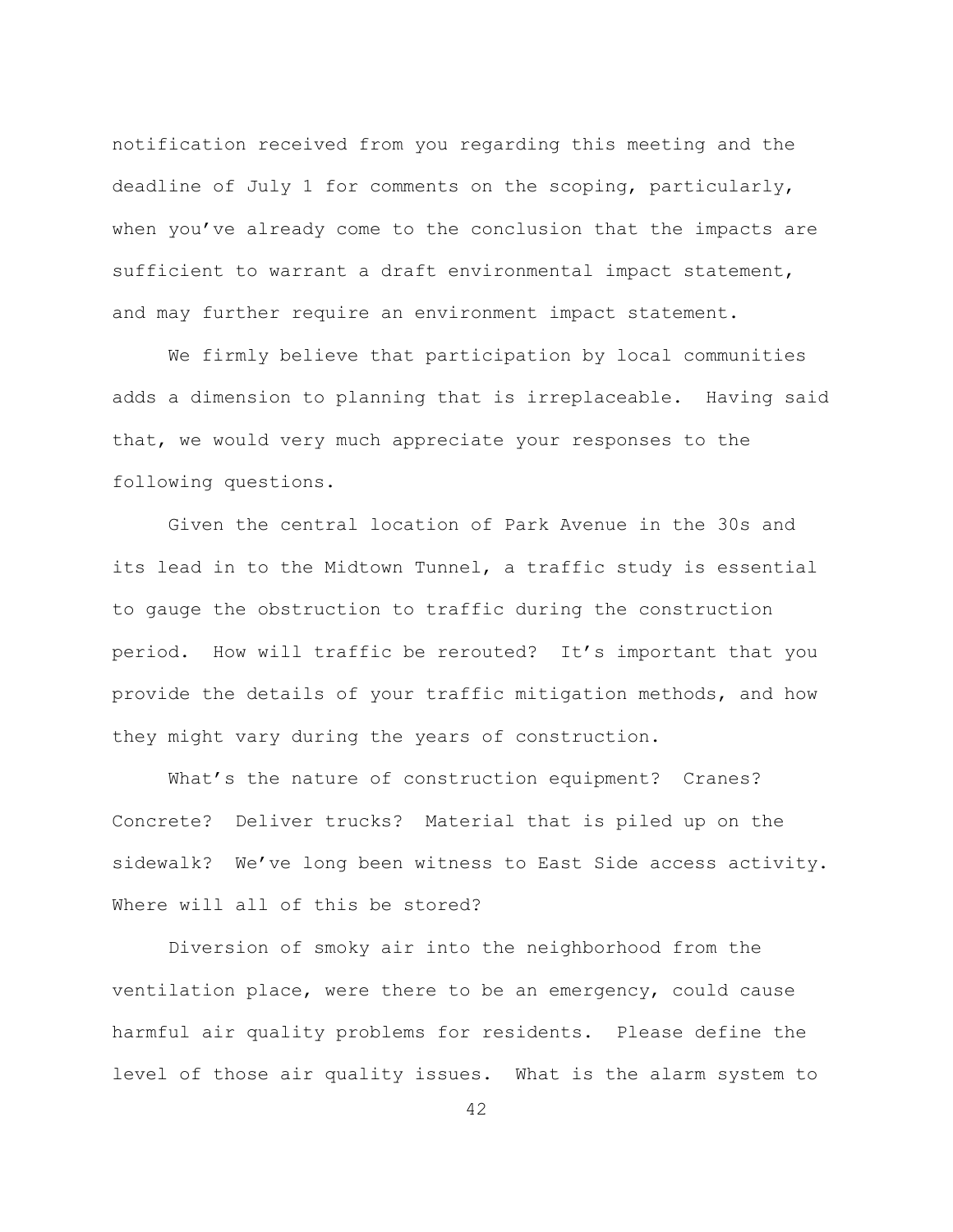be used in warning street side pedestrians and traffic of an emergency? Have you any plans in the event of a terrorist attack?

Murray Hill is an historic district with plan marked buildings. You indicated you would be measuring the degree of vibrations with small monitors. Please indicate how those vibrations will be collected and disseminated throughout the community. What mitigations will be provided for any damage to historic buildings of the historic district?

How long will this construction take? Do you plan to have meetings periodically to update the community of the status of construction? We still await the completed of the East Midtown access construction site at 37th and Park, despite having given numerous deadlines. Please provide the information.

Murray Hill will lose seven trees during construction. Will there be any remediation for the loss of these trees? What about damage to the walls on which Murray Hill spends considerable time and effort in maintaining?

We thank you again for providing an opportunity to speak, and hope that we can be collaborators in an important project for the safety of New Yorkers.

MR. BOOK: Thank you.

MR. DUL: Ma'am, we tried to do up a list as you were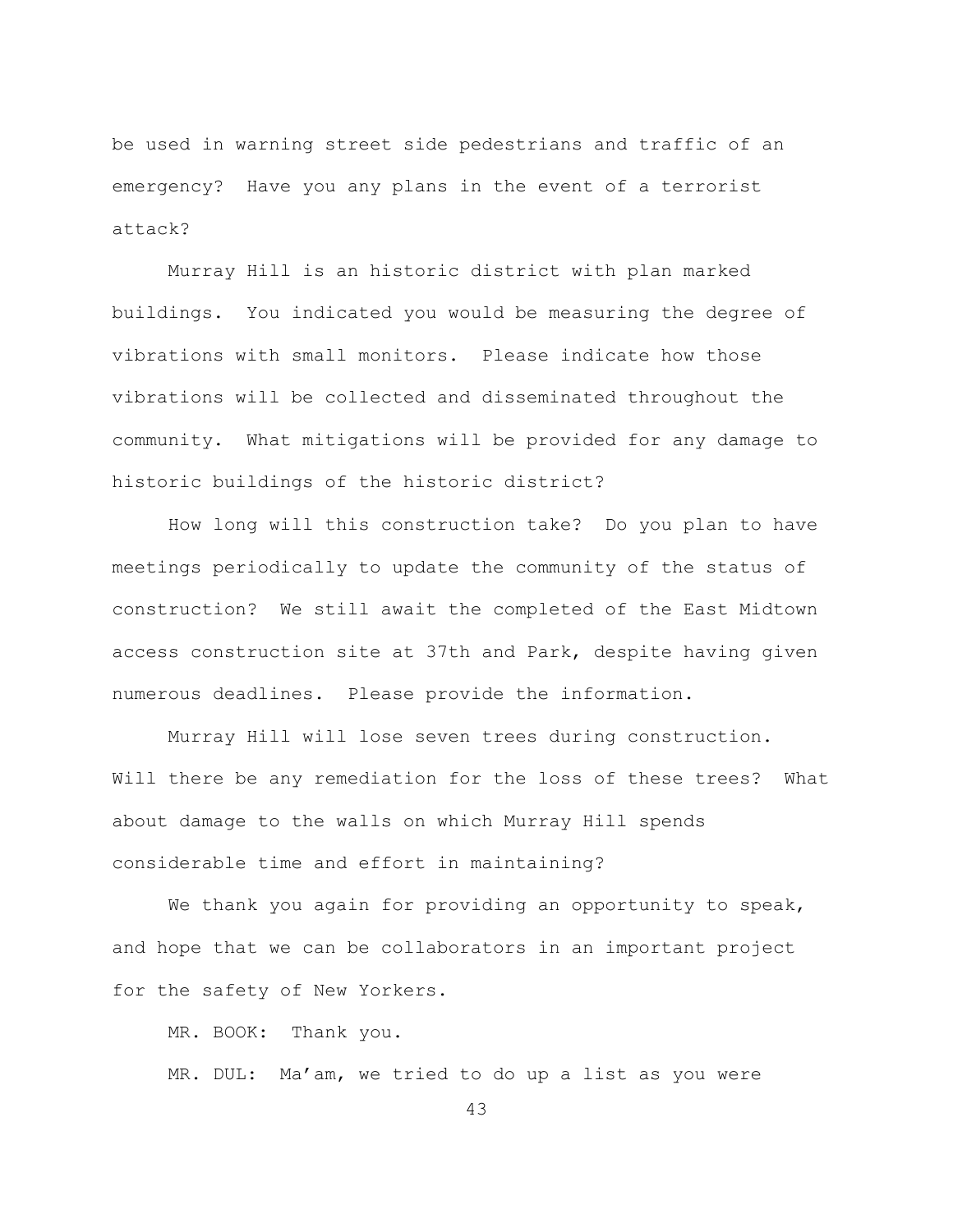speaking. We'll consider everything you said. You said you're going to submit the document, right?

MS. IMBIMBO: I have it written.

MR. DUL: Thank you. But just off the top, let's take traffic, the malls, the trees, the follow up and the terrorist. The terrorist we have to say this very clearly. We are the engineers and architectures and environmental people and lawyers for usual and customary activities in New York City Transit. Whenever security issues arise there's a separate group in MTA that defines all of those protocols, implements them. We are not part of that.

That doesn't mean what we plan to construct and operate isn't reviewed by them. What  $I'm$  saving is we, at least people on this part of this, are not privy to that information. Okay?

Now, let me go further. In the actual draft scoping, if you have it or whenever you take -- just look at the table of contents, and you'll see that we're committed to provide, implement methodologies for preparing the draft EIS. How are we actually going to produce that data? How are we going to do those calculations? How are we going to do those comparisons to the regulations?

We have chapters. In Section 5 of this, and you can read inside, Chapter 1 is  $-5.1$  is a description of the project.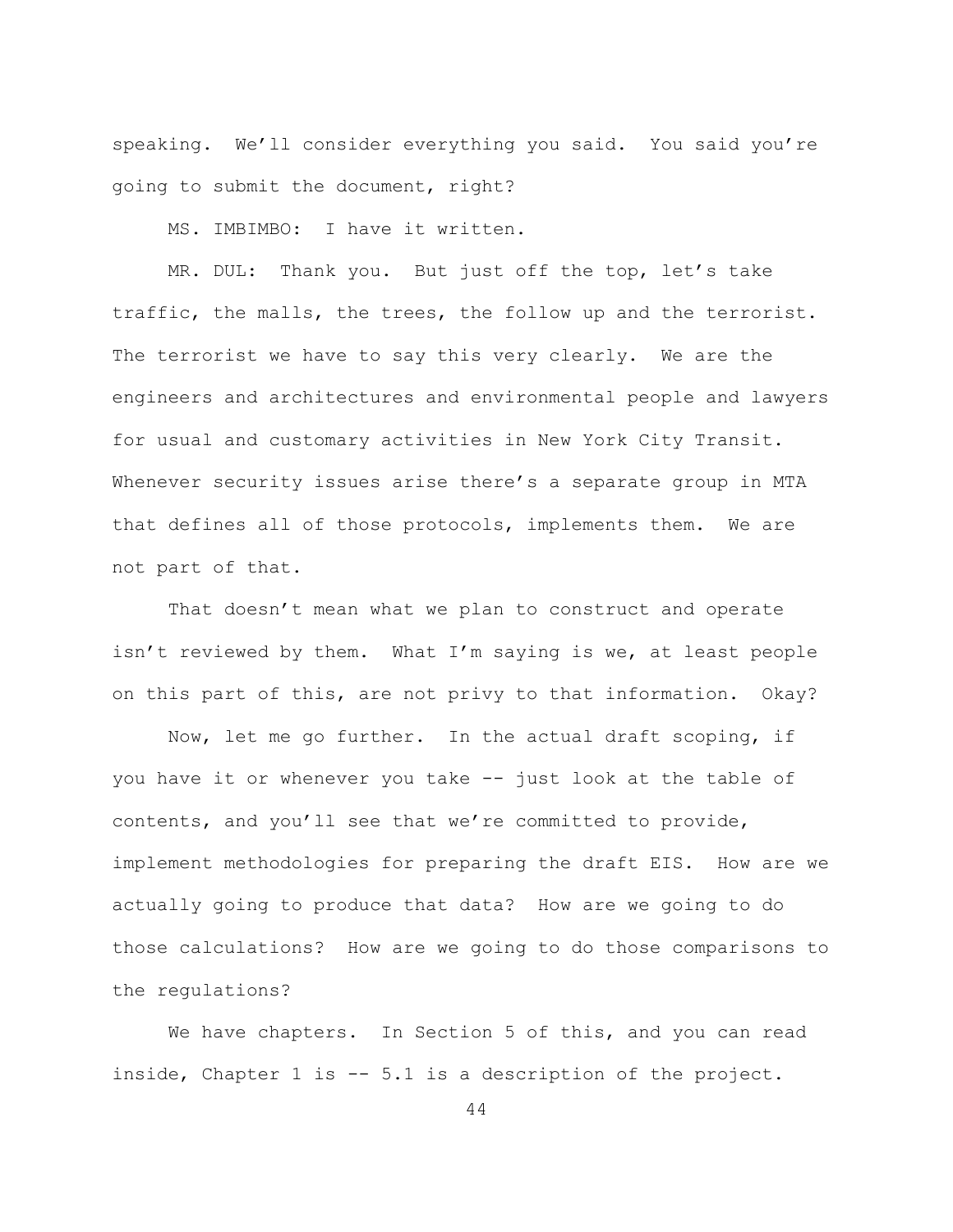5.2 is the discussion of alternatives. Well, let's get to some of the real --

UNIDENTIFIED MALE 1: Point or order please, Mr. Dul. MR. DUL: Yes.

UNIDENTIFIED MALE 1: This is a public hearing. You are using public time to arque the MTA's position which I am proposing to you is not only irregular, but does not meet the letter of the law. Your own documentation that you flashed on the screen listed today as a scoping session.

MR. DUL:

UNIDENTIFIED MALE 1: This is not a session to be used by the MTA for its purposes. This is for the public. So far, the overwhelming majority of time has been used by you, and the scoping session does not require, nor is it written, that every time someone from the public makes a comment someone from the MTA is then obligated to respond with a counter argument.

So I would suggest, sir, since you have already said this is all printed, and we have copies, there's no need to go over it. Simply let the public use it for what is was meant to be used for, and let the public say what it has to say, and you can respond to it in your written response after the comment period is closed.

MR. BOOK: Thank you for your comment. This is a public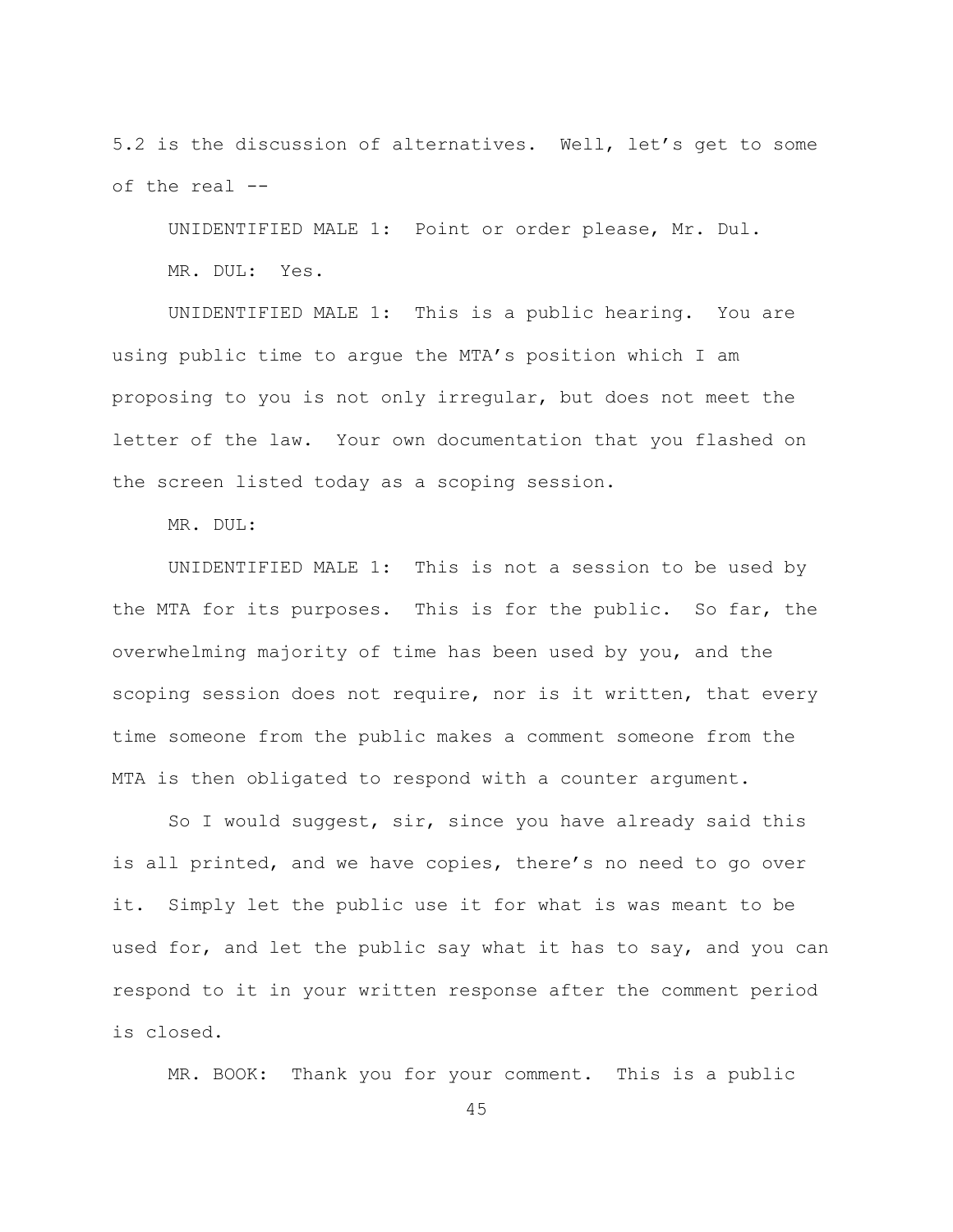scoping meeting. This is really not a public hearing. The public hearing will take place, as I showed you up on the screen  $\equiv$   $\equiv$ 

UNIDENTIFIED MALE 1: Sir, would you be quoted that in court for this, because there will be a law suit. And what you're saying is absolutely incorrect. And I hope you understand what you're saying.

 $MR. BOOK: Sir, what I'm saying is that this is a public.$ scoping meeting.

UNIDENTIFIED MALE 1: Correct. Public. MR. BOOK: Yes, that's correct. UNIDENTIFIED MALE 1: So let the public  $-$ MR. BOOK: We provided information --UNIDENTIFIED MALE 1: Let the public have its  $-$ 

MR. BOOK: Hold it. The young lady made a statement, and she also asked several questions.

UNIDENTIFIED MALE 1: These questions, sir, could be addressed in writing by your agency, not tonight. This is the recording session for the issues to be identified, legally, tonight, and then to be responded to in depth, according to law, in the articles in section of the state law and city law, I'm sorry, city law does apply here, that have to be addressed by your agency. Not by any comments you're making.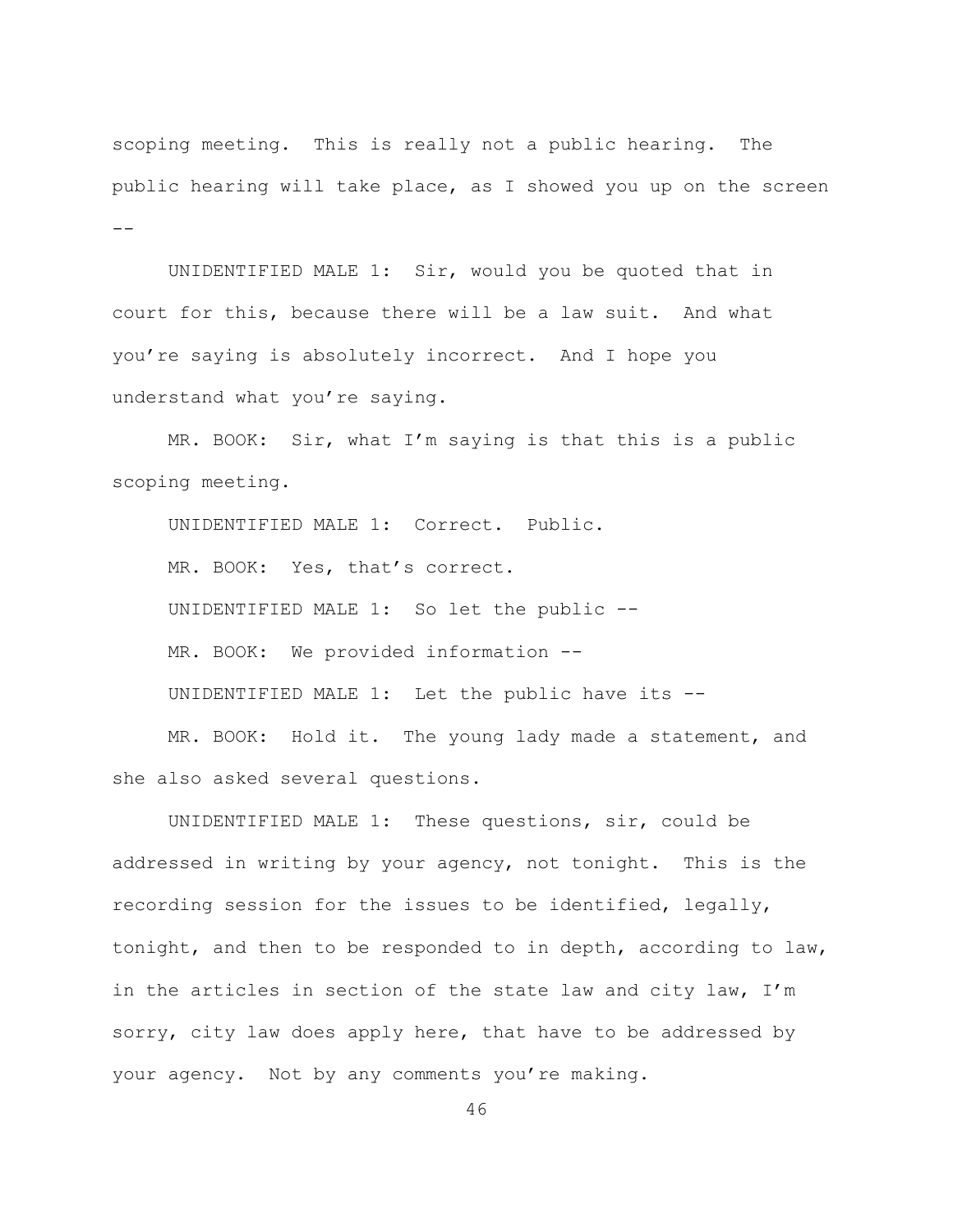What you're making, sir, there's  $-$  is not appropriate this evening. What you're doing.

MR. CHONG: I just want to say something. What you're saying is correct. Normally, when you do take public comments all the comments are answered in your document. All comments get addressed and then answered in the final document. So, in essence, he's correct.

MR. BOOK: No, we're trying to accommodate. People have questions. They don't want to just comment and, and just  $-$ 

MR. CHONG: We don't have to do it tonight.

UNIDENTIFIED MALE 1: You shouldn't do it tonight.

MR. BOOK: If that's the consensus. We are willing to answer your questions. When the meeting's over we have those boards out there. You can come and ask the experts questions, but if your preference is that questions not be answered here tonight then that's fine. We can have our statements --

MR. CHONG: It will be in your document.

MR. BOOK: -- and that's fine. Okay. Alright?

MR. CHONG: Okay.

MR. BOOK: So we will proceed with the next speaker, Bryce Podwal. Mr. Podwal?

MR. BRUCE PODWAL: It's Bruce Podwal with a P. I'm a professional engineer and I'm a resident of Murray Hill. I want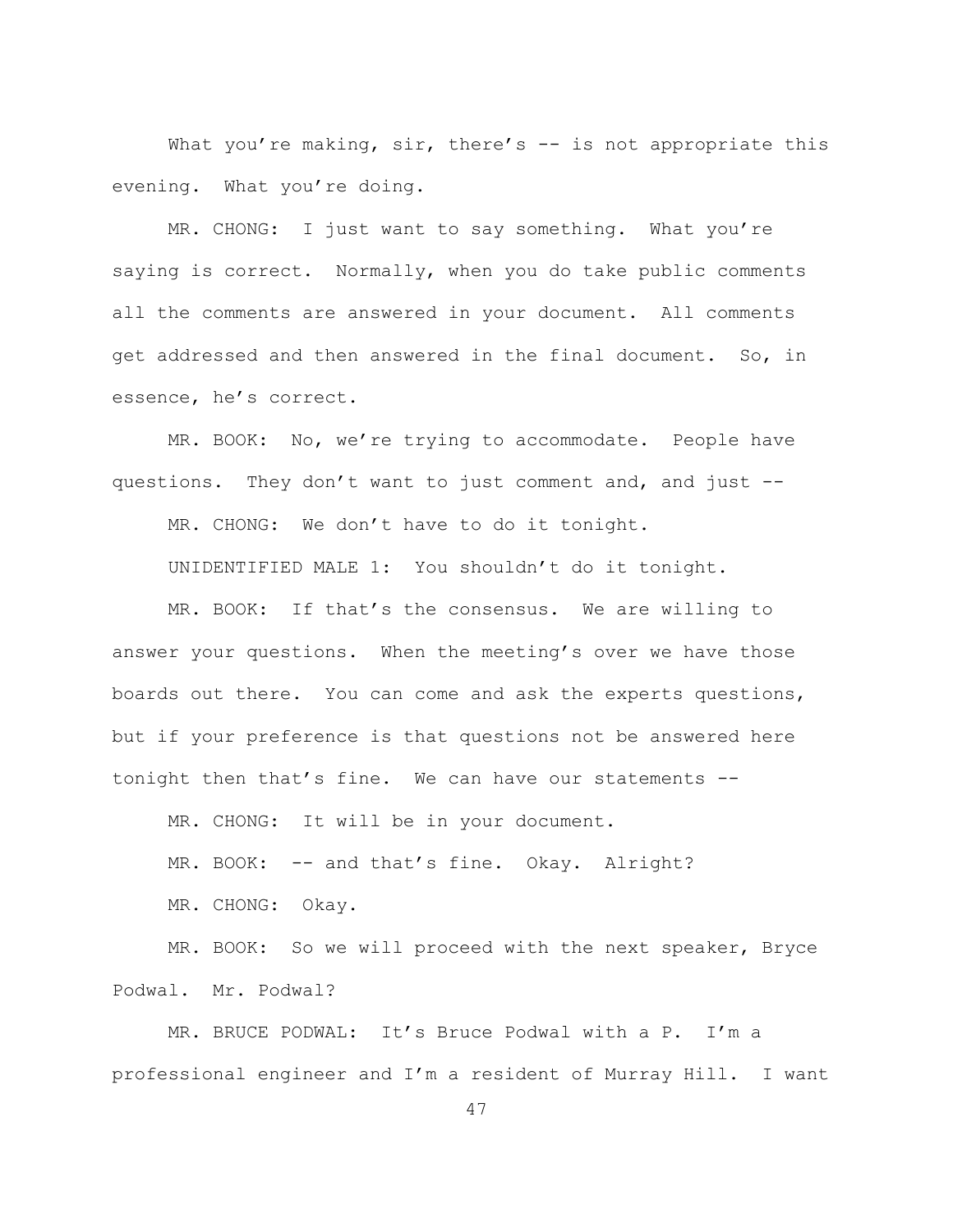$-$  I make two points. Number one, I think you've immediately shown up the process is flawed because your mind is made up. I heard a statement made that because this was written up in the capital plan, it must happen. There is a no build alternative, I believe, that should be addressed which means you do not have to build anything.

I did not notice the no build alternative mentioned and its impacts addressed at all today or in any of the documents to any degree at all. So I encourage you to go back and start over with people who are not biased, who have not made their minds up, and have them address a no build alternative as a legitimate alternative to the process.

My second point, and while I prefer for the moment the no build alternative, I think there is another alternative that you have not taken. That is to consider the city sub-, city traffic tunnel. Some years ago that was two ways. At a certain point in time in the past it was converted to one way. If it could handle one way, which means Park Avenue could handle the traffic, why not eliminate that traffic tunnel completely and turn that into your ventilation system?

So I recommend that you start with another alternative as part of your process. Lastly, even though it's a third point, I support the idea that you have not given the public adequate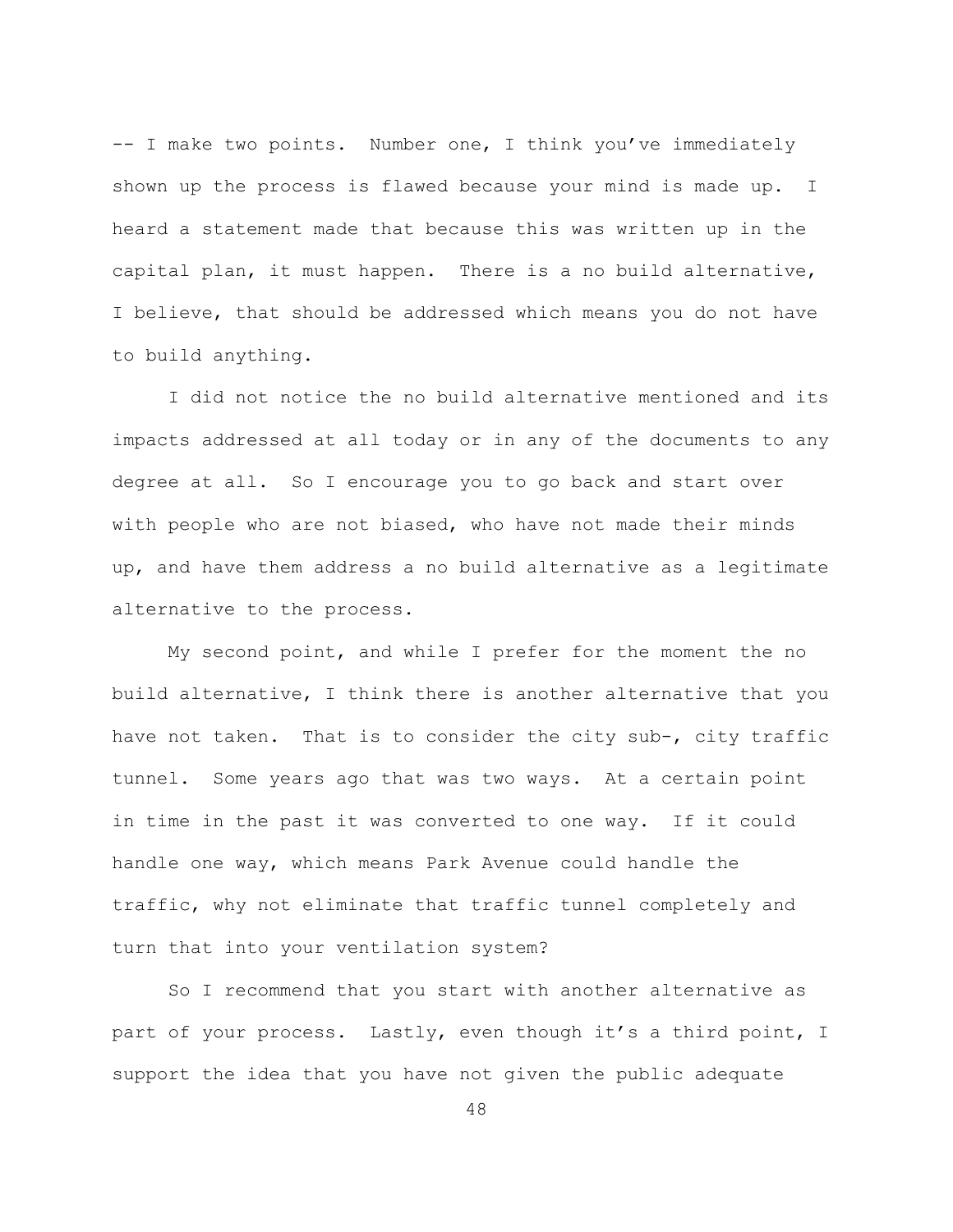time by giving them a July 1st cut-off date.

MR. BOOK: Our next, our next speaker is Ned Putnam. MR. PUTNAM: I have no comment to make at this time, sir. MR. BOOK: Okay. Ricard Berliner.

MR. RICARD BERLINER: Berliner.

MR. BOOK: Berliner?

MR. BERLINER: Yes. I believe I also have the right to ask for a 90 day extension, and if so, I would like to put that on the record anyway. Thank you.

UNIDENTIFIED MALE 7: I didn't know I was going to speak today until I was given number four. But anyway, while I'm here, remembering what the wonderful Christy Whitman did during 9/11 where the area was perfectly okay. Perhaps, I still  $-- I'm$ sorry.

MR. BOOK: Speak into the mic.

UNIDENTIFIED MALE 7: Okay. Happy now?

MR. BOOK: Yes.

UNIDENTIFIED MALE 7: Okay. I was talking about the wonderful Christy Whitman during  $9/11$ . How she claimed how the air was good right after the buildings came down. There are more cops dying now, a true fact, than all the cops that died in 9/11. A huge majority of fire fighters, first responders have died as a result. Okay?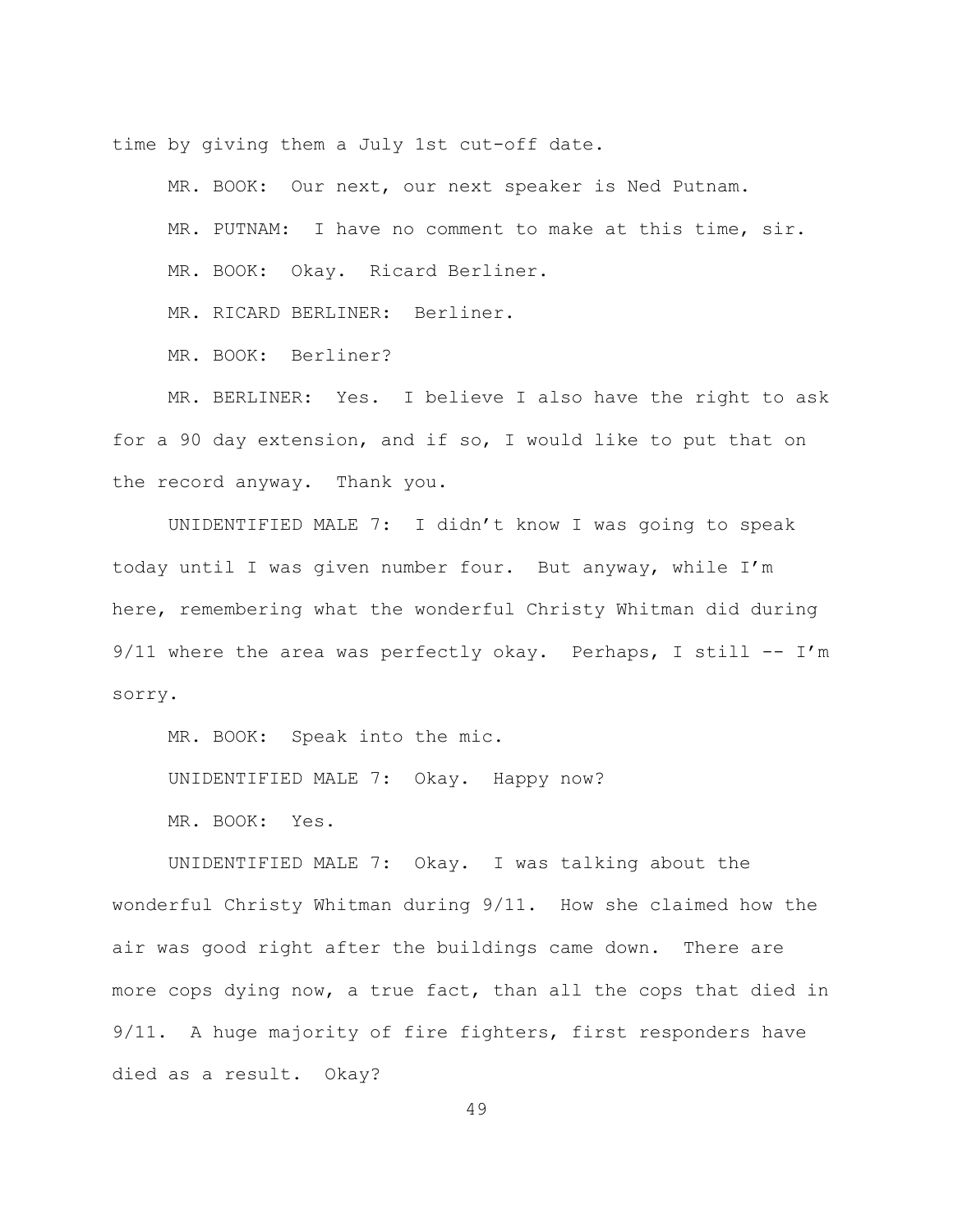Number two, I live on the corner of 39th Street and Park Avenue. I am a member of Murray Hill. You aware of the Long Island Railroad project, okay? You're probably not aware of the fact that 90 Park Avenue is being totally renovated from top to bottom. It's about a  $40/45$  story building. We are living consistently, constantly with grinding, banging noise from 3:00 p.m. to 10:00 p.m. on weekdays. On Saturdays sometimes trucks, once they clear a floor, trucks are making deliveries. At one time a quarter to 6:00 in the morning on a Saturday. Okay?

So we have Long Island Railroad. We have 40 Park. I spoke to people, the management of my building, they have no idea. They've spoken to 90 Park, no idea when that's going to end, and now we have this project. Okay? So I think that's a little bit much for people in that concentrated area.

MR. BOOK: Thank you, sir. Thank you, sir. Parce Ainsworth.

UNIDENTIFIED MALE 8: I have no question.

MR. BOOK: Mr. Fred Arcaro?

MR. FRED ARCARO: This is my written testimony.

MR. BOOK: Thank you.

MS. PARCE AINSWORTH: I'm Parce Ainsworth. Was I supposed to go next?

MR. BOOK: Yes, yes.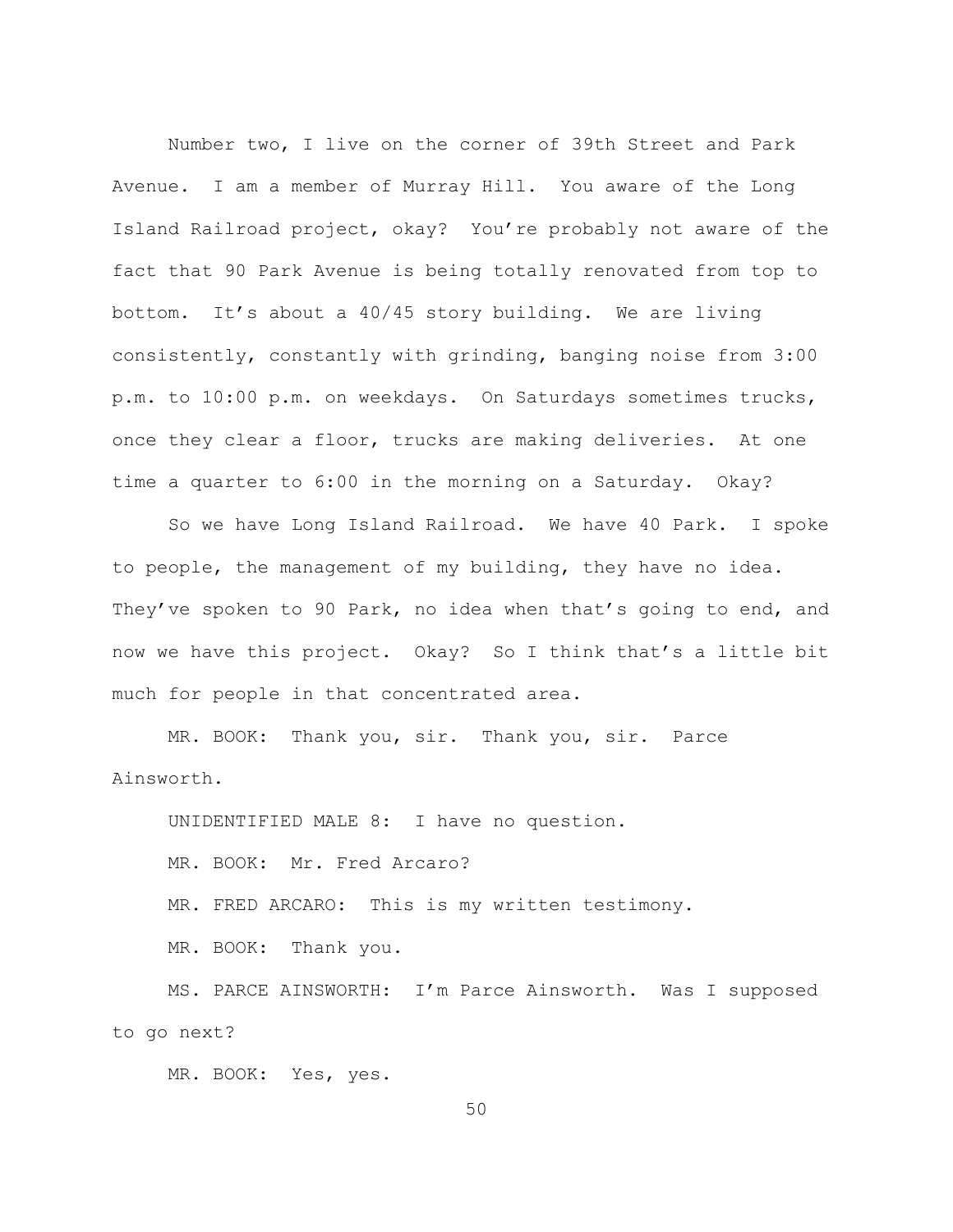MS. AINSWORTH: Okay. I just had trouble getting access here.

MR. BOOK: That's okay. It's alright. It's okay.

MS. AINSWORTH: It's all about access. Sorry. Well, so many of the things that I was going to say have already been addressed, but I do want to mention and put my comments within a framework of what Mr. Dul had said. That is that this is not required work under what the NFPA has required us to do.

This is a matter of, it sounds to me, like use it or lose it state funds, and create  $-$  job creation, potentially. I think we have to look at it from that framework.

This neighborhood, Murray Hill, has been embattled by what has been going on as far as the construction from the tunnel, from the Long Island Railroad, from 90 Park, and we have buildings. We're an historic neighborhood. We have landmark buildings. We have buildings over 100 years old that this type of impact is taking its toll on daily.

I am on the sixth floor of 55 Park Avenue and my neighbors are here, and we can here in our bedrooms the subway that is below us, every train is going by. I want to address the issue of when you say that this is proposed emergency ventilation system that would use  $-$  would only be used to expel gasses and fumes in case of an emergency, as it is stated by you, in a case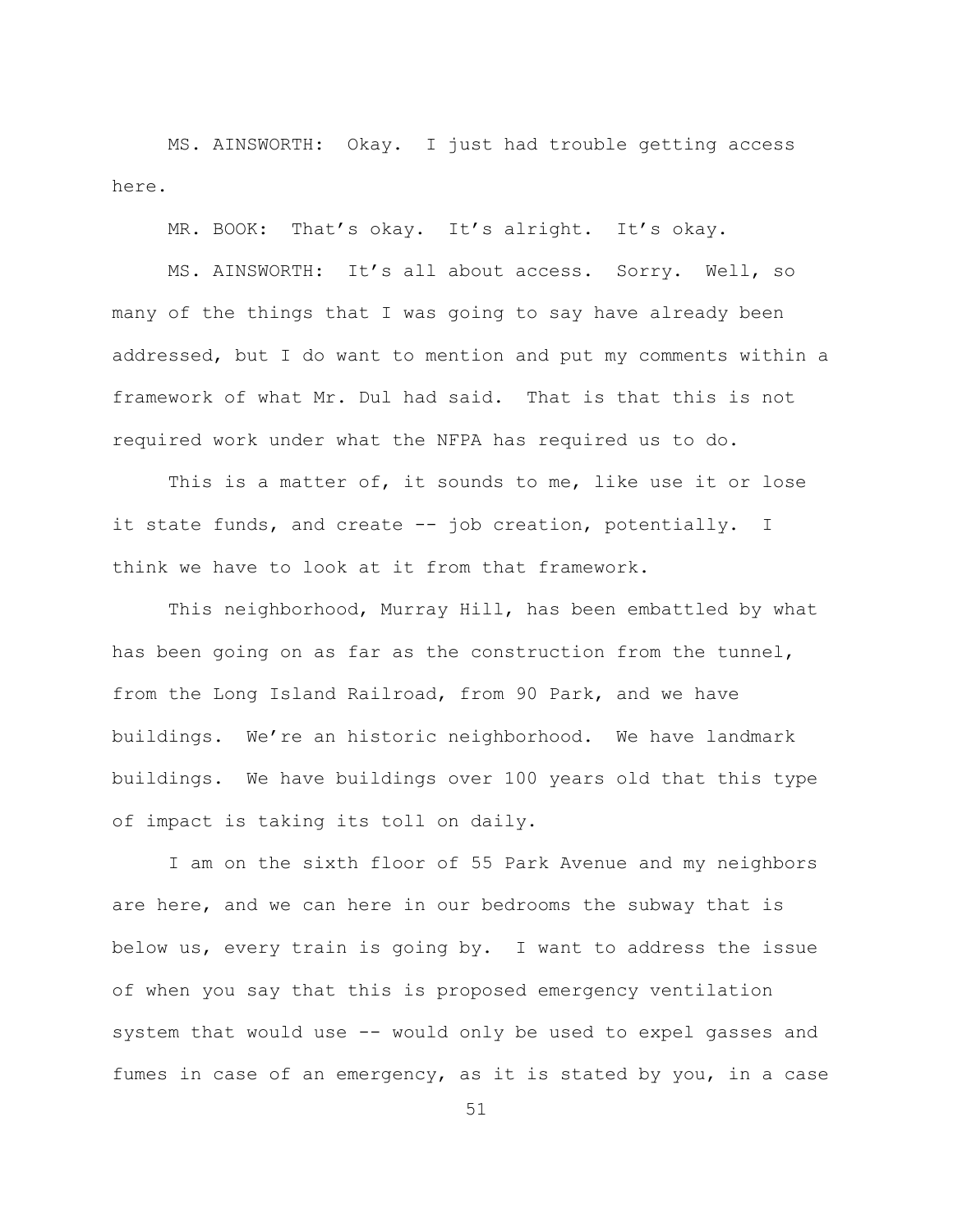of fire.

But, you know, there are going to be issues. We have a brand new world. You mentioned that we are not under the 1970 regulations, but there is saran gas. There is ricin gas that could be expelled directly into residential building, and two potential strategic soft targets on the block of 37th Street where you have a UN Mission and you have a Christian church. This just makes no security sense.

To have the two MTA people not speaking to each other or having two separate kind of entities. There seems to be no communication, and this security issues has not been addressed at all.

I think that, that this, the continued construction along with highway traffic, compounded by a finished product that would spew hazardous fumes that would make -- that would be even against OSHA regulations in a workplace, let alone in a residential setting would have deleterious environmental health impacts for those living in the area.

You're proposed underground safety gain would be negated by an above ground health and safety loss. That is just the health and safety issues. There are numerous nuisance issues that this is going to create. This is going to create issues where you have one block of coming. If you're coming out of the tunnel on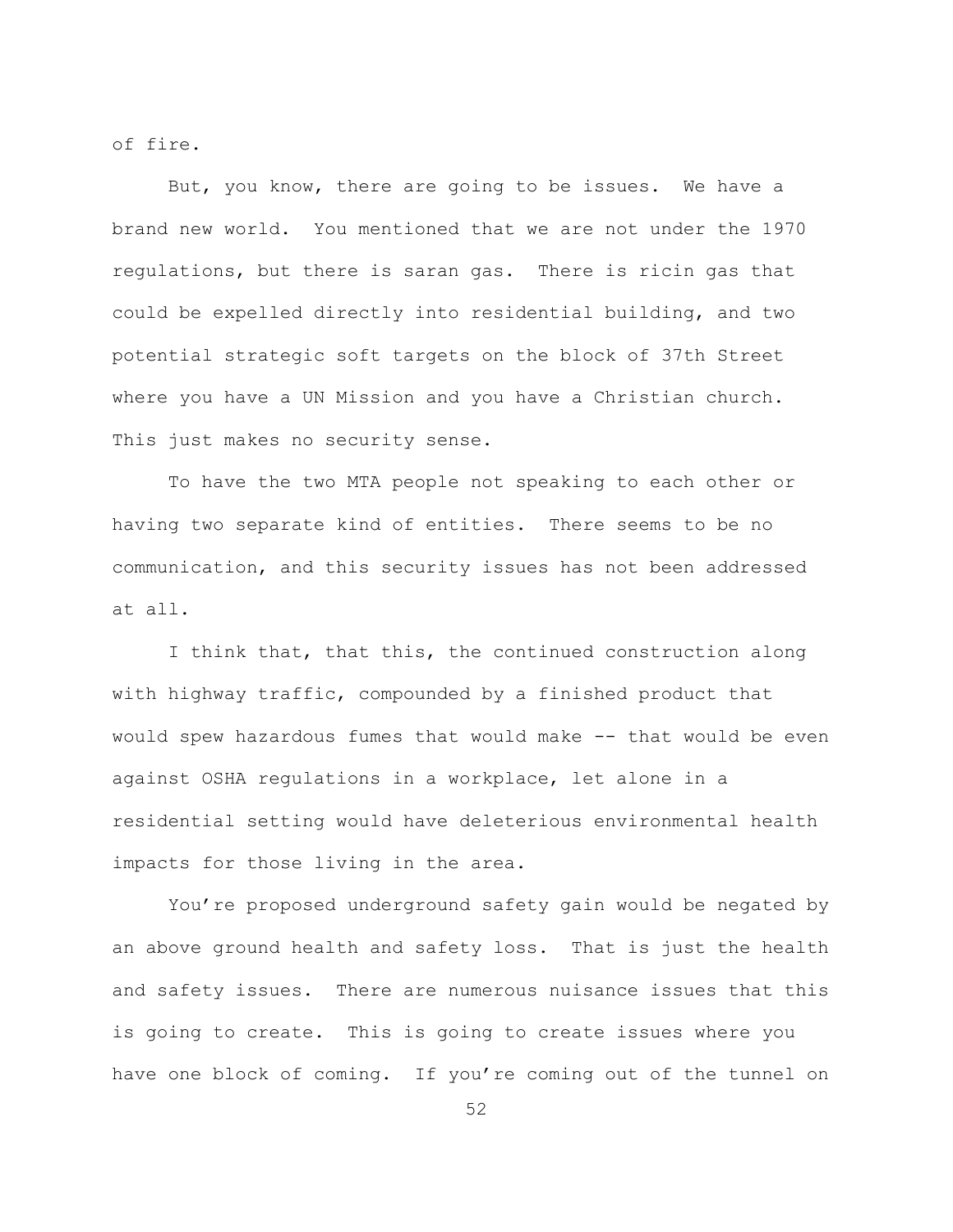37th Street, you know, one block of traffic on the left-hand side, and you would be proposing closing off a block  $-$  two blocks of tra-, two lanes of traffic where you have one lane going to the right.

There are constantly, every single weekend, there are traffic accidents, at least one a weekend, once a week. And this snarls up traffic, not to mention the horns, the alarms, the yelling. And there's nowhere to go. You can't go left and you're going to not be able to go right. And on a daily basis on the corner of 37th Street you have, you have people that are not only loading and unloading in a residential area, you have a United States Post Office box there. You're going to have people blocking the road for recyclables and sanitation.

You have a church. You have funerals. You have weddings. We also have ice vans which international -- the immigration service and customs  $--$  service immigration  $--$ 

MR. BOOK: [unintelligible] [1:06:55.5].

MS. AINSWORTH: I will. Vans that use -- that the mission is using. This is not a project for this area when it is not a required project.

MR. BOOK: Thank you.

MR. FRED ARCARO: Could you hear me?

MR. BOOK: Get closer to the mic.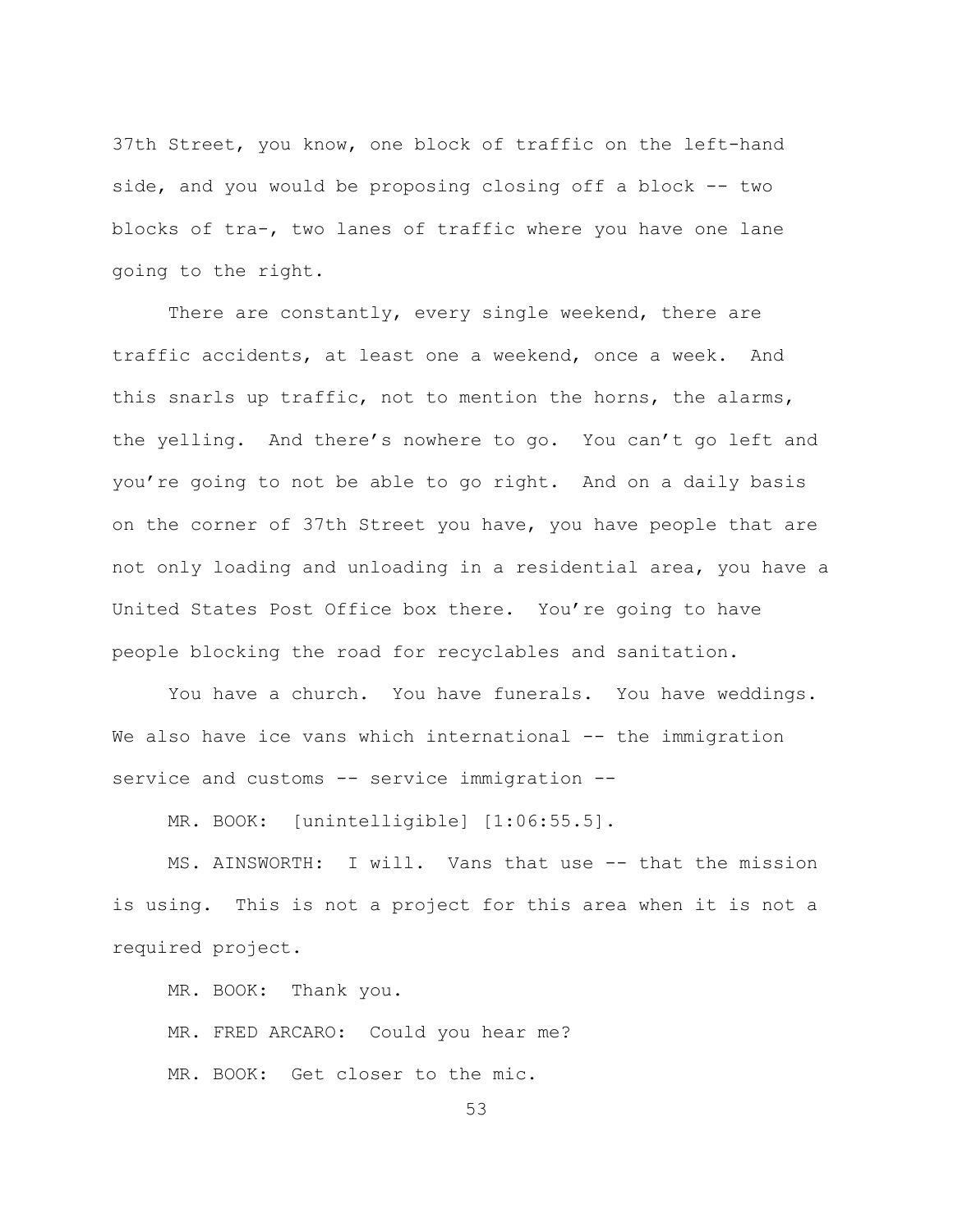MR. ARCARO: Could you hear me now?

MR. BOOK: Yes.

MR. ARCARO: Okay. My name is Fred Arcaro. I'm a member of the Board of Trustees of Murray Hill Neighborhood Association and President of Manhattan East Community Facility.

MR. BOOK: You need to stay close to the mic.

MR. ARCARO: Now?

MR. BOOK: Yes.

MR. ARCARO: Okay. Thank you for giving me the opportunity to address this hearing. We recognize the compelling need to provide emergency ventilation to, to the tunnel section on Lexington Avenue [unintelligible] [1:08:05.3] under Park Avenue between 30th, 30th Street and 42nd Street. In compliance with NFDA 130 standard for emergency ventilation.

But moreover, we also recognize the intent of the project is to save lives in the event of a smoke condition in the subway tunnel. After reviewing all 13 potential alternatives for the project ventilation thing. We considered alternative 10, 11, and 12 which are least impacted on our neighborhood. However, we eliminated alternative  $11$  -- I'm sorry, 10, of course, the construction time will be three years. Much too long.

In addition, the alternative 10 would have only one  $-$ about 136 feet long of exhaust radiant on the East Side of Park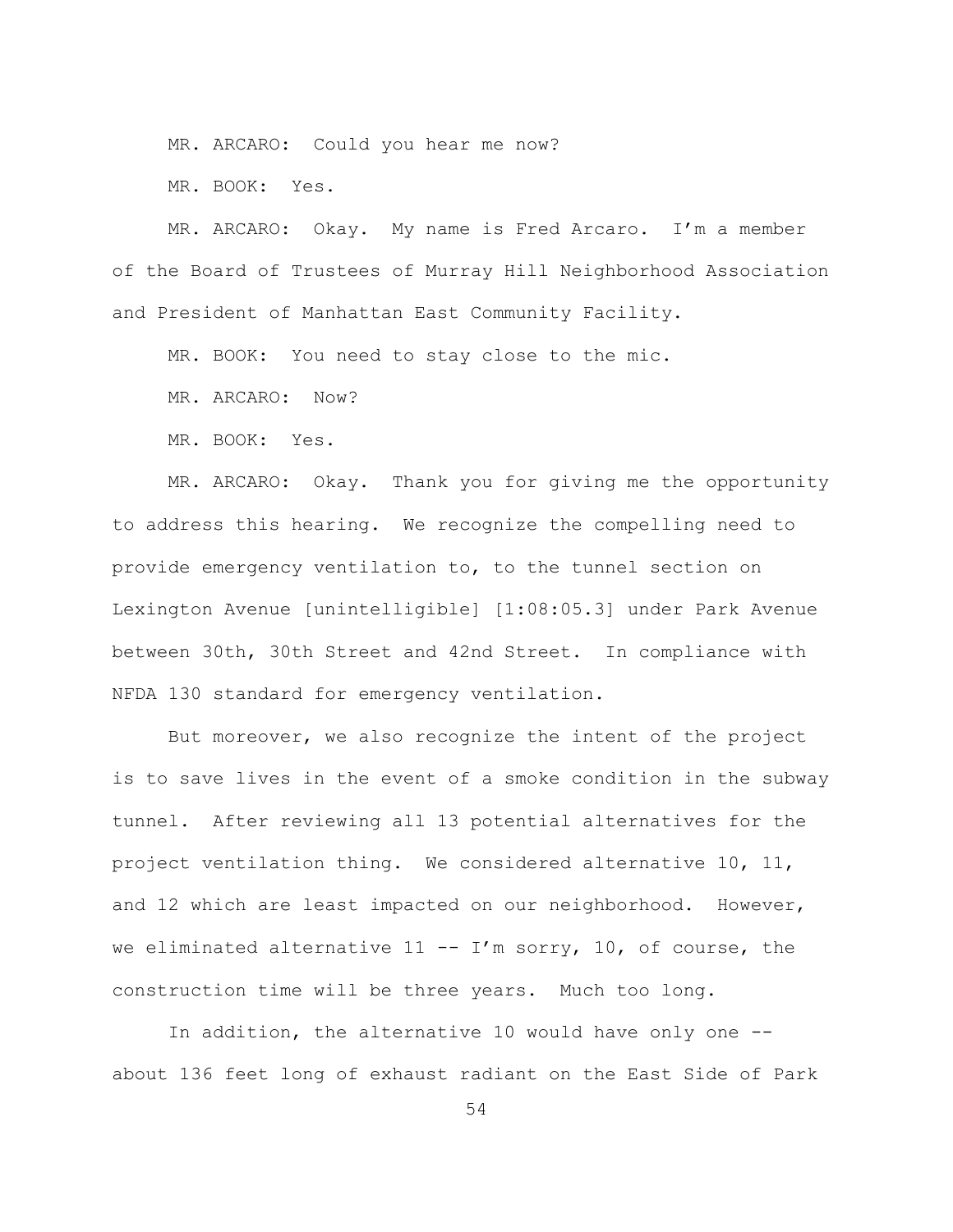Avenue between 37th and 38th. Having only one grading would concentrate the smoke and fumes. Alternative 11 has been eliminated because it will take too much of construction air equipment. Therefore, we focused on alternative 12.

On Page 12 of the Scope, Table B-1 you indicated for alternative 12 the width of the fan plan to be 32 feet, and the construction zone to be 37 feet. If this is true, the width of the construction zone would be less than indicated on Page  $71$ , Figure B-48. If one looks at Page -- Figure D-23 on Page 150 the work zone will take only one lane of traffic.

By having two lanes of traffic instead of one it would greatly reduce traffic congestion in our neighborhood. The scope of documents should include the following. A study of the use of pre-task concrete elements to reduce for the regulation -- to reduce construction time. A traffic study issued -- should be made to help design the best mitigation measures possible to reduce traffic congestion, of course, by the construction project.

The scope should indicate what mitigation measures that will be taken to reduce traffic congestion. The scope of work should include a study of the cumulative effect of the many construction projects near the proposed alternative 12 construction site. The documents should indicate what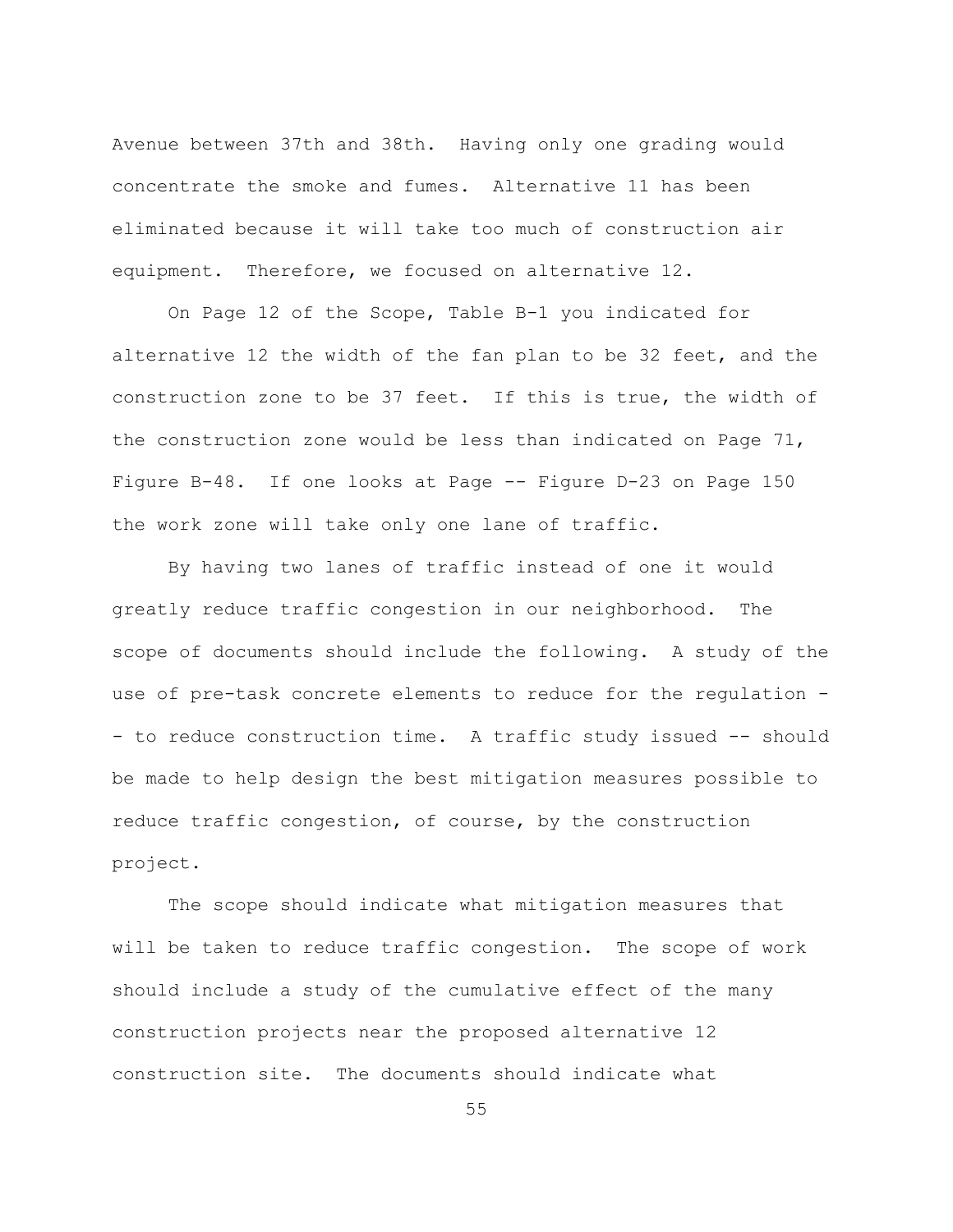coordination procedures to be taken to accommodate emergency vehicles at the construction site. In addition, to include procedure of operation of ladder fire trucks to reach buildings in the event of a fire near the site.

MR. BOOK: Mr. Arcaro, you're at three minutes.

MR. ARCARO: Just a couple. The study should include what potential health risks there are to neighborhood residents located near the ventilation if the plant -- if the ventilation plant is enacted -- is acted. Just one more thing.

We should consider, MTA should consider, installing an alarm sounding system to alert local residents that would be sounded before the ventilation plan starts. Studies should also include the cautionary measures to keep our residents safe when the ventilation plan is active.

MR. BOOK: Thank you, sir. Our next speaker will be Steven Toneatto.

MR. STEVEN TONEATTO: I'm Steven Toneatto. I'm the Controller of the Union League Club on 37 and Park. I did want to mention that one of the alternatives was on 37th Street, to have the ventilation there, and traffic on 37th Street is very heavy all the time. There should be a traffic study that's taken place to consider this alternative.

You did mention about the ventilation plans, all, all the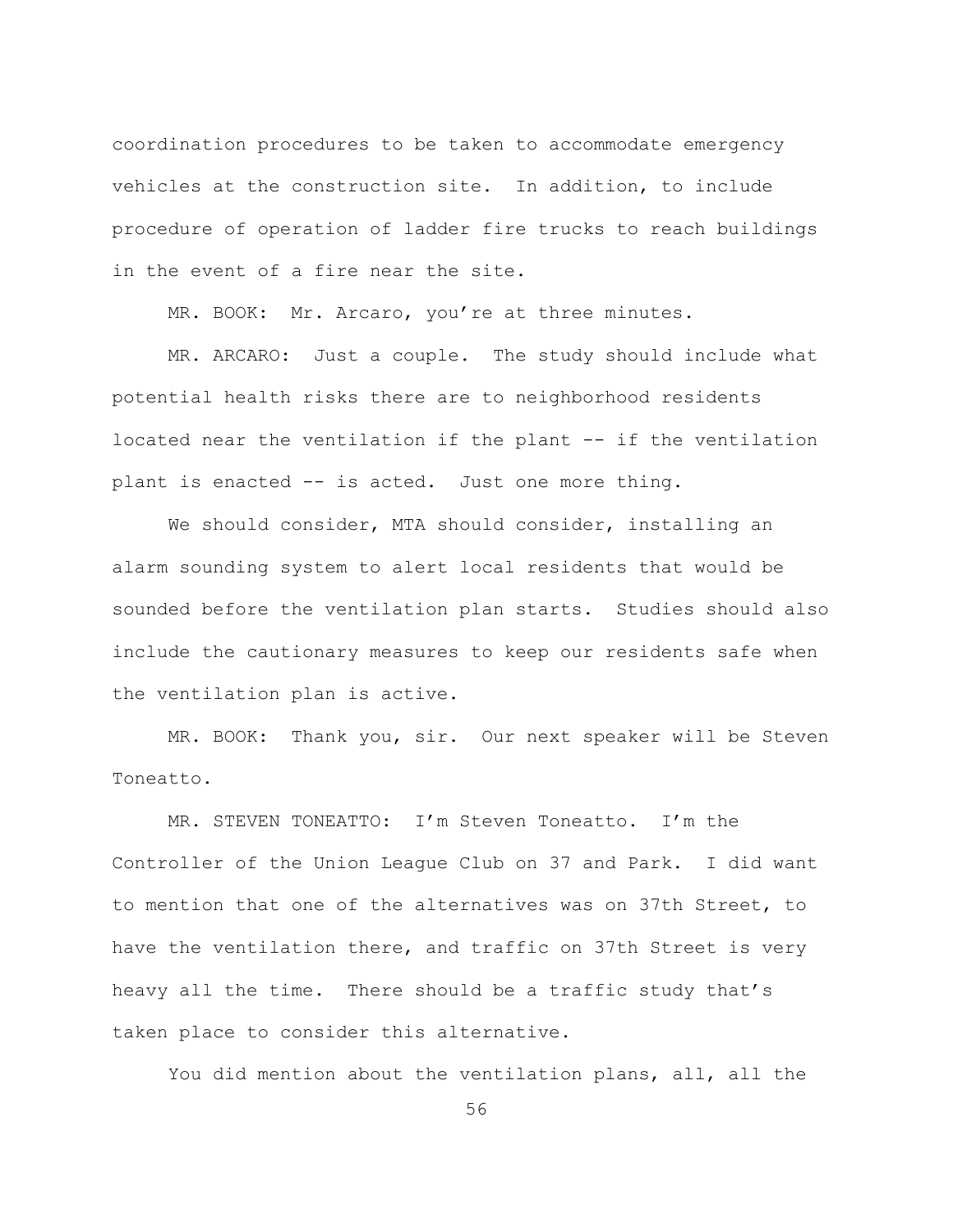work is going to be done underground, but where is the access to the underground work? Are they going to use an existing entrance down there? Because currently the East Side access is right on the Park Avenue sidewalk by the Union League Club. Workers go down through that hole. Are you going to still use that same hole to work on the ventilation duct or ventilation system?

We certainly, from the Union Leaque Club, don't want that to happen. One of the issues is when an East Side access work was beginning, it started in the summer of 2007. We were notified. The work was done in 2000-, it began, I believe in 2008 and the MTA talked about an eight month construction timeline. That was eight years ago. You know, so the MTA clearly does not live up to their bargain, their agreements, or what they have notified the public about things.

One of the other points I wanted to make is on your slide you take about repair the EIS if potential significant adverse impacts take place. Well, for us, you can clearly get rid of the if and the potential because there are significant adverse impacts. The financial impacts for the Club. There's quality of life impacts. We used to have trees on Park Avenue. It was pretty beautiful. There are no trees there. It's terrible.

You had change with contractors. The existing contractor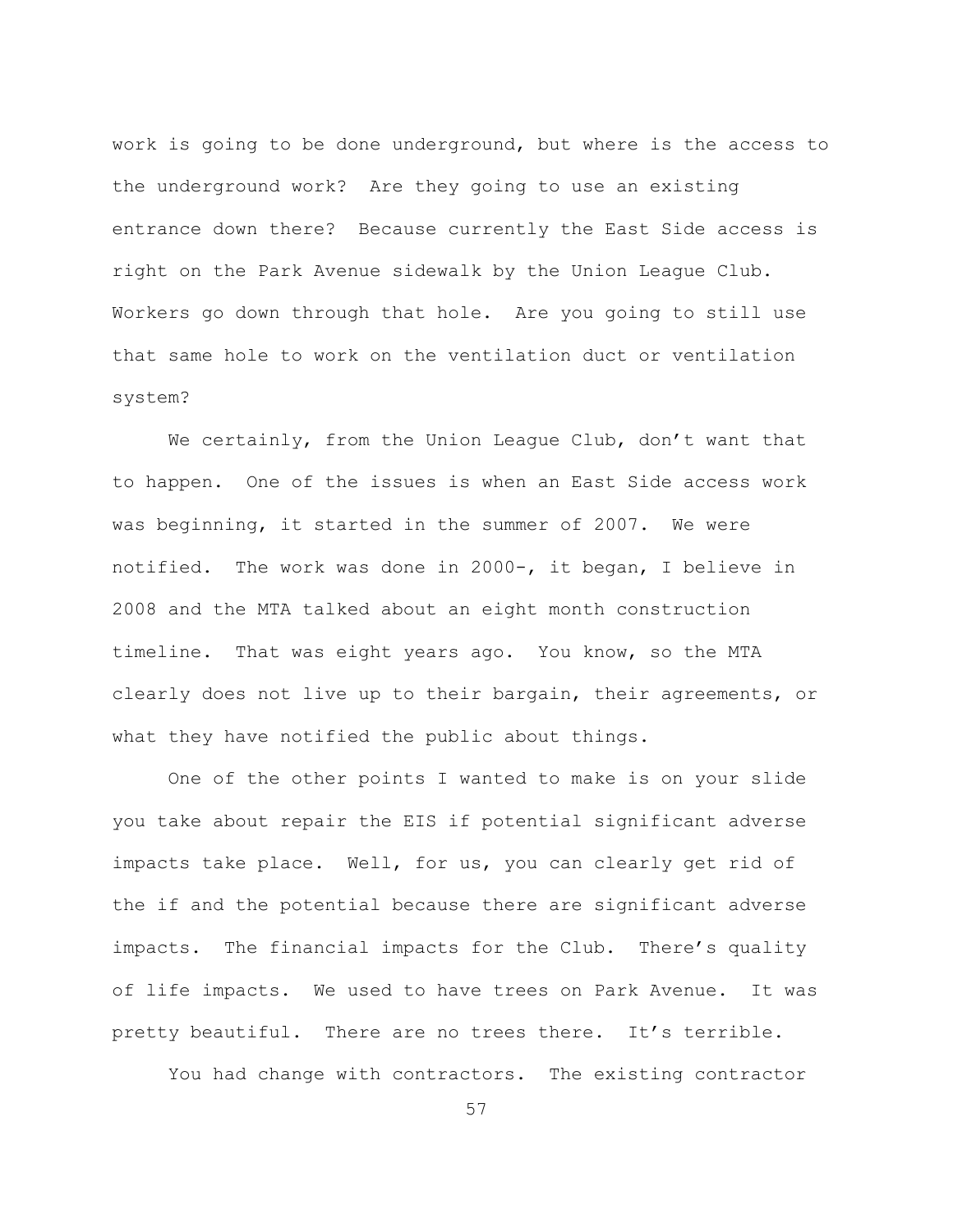who's there now treats it awfully. We had an agreement, we had an agreement with the MTA where these was going to be some aesthetic improvements. That didn't last very long. There's no awning. We used to have an awning there. It's not there. We had flagpoles, the U.S. flag and Club flag. Those flag poles have been down for seven or eight years. So we -- the MTA clearly does not live up to their timeframe or their agreements.

A couple other points I wanted to make. The Club is a landmark building. We've borne -- we've had the brunt of the impact for this East Side access project. It's right there on the sidewalk. We see it every day outside the windows. We've had events that the crane is up and down. There's noise. It's clearly had an impact on us, a negative impact all, all around.

There's been some physical damage to the building. There's noise. There's [unintelligible] [1:15:33.1]. There's traffic. There's odor. The MTA talked about stopping the exhaust fans and using it mainly, almost exclusively for intake, and we were to be notified when they were. At times, there, there was exhaust issues with that, when it was going to take place. We're not being notified anymore.

We have an issue with our standpipe, with the water line. The fire department can't complete an inspection because one of those water lines was shut off because of the work of the MTA.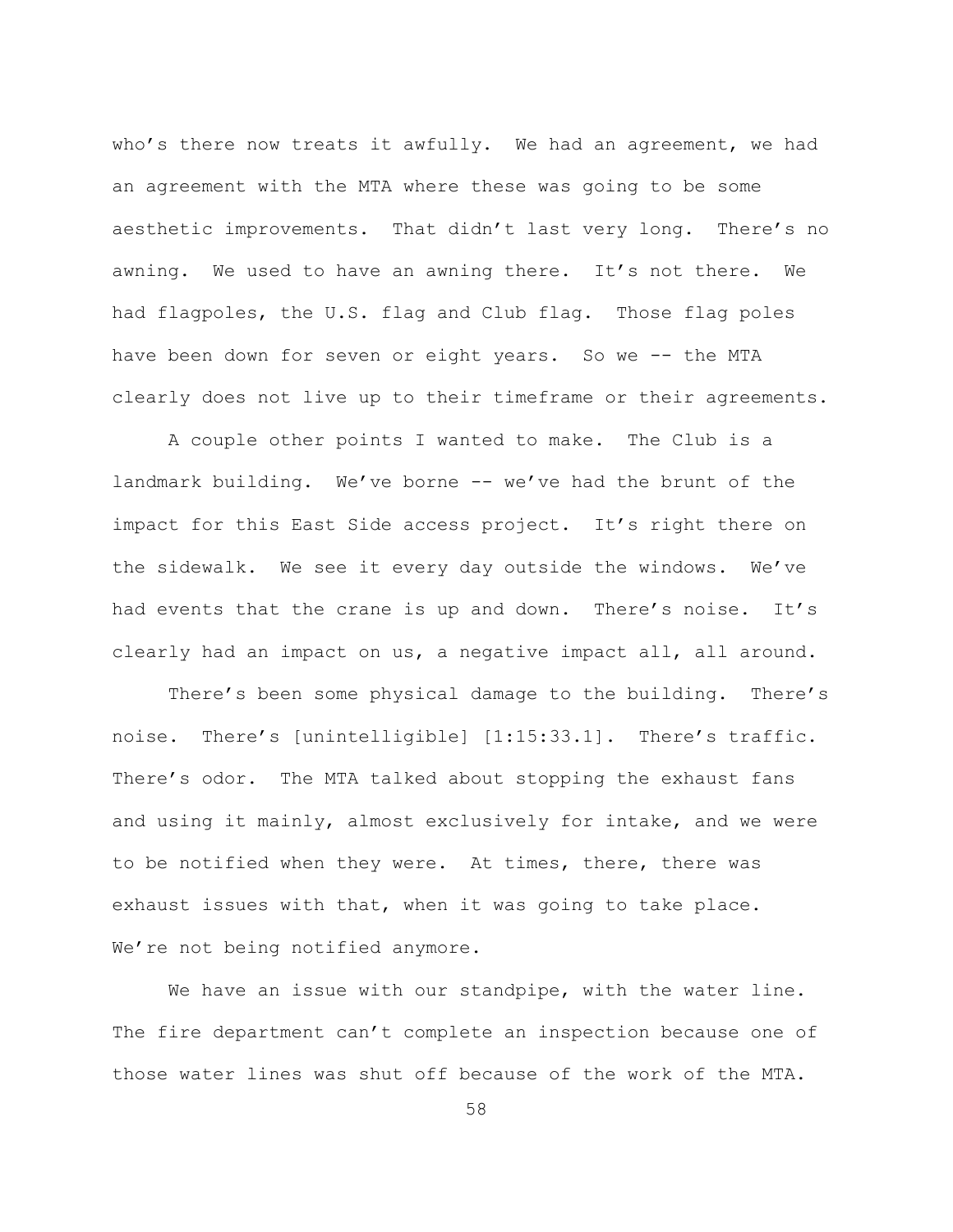That's an issue. That's a big problem. And now to then have a potential nother project that's going to take place is outrageous, and then to consider it in the same area, you know, it, it -- it's really, really troubling.

There's one other final point that I want to make is we're going to have to explore legal options for this. We're going to have to challenge you. We're going to have to challenge your environmental documents. We think they're insufficient. They clearly were insufficient last time when you talked about an eight month project that lasted, now, eight years. So that's all I have to say.

MR. BOOK: Okay. We will now hear from Margaret D'Arcy.

MS. MARGARET DARCY: Hi. I'm a resident of Murray Hill. I've been living there for 16 years.

MR. BOOK: Microphone.

MS. DARCY: Sorry, that's better. I would like to echo what everyone else has already said. I have seen this project that the gentleman just spoke about near the Union Club. Eight years. It's a monster, okay? I'm like, when is this going to end? I didn't know it was supposed to be eight months, okay? I have no confidence that the MTA can keep to their schedule, so my question is, who's going to enforce your deadline?

I was a project manager for over 12 years. Who's going to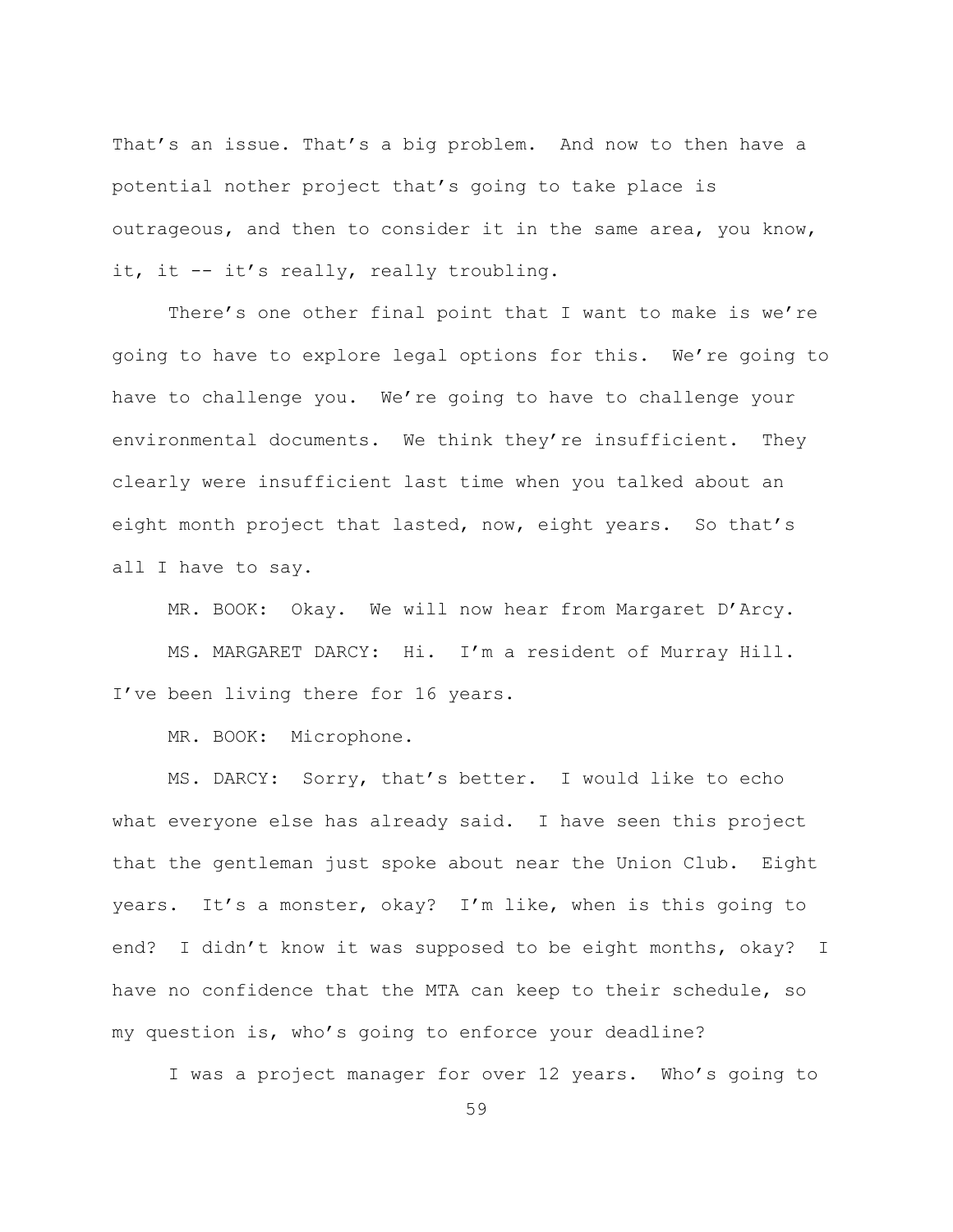enforce the deadlines? Who's going to enforce the environmental safety? I have no confidence that you can enforce -- that my home which is on 38th and Park is not going to be full of noise, which it already is from the traffic congestion. That it's not going to be full of noise, even more noise, more vibration that would damage our historical building. I have grave concerns about that. Our building is almost up to -- almost 100 years  $old.$ 

And I can, at this point, as someone -- as the woman from 37th Street said, when I sit in my dining area on the 15th floor I can feel the subway. I get little subtle vibration. I'm very concerned. I lived across the street from the Morgan Library's construction where they were drilling into bedrock, and let me tell you, the noise was excruciating, and I was on the back of the building, and I was on 36th Street, okay?

So I have great concerns about the fact that you're not going to take care of the environment. That you're going to do damage to the property. You're going to ruin a beautiful, historical neighborhood of New York City which is why we moved there, why we bought a place to live in there -- in that neighborhood in the first place. Okay?

The other thing is the traffic is terrible. The horns are constant. And I'm not even 36th or 37th anymore, and the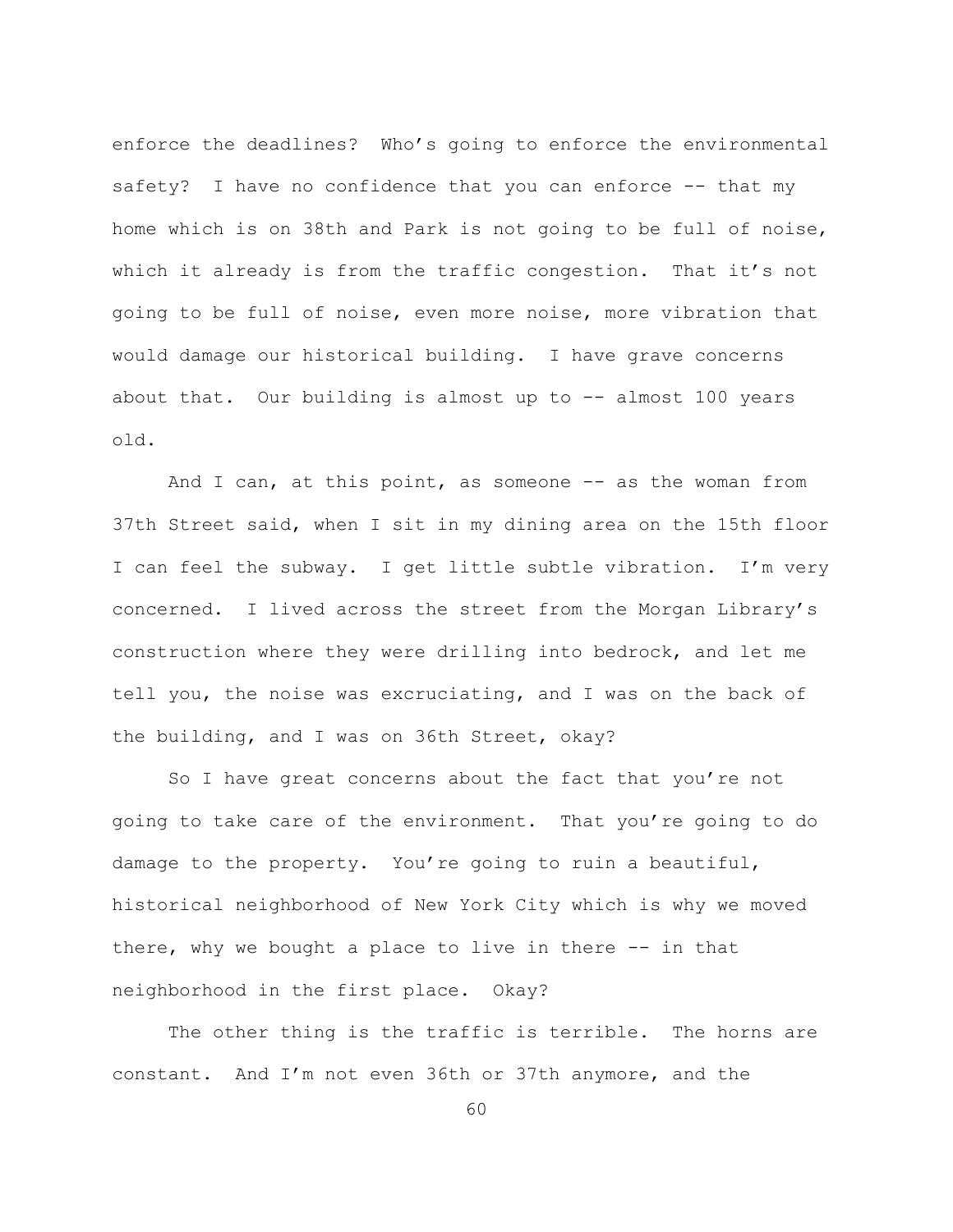traffic is already terrible. There are tons of pedestrian accidents. No one mentioned that. People on 38th and Park are constantly being hit. In the time that we've been living there, since October, two people have been terribly hurt by cars turning onto 38th -- onto Park, sorry, from 38th Street. If there's one avenue I quarantee more people are gonna be hurt because everybody's texting, and I know they shouldn't be, but that's what they do, and people don't pay attention and neither do drivers. I'm concerned about crossing the street.

And what else do I have here? And the, the environment, the noise, the pollution, the effect on the utilities. What's going to happen to our water quality in our buildings? How it's going to affect our electricity, our gas lines? What are you going to do to protect that?

And also, frankly, I agree with the engineer. I think this is, we have the money so we need to do this project. I went to business school. I know how to read data. I looked at this presentation online. You've made your data fit what you want to do. That's how I feel about it, and that's how the data looks to me. That you said, oh, we have this money. We can do this project, make sure our data fits where we want to do this project because that's where we think we should do it.

So I really have no confidence in the fact that your data's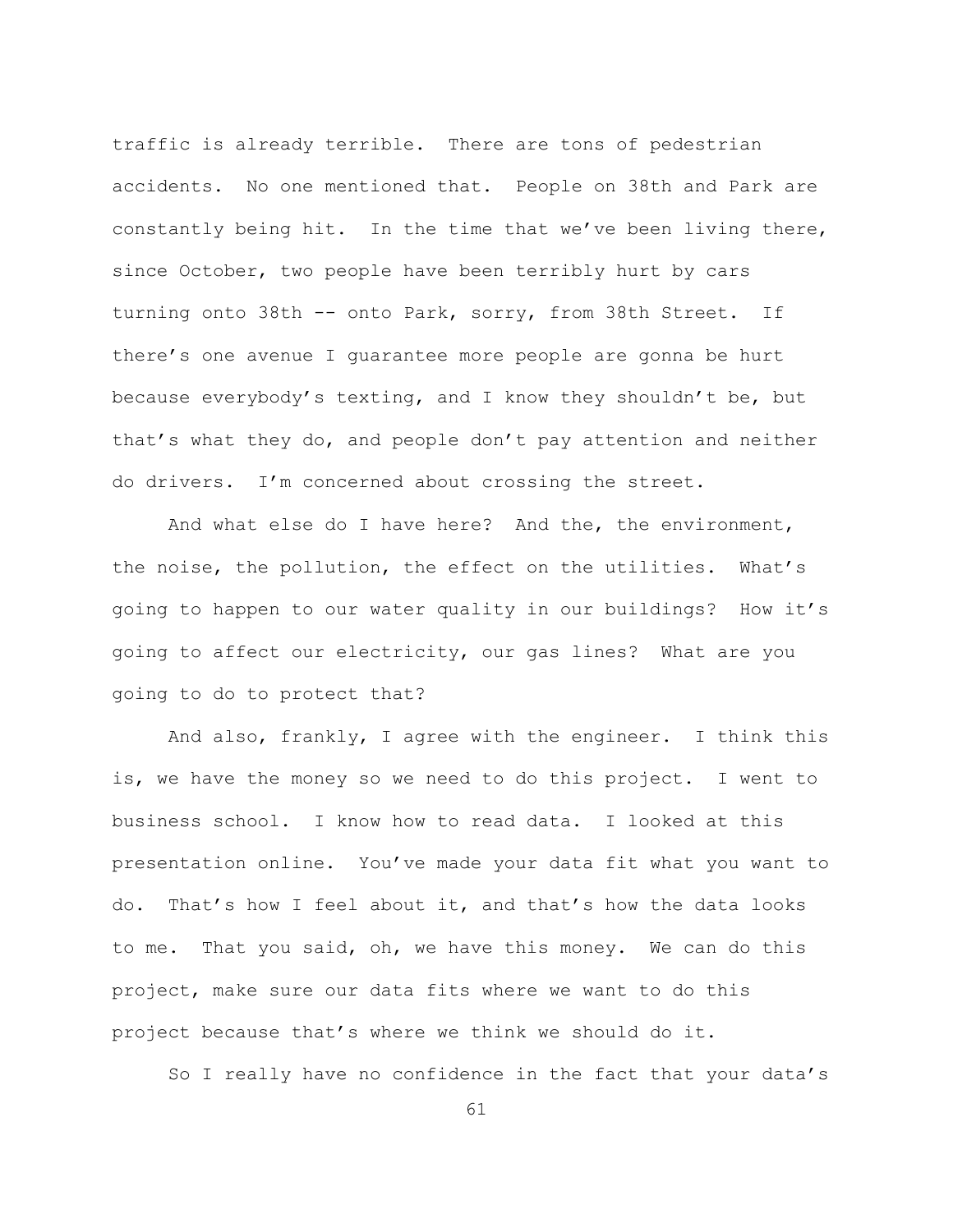going to actually be valid, and I would much rather have a third-party do this data analysis than anybody from the MTA with a vested interest in spending their capital program money. You know, I think that that gentleman was absolutely right that you need to look at the no alternative alternative, and you need to really think this through because I think the neighborhood's already being bombarded by construction and congestion, and you're just gonna make it worse. Thank you.

MR. BOOK: Our next speaker is Juliette -- Julie Cavlin [phonetic].

MS. JULIE CALVIN: No comments from me.

MR. BOOK: No comments. Boblyn Austin? Okay, she's coming. Okay.

MS. BOBLYN AUSTIN: I would like to also ask for a 90 day extension on the comment period, on the comment period. I have a big voice, so I think I'll be alright, because we have had two weeks.

MR. BOOK: Microphone.

 $MS.$  AUSTIN: We've had two weeks and we only found out, what, two days ago of a project that's been in the works for how many years. I've written this today just because I get nervous when  $I'm$  speaking.

MR. BOOK: Move closer.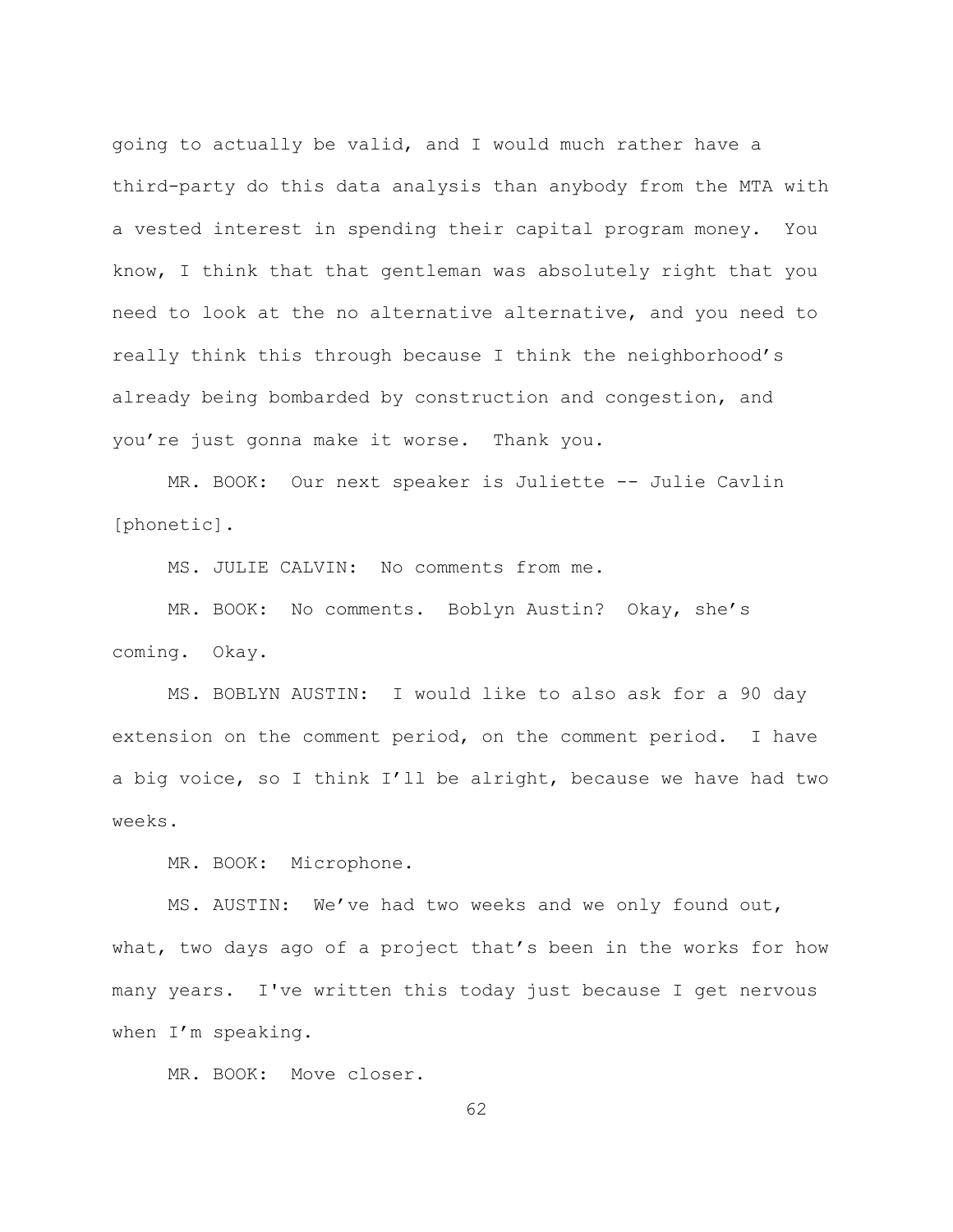MS. AUSTIN: One of the alternative sites for your planned emergency ventilation project is between 37th and 38th Streets on the East Side of Park Avenue. That's probably number 11, I think. Some of the residents of that block are here tonight to express our deep concerns and dismay over your possibly choice of location. We at 55 Park Avenue have worked hard for many, many years to maintain a lovely pre-war building that is over 90 years old, and create the beautiful historic block that residents, tourists, and passersby delight in. It is truly on of the most beautiful blocks in the city and a jewel for Midtown.

Half of our buildings' residents have only Park Avenue facing windows for light and ventilation. We have five and a half young children living in the building. The half is a boy who will be born in November. We also have senior citizens like myself who have lived happily in this building for many years. Choosing this site for your project would be a devastating catastrophe for our block.

While you may be building this emergency ventilation system for an unknown future catastrophe you will, without a doubt, create one in this densely residential area. We are already struggling with the East Side Access Project at the corner of 37th Street on the west side of Park Avenue where work goes on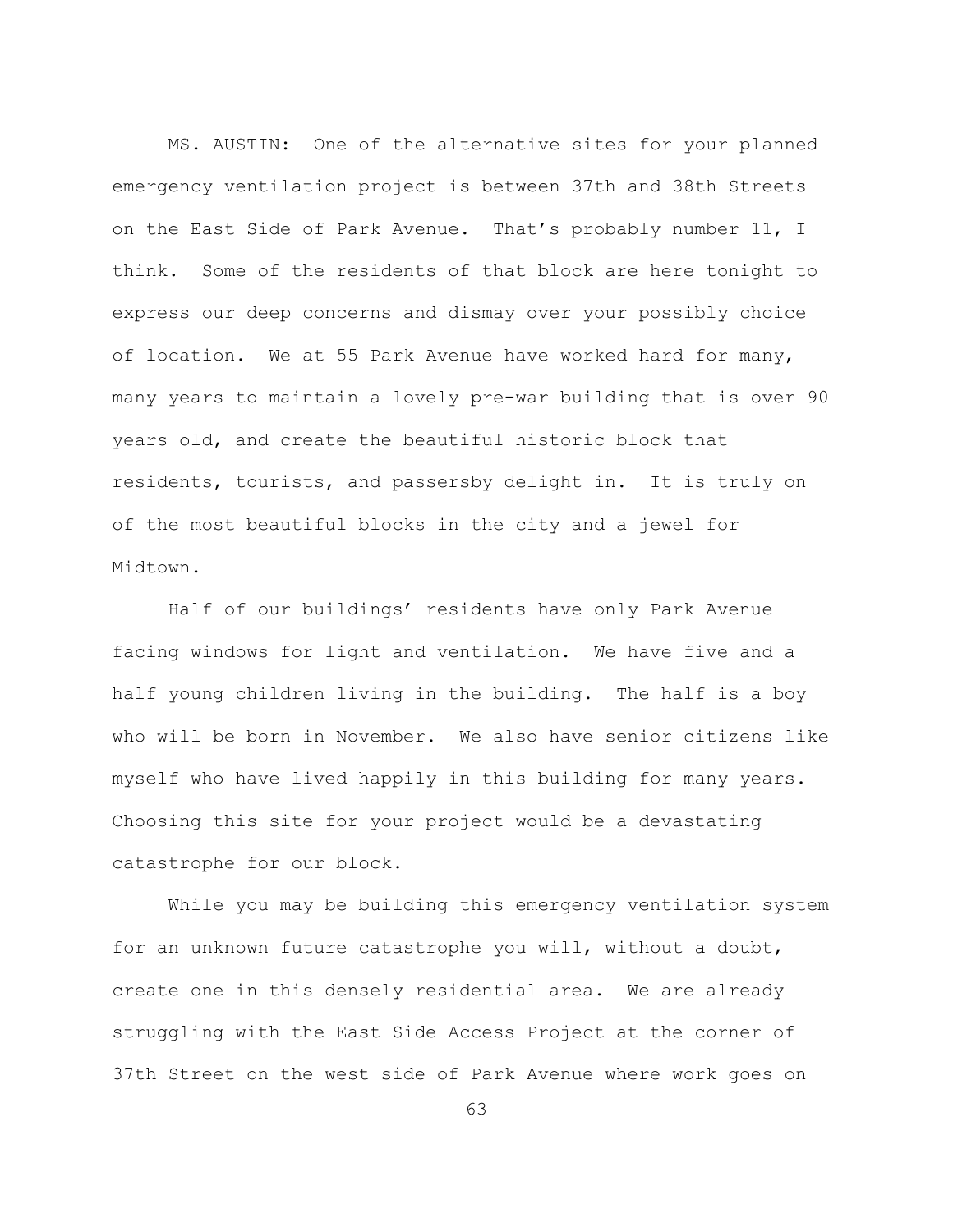daily year after year, and as many as four cement trucks line up along the curb with their machines churning on many days.

Traffic is also severely hampered by this existing project so that gridlock and honking from vehicles exiting the FDR and Midtown Tunnel, as well as up and down Park Avenue is a common experience at that corner. The thought of one lane of traffic snaking along the curve northbound is chilling. As it comes with idling, honking, and road rage.

From 39th Street to Grand Central Station, Park Avenue become commercial and the buildings, set back from the sidewalk, no one lives there. That would not be as intrusive since you've already closed the street at 41st Street. It may be a more difficult engineering feat to do, but the cost in above ground Draconian upheaval for all the residents in that area would be far less.

Human beings have to be included in this equation since that's what you're doing it for, isn't it? To save people from a desperate situation underground? Well, above ground needs to be saved from a desperate situation too.

MR. BOOK: Thank you. I believe I skipped over Ms. Joanne Vanek.

MS. JOANNE VANEK: That's me. MR. BOOK: Okay. Thank you.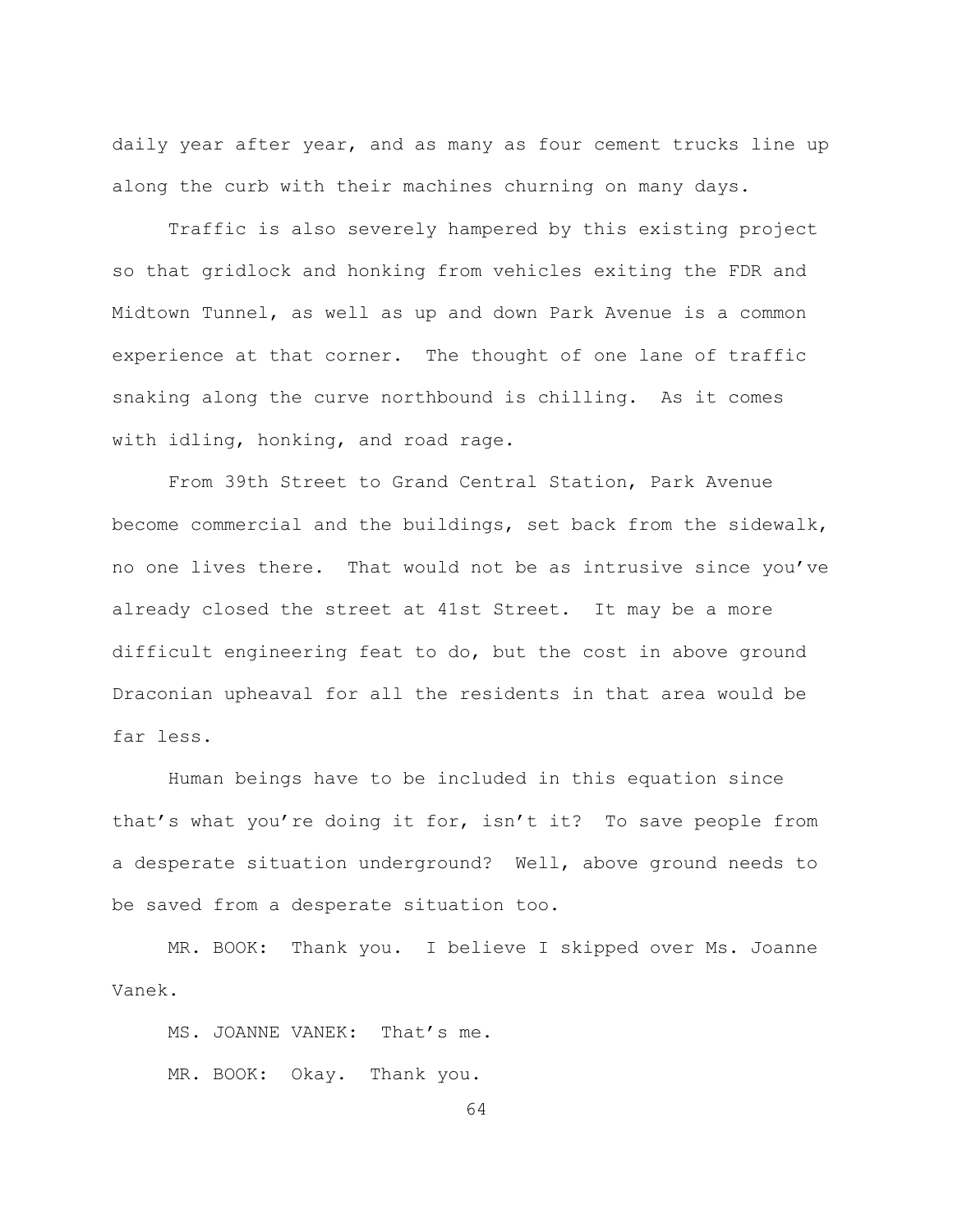MS. VANEK: I'm not going to repeat what everyone else has said. I just want to bring out a new point. That is that all this reporting talks about is the construction of this, not the operation. And I think that is really something that has to be looked at seriously in the environmental impact studies. The East Side access that everyone has talked about is clearly going to affect our neighborhood, and now you're putting in the -- and I'm talking about the operation of it.

If you walk past the Union League Club, smell that air coming out of that vent, of that shaft that they use for entrance into it. It smells awful. It smells of all kinds of mechanical fuels.

UNIDENTIFIED MALE 9: Chemical.

MS. VANEK: Chemical fumes, thank you. Yeah. So I think that any environmental impact statement has to talk about the operation and what it's going to be like when that vent -- if, if that ventilation system is turned on, and the ventilation system will be turned on for maintenance, if for nothing else. And we already have a problem with that in the neighborhood.

There is a vent at 38th and Park. I assume that's the vent for the tunnel that goes underground. Every once and a while, how many of you know this, somebody forgets to turn it off. And so you have to live with a high pitched drone for, often, 48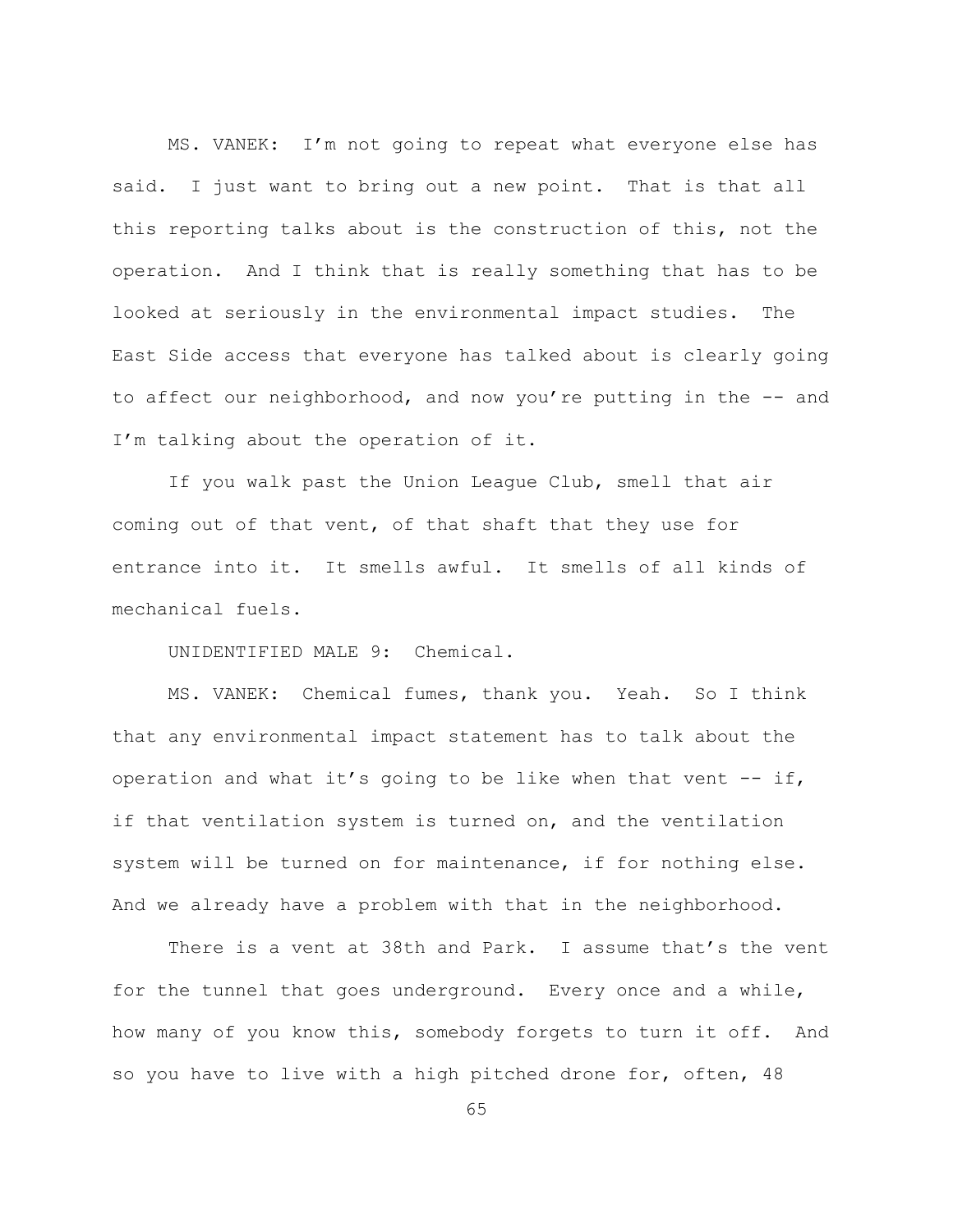hours. You cannot sleep with this drone, and you cannot hear the full impact of this drone from street level. In fact, it ricochets on buildings so that the higher you go the louder it gets.

I have, I have a whole list of people I try to call at the Department of Transportation. Last year they were very supportive. This year they haven't been as good. It took, it took over 24 hours to turn it off last time. So I think that, that what really has to look more than what it's going to do to construct, but what the operation is going to be like, and the neighborhood already is suffering a lot.

MR. BOOK: Our next speaker is Gerard Schriffen, Schriffen? MR. GERARD SCHRIFFEN: Schriffen.

MR. BOOK: Schriffen.

MR. SCHRIFFEN: Okay. Good evening. My name is Gerard Schriffen and I'm President of the Roseville Community Association. I served on Community Board 6, numerous chairs of committees for about 12 years, and I have standing this evening as a longtime, active member of the Union League Club.

First of all, I would like to take issue at, for the record, which would have already been stated by Mr. Dul that the federal government -- federal law, you mentioned NEPA specifically, has no  $-$  is not qualification  $-$  not qualified to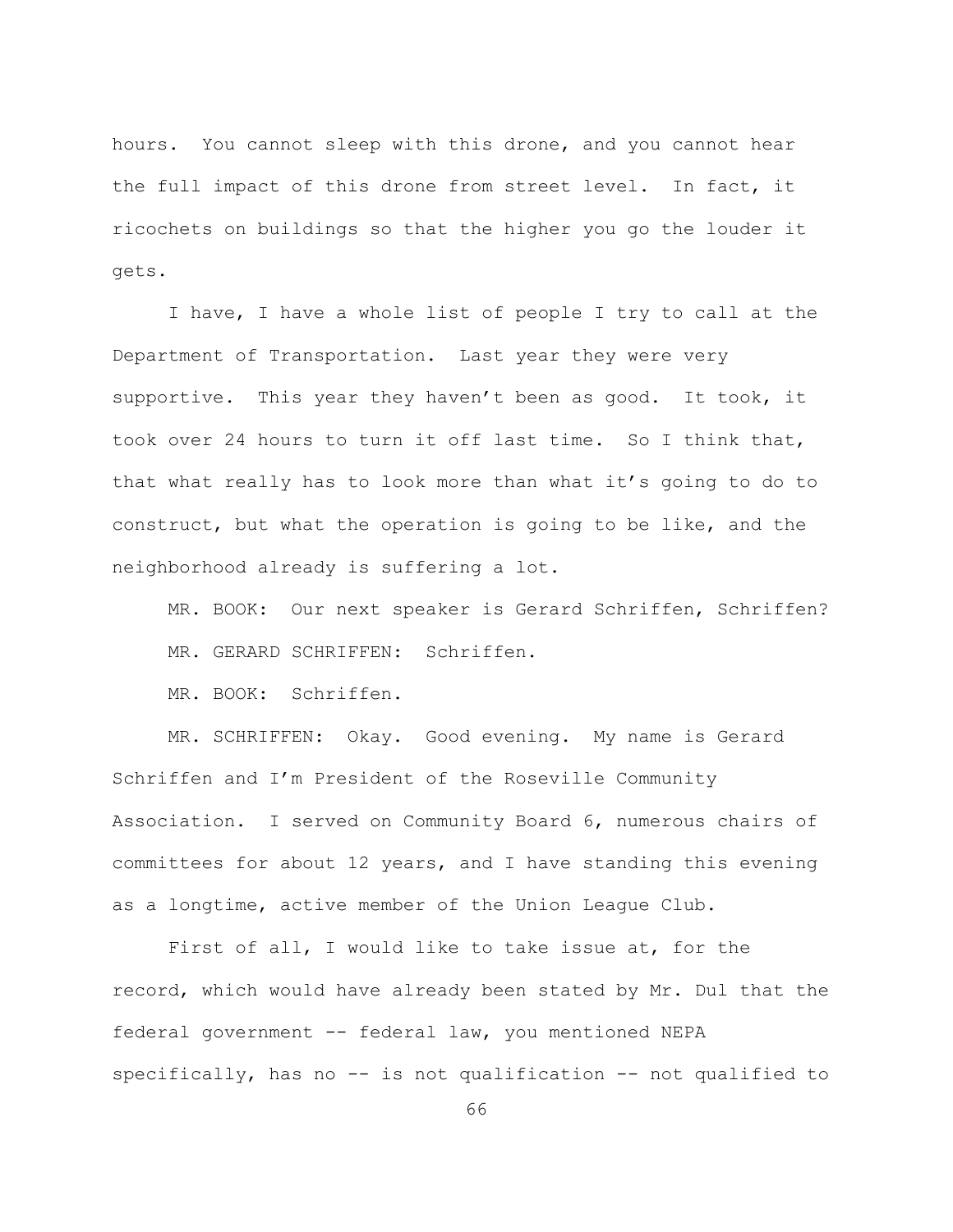be answered here. In fact, it does, and so I'm directing that in the answer to the scoping comments made this evening, the MTA specifically address why this project is not subject to the Federal Clean Air Act, and NEPA, and be very specific to the rules, and to why it's his opinion that it does not do so.

Secondly, this is a scoping session. Now, it was mentioned that it was an optional scoping session and that the MTA did this in deference to the community. I would submit that is very, very misleading. The fact of the matter is, ladies and gentlemen, my neighbors, if issues are not raised tonight at this scoping session they can never again be legally raised by any of us.

The draft environmental impact statement will address the issues raised tonight. If two months from now we come up with another issue that was not raised tonight we're out of luck, and the community is out of luck. Therefore, I'm objecting to this hearing, pardon me, this public hearing, because it is not a public hearing. It has not been conducted as a public hearing.

Approximately one hour of this meeting was used for the MTA to repeat information which it specifically stated to us at least six times we already have. It's already in print. There was no need for it. Therefore, I am respectfully requesting that the public comment period for the scoping be extended by 90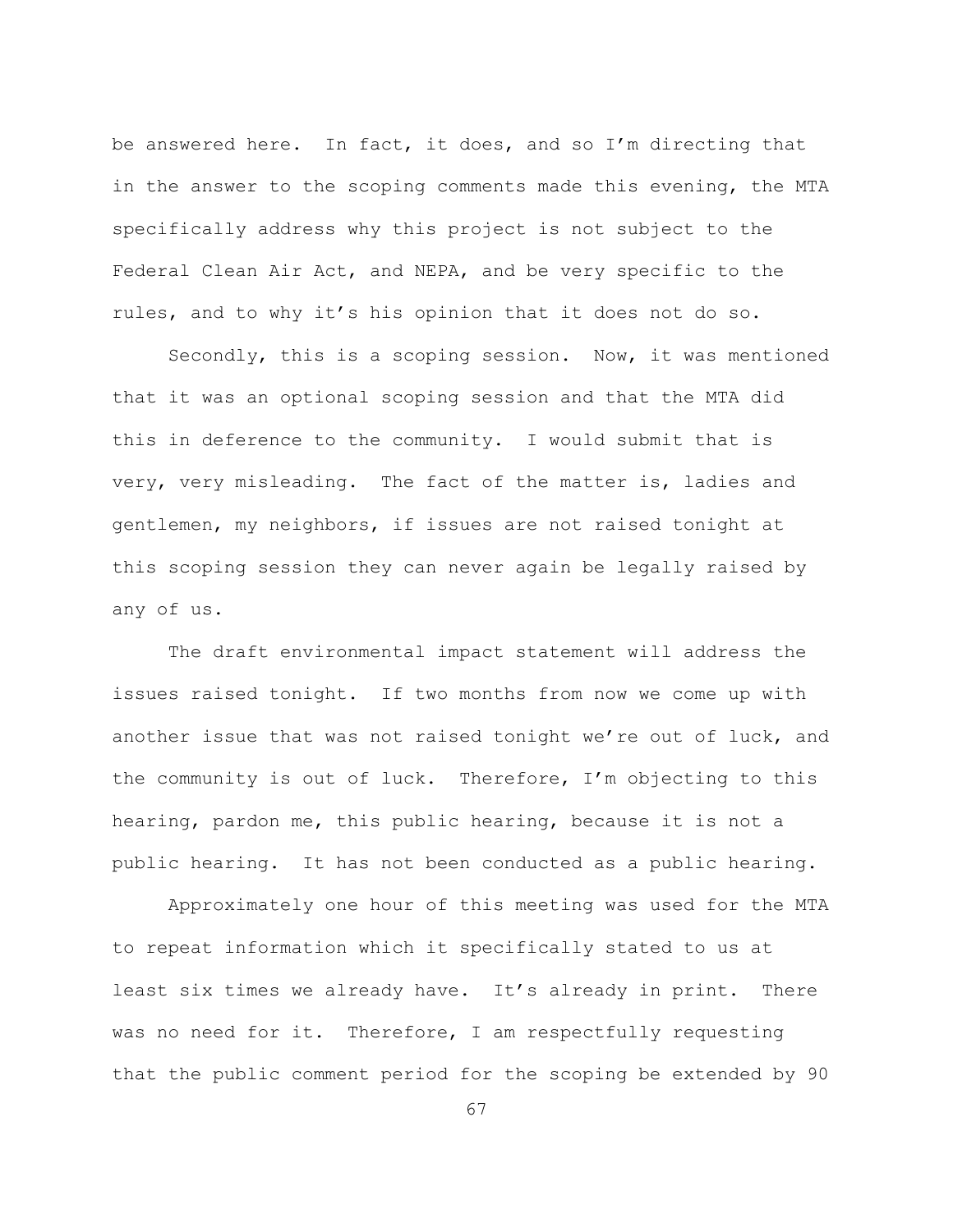days, not be shut off by July 1st.

The public needs access to the MTA's plans and this is insufficient. Interestingly enough, this project will impact Midtown Manhattan in the Murray Hill area, and yet the public hearing is held in the Lower East Side. I will leave other people to reach their own conclusions.

I would suggest that an additional public scoping session be scheduled within the next 90 days, as requested, in a more appropriate area where it would be easier for the affected population to make its comments.

It was also stated here incorrectly this evening, I hope not misleading, but I'll give you the benefit of the doubt, that New York City local law does not apply to this project, and that is totally incorrect. I would, therefore, request that the MTA and its -- in a preliminary environmental impact statement be very specific as to why the idling engine laws and other relevant laws dealing with the air and diesel exhaust of New York City's Department of Environmental Protection do not apply here.

For the record, you know that the Union League Club has been, and continues to be, abused by the MTA. Deliberately and blatantly. There was a law suit brought by the Union League Club against the MTA in 2012. The MTA signed a consent decree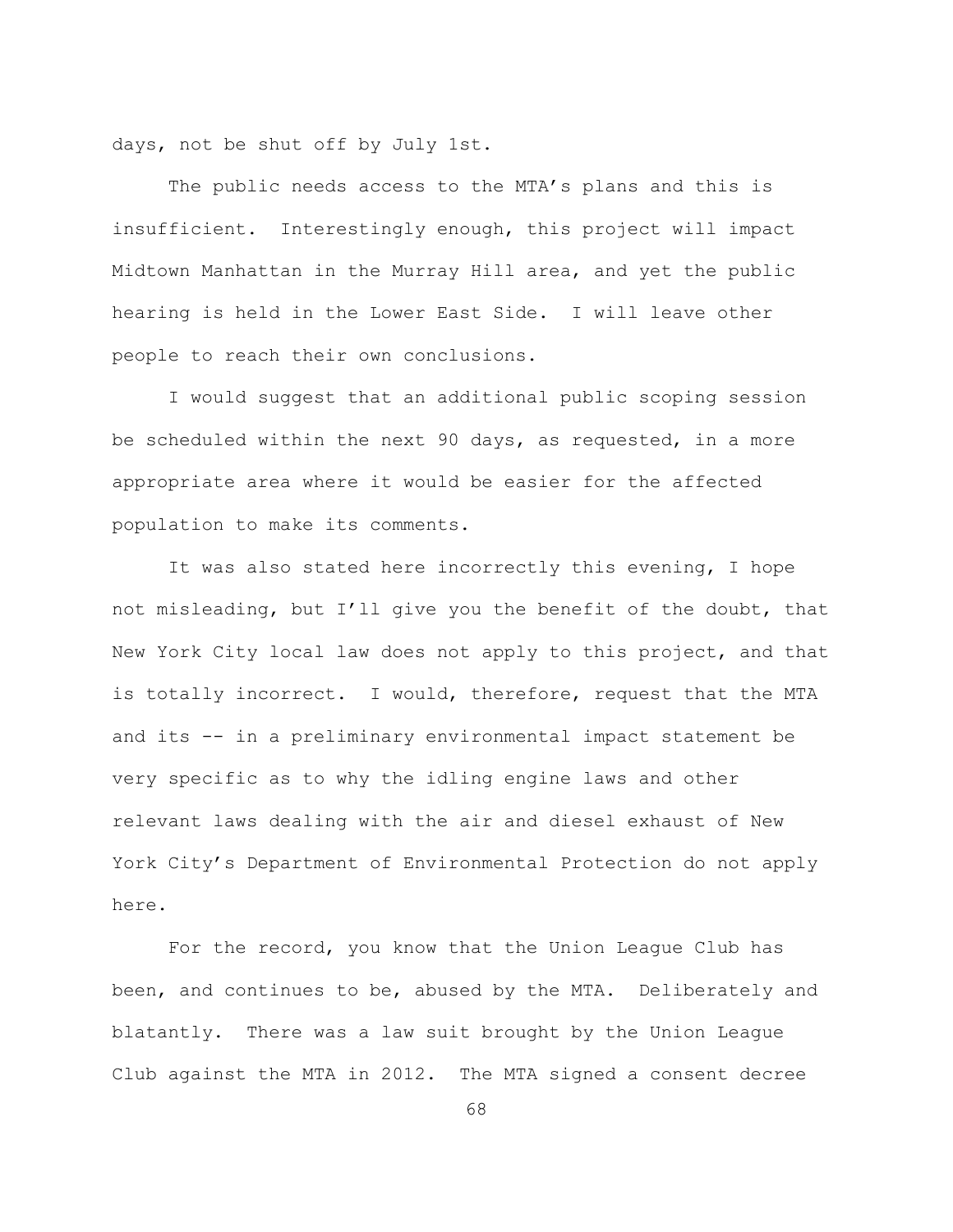order agreeing to stop the outrageous, illegal pollution from its diesel generators located some three, four stories below Park Avenue and 37th Street that endangered the safety, health, and welfare of the employees, the members, visitors of the Union League Club, and the people who live in the surrounding area.

It cost the MTA to pay for that decision. To date, the MTA continues to be in violation of that ruling. Continues to operate illegally their diesel exhaust generators spewing out what have been identified since the late 1980s as a major cause of particulate matter which has been identified as the major cause of upper respiratory diseases and heart disease, and diesel exhaust which has also been identified since the last 1980s as a major cause of cancer. That's very well documented. The MTA, I suggest, knows this better than most.

Interestingly enough, the comment was made early on in the presentation by the MTA that the further away the exhaust vents are from the area affected the larger they're going to have to be. That raised a very interesting issue.

MR. BOOK: I'll have to ask you to wrap things up.

MR. SCHRIFFEN: I'm sure you will. The tracks underneath Park Avenue are for holding trains. They are storage yards. There will be no passengers underground at 34th, 35th, 36th, 37th, 38th, 39th, 40th Street. They've going to be in Grand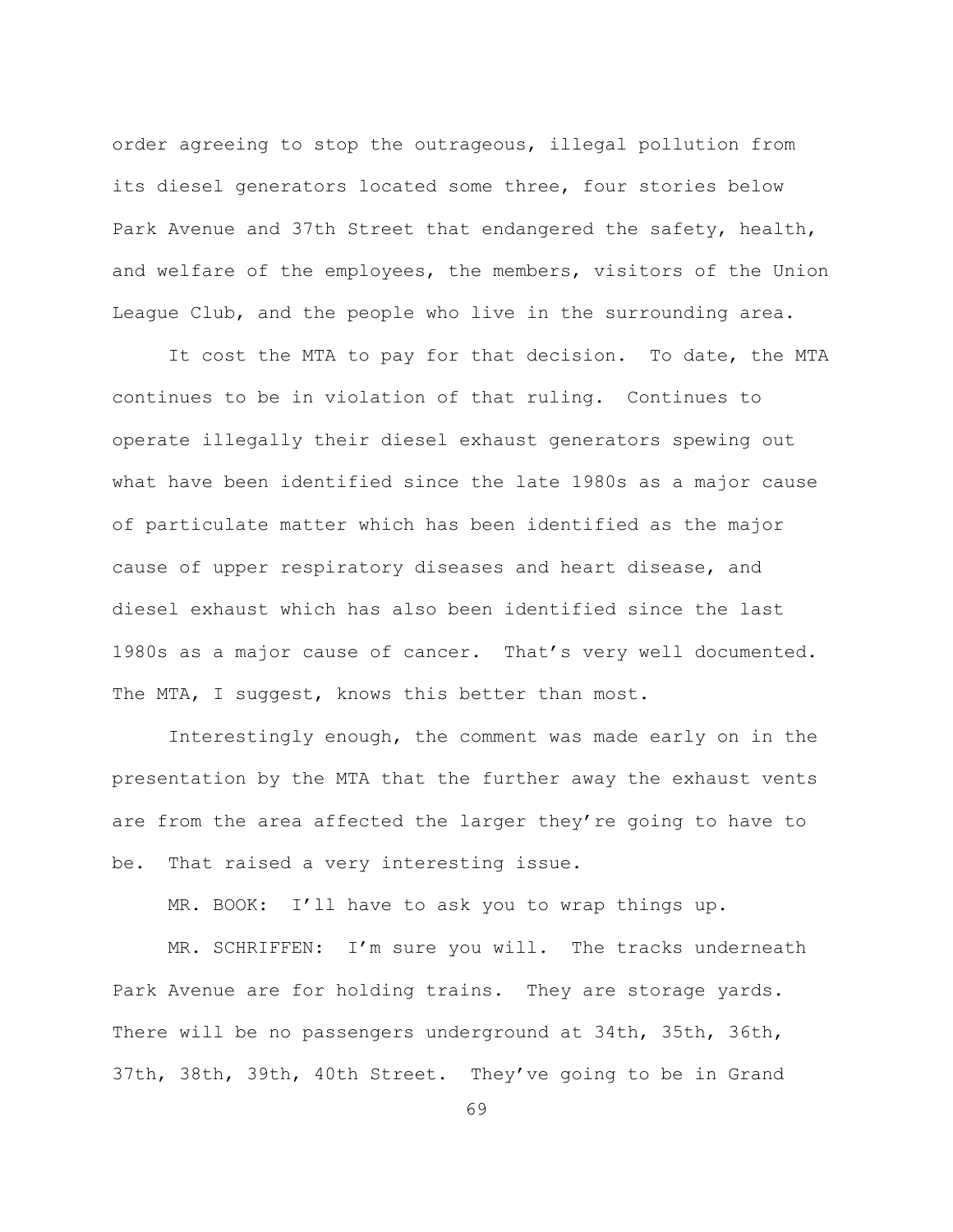Central terminal. So why aren't the exhaust stacks there rather than at 37th, 38th, 39th or lower?

This should have been planned for a long time ago, not now. And I suggest that the MTA is misleading the public by stating that this is to protect just passengers when, in fact, there will be no passengers here. These are storage yards. It makes more sense to have the exhaust stacks where the passengers will be in danger, and they would have to be much smaller than the ones which we are being told have to be built now.

There are a number of other issues which time does not allow me to make. Therefore, I will submit them in writing from the  $--$ 

UNIDENTIFIED MALE 9: No, go ahead and speak. UNIDENTIFIED FEMALE 2: No say it. It's not 8:30 yet. UNIDENTIFIED MALE 9: Say whatever you need to say.

MR. BOOK: Actually, no. There are other people that are speakers. It's just --

UNIDENTIFIED MALE 10: I will yield my time. Let him speak.

MR. BOOK: What's your name, what's your name, sir?

UNIDENTIFIED MALE 10: Number 13 on the roster. I will yield my time. Let this gentleman speak.

MR. SCHRIFFEN: Thank you, sir. I appreciate that.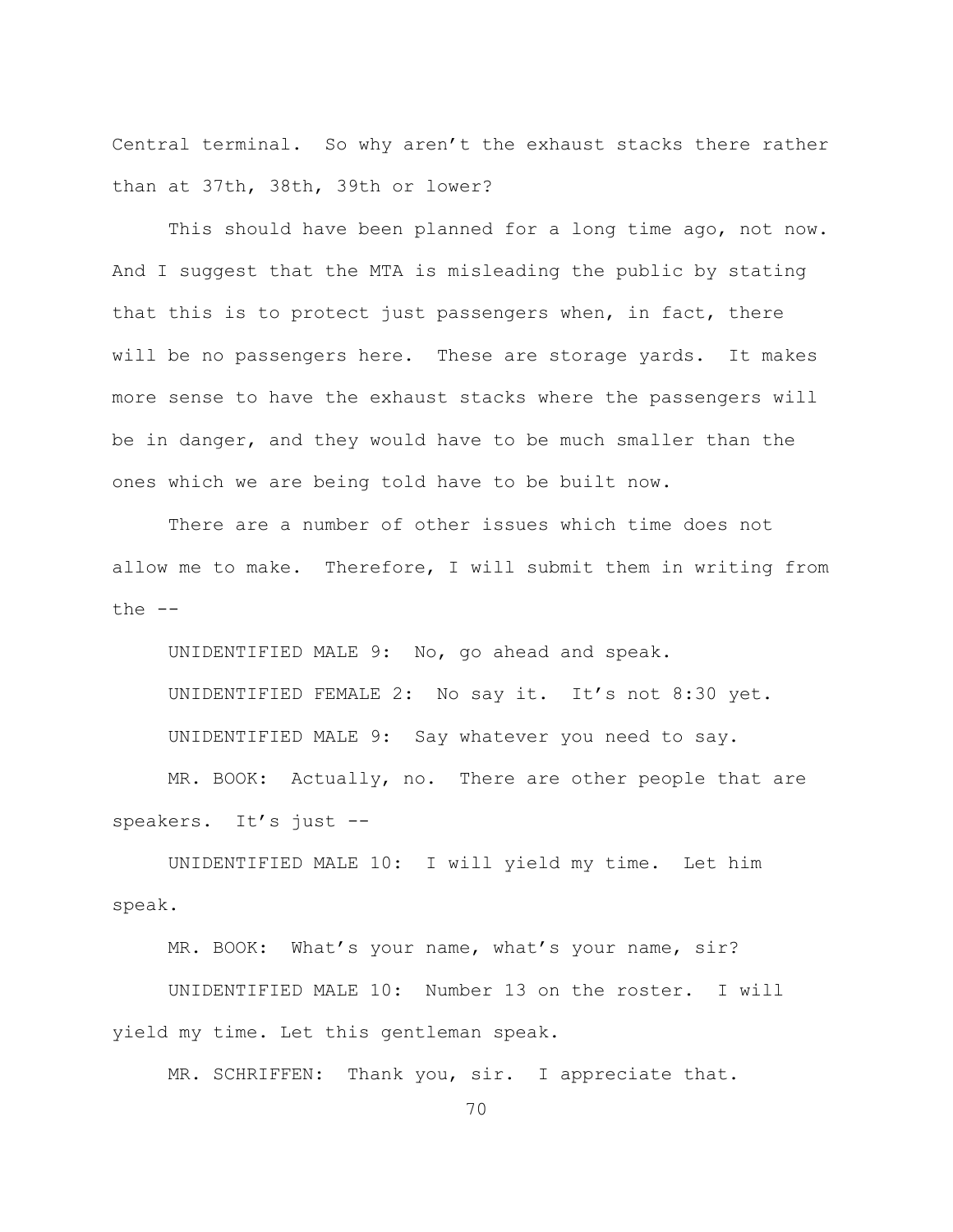I would say that the MTA has provided insufficient notice to the community to provide educated and detailed comment on this proposed project. And that the meeting that is -- has been identified as a public scope -- scoping session is insufficient to provide time for all of the people who wish to make comments. And therefore, respectfully request, again, a 90 day extension for the comment period.

I would remind my neighbors that the MTA is an agency, and therefore, is only answerable to one person, the government of the State of New York. They don't have to respond to the public ever, and they usually don't. And therefore, it's incumbent upon us, as the ones who will bear the brunt of all the negative situation created by this proposed project that we demand that Senator Krueger and Assembly Member Gottfried, which are the -put the pressure on the governor to do the right thing as far as the voters are concerned. The governor is the only one that this agency is answerable to, no one else, not even to the State Legislature.

Therefore, it's up to our  $--$  it's up to us to get our state legislatures active to put pressure upon the government of the State of New York to make these changes. Well, not to make changes, but in order to get the government to understand that we're not going to accept this.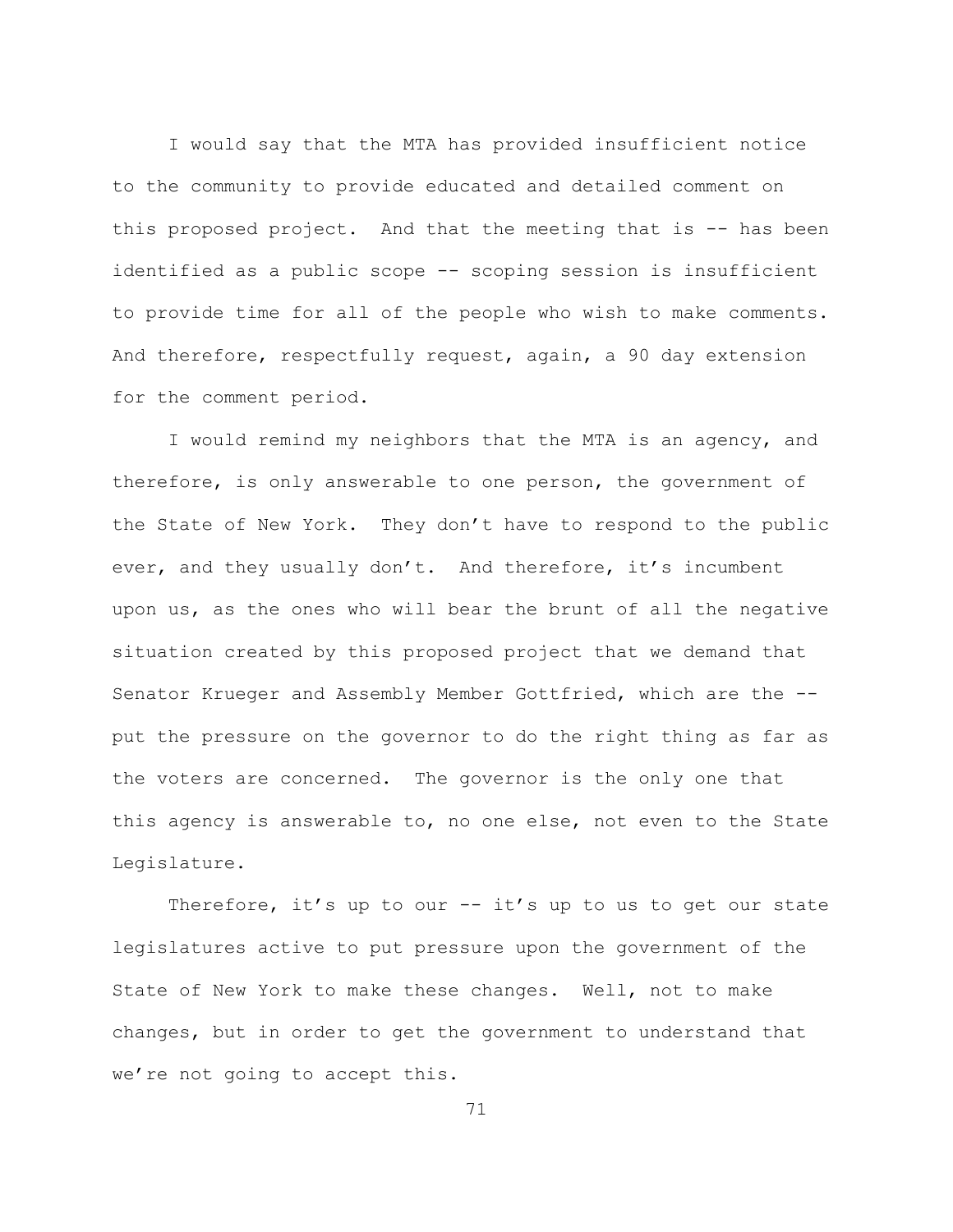There has been a lawsuit already. You can be certain there will be more. Alright. I will stop my comments here, as I said, thank you again for conceding the time to me. And, and, again, for the third time,  $I'm$  respectfully requesting that the public's comment period be extended 90 days.

MR. BOOK: Thank you, sir. Mr. Podwal are you still interested in speaking? Alright. The next speaker is Aimee Ball.

MS. AIMEE BALL: I'm Aimee Ball. I'm a journalist and a longtime resident of Murray Hill. I live in a beautiful, almost 100 year old building. I'd like to say that my neighbors and  $I$ , many of my neighbors and I felt absolutely ambushed by the MTA. First we learned that your scoping document, your plan, and this meeting was a few days ago through a newsletter from the Murray Hill Neighborhood Association. They only learned about your scoping document, your plan, and this meeting a few days ago.

We do not understand how you could possibly contemplate that your plan will have a reasonable and acceptable impact on our neighborhood. It's a historic neighborhood with many historic buildings, two hotels. Who's going to stay in those hotels if there's a construction project going on for years to come? Two consulates, embassies, church, medical and dental offices, and, of course, many residential buildings.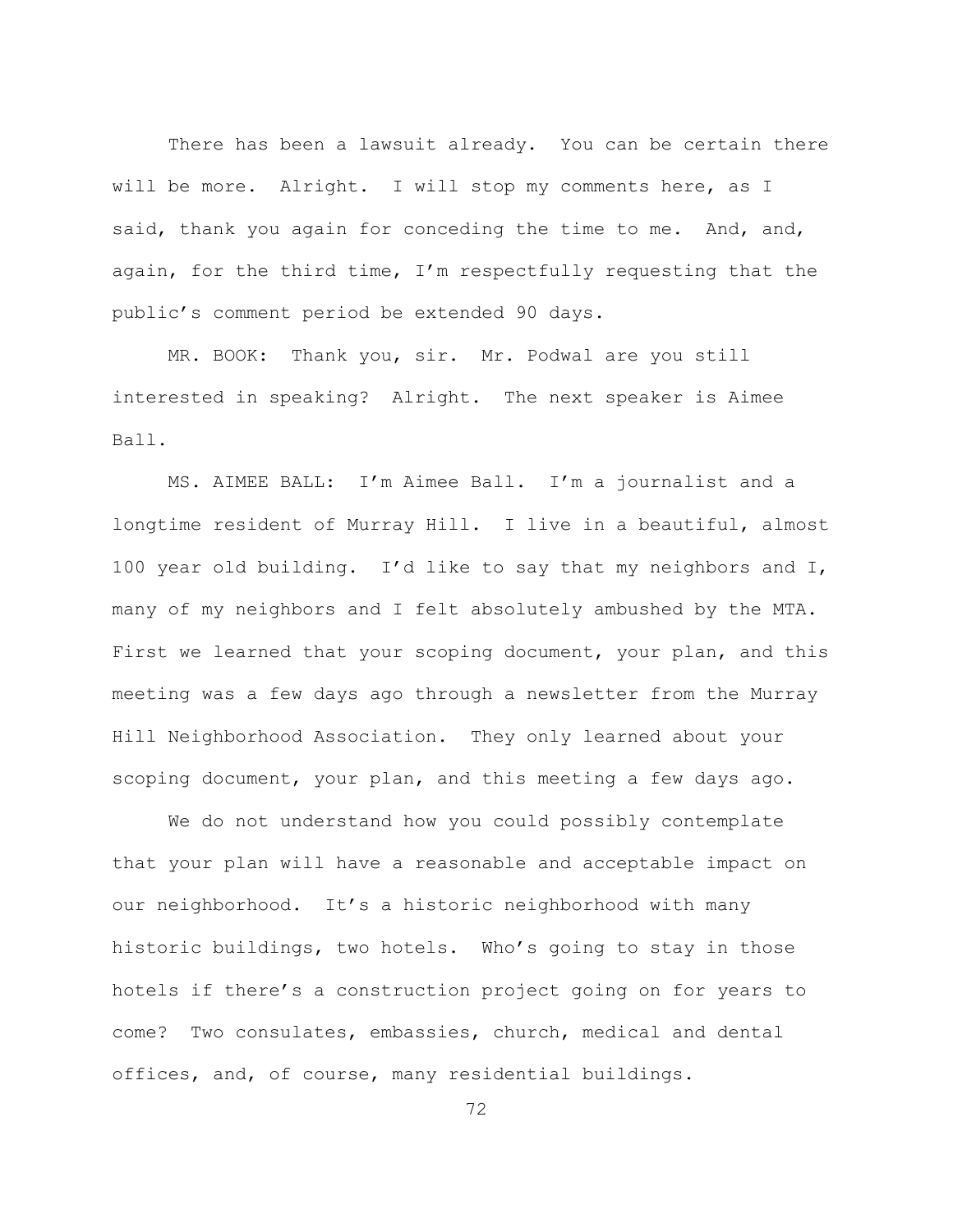We already know that there are foul, probably toxic fumes coming out of the construction that's already going on in our neighborhood between 36th and 37th Street. As been stated, we have absolutely no reason to believe that the schedule you present to us will be followed. What was proposed as an eight month plan has turned in to an eight year plan.

We've heard nothing from you about what maintenance would be required for any ventilation system in perpetuity. You're not going to just build it and then leave it alone. I guess I just want to make my comments brief and state that we have spoken to lawyers already. We know that this -- what we feel is an ambush is typical M.O. for the MTA.

Also, holding this kind of session in summer months when fewer people are in attendance, as you can see, and we will be fighting you.

MR. BOOK: The time is 8:12. We do not have any other registered speakers at this time. And we will recess until -or if anyone is interested in speaking you just register at the desk outside the auditorium, but we will be here until  $8:30.$  So we'll recess.

[Hearing Adjourned, June 16, 2016 at 8:30 PM]

**\*\*\*\*\*\*\*\*\*\*\*\*\*\*\*\*\*\*\***

73